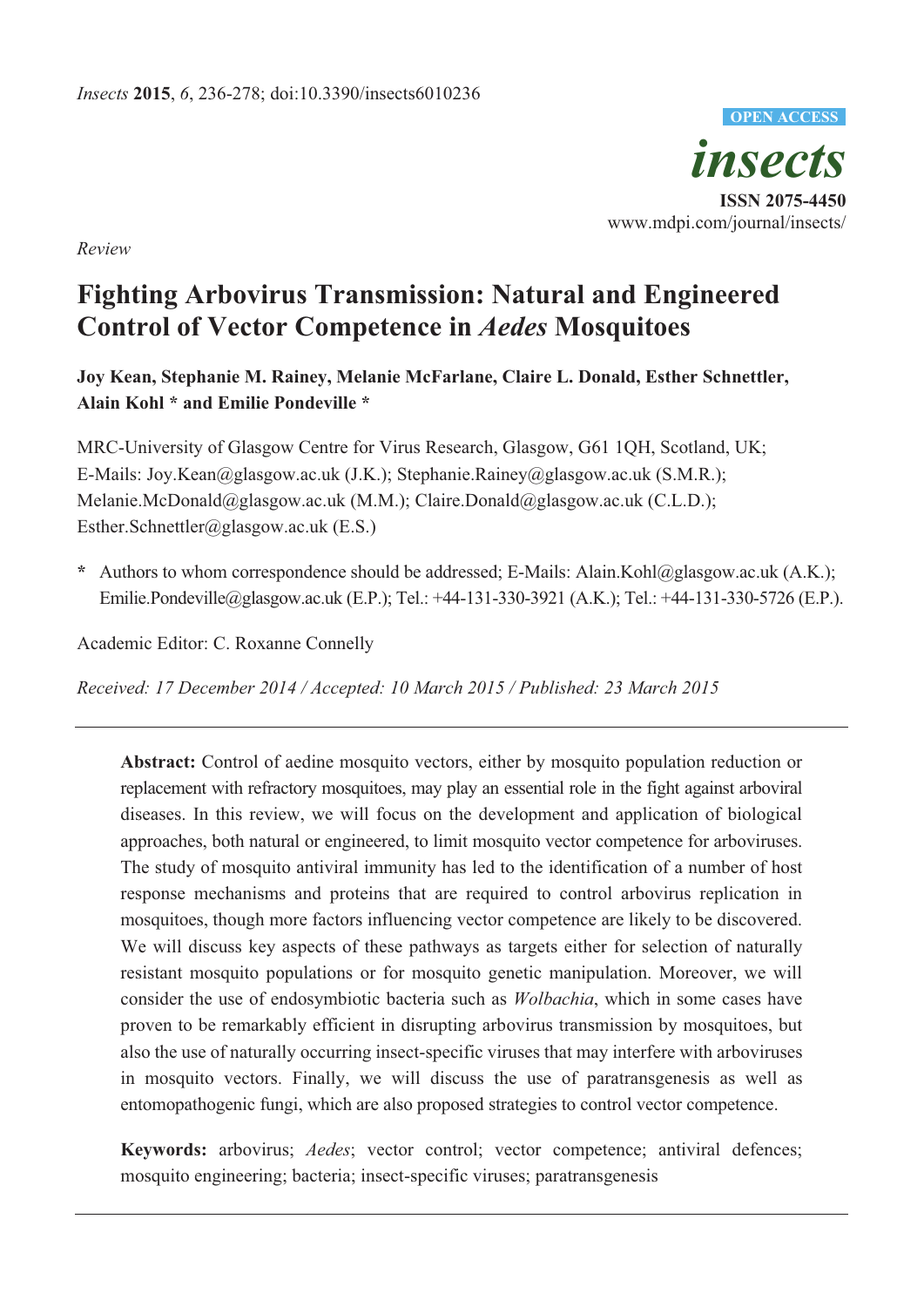#### **1. Introduction**

Female anautogenous mosquitoes need a blood meal from a vertebrate host to reproduce. Therefore, they can act as vectors for numerous pathogens, e.g., arthropod-borne viruses (arboviruses) or parasites, responsible for both human and animal diseases. The most important mosquito-borne viruses include flaviviruses (*Flaviviridae*) such as dengue virus (DENV), yellow fever virus (YFV), West Nile virus (WNV); alphaviruses (*Togaviridae*) such as chikungunya virus (CHIKV), o'nyong-nyong virus (ONNV), Semliki Forest virus (SFV), Sindbis virus (SINV); and bunyaviruses (*Bunyaviridae*) such as Rift Valley fever virus (RVFV). All of these arboviruses are mainly transmitted by aedine species including *Aedes aegypti* and *Ae. albopictus* as well as *Culex* species, with the exception of ONNV which is the only known arbovirus to be transmitted by *Anopheles*, and more specifically the African malaria vector *An. gambia*e. In recent decades, the incidence of mosquito-borne viral infections has grown dramatically. For example, according to the World Health Organization (WHO), more than 2.5 billion people—over 40% of the world's population—are estimated to be at risk from DENV alone. A recent study has evaluated the incidence of dengue infections to be around 390 million worldwide every year, of which 96 million manifest [1]. Moreover, mosquito-borne virus infections are continuously expanding their geographical range into new areas. The spread of infections from Africa and Asia to other continents is thought to be due to extensive travelling, trade, population growth in high-risk areas, globalization of vectors, urbanization, climatic change, as well as virus genome evolution [2–4]. The threat of a possible outbreak of dengue fever now exists in Europe. Local transmission of DENV by *Ae. albopictus* was reported for the first time in France and Croatia in 2010, and imported cases were detected in three other European countries. Moreover, an epidemic was reported in Madeira (Portugal) in 2012–2013 in which 2200 patients tested positive for DENV, 78 of whom were known to have travelled away from the island. This spread of DENV was aided by the establishment of *Ae. aegypti* in the region. Moreover, imported cases have been detected in a further 10 European countries in addition to mainland Portugal [5–8]. In 2005–2006, an outbreak of CHIKV, normally transmitted by *Ae. aegypti*, occurred in the Indian Ocean. This epidemic has been associated with a single nucleotide mutation in the viral E1 glycoprotein conferring more efficient dissemination and transmission by the secondary vector, *Ae. albopictus*, which is more prevalent in this region [9–11]. Given the worldwide distribution of *Ae. albopictus*, this CHIKV variant has spread into many countries [12]. Currently, there is a large CHIKV outbreak occurring in the Americas, which started in 2013 with the first reported cases of autochthonous transmission on this continent. According to the Pan America Health Organization (PAHO)/WHO, as of February 2015, local transmission has been identified in 50 countries or territories in the Caribbean, Central America, South America, and North America. From the beginning of the epidemic in 2013 up to February 2015, a total of 1,176,216 suspected and 27,136 laboratory-confirmed chikungunya cases have been reported from these areas. CHIKV will likely continue to spread to new areas in the Americas through the movement of infected people and mosquitoes to naïve regions [4,12,13].

There are currently no vaccines for a number of important human-infecting arboviruses including DENV and CHIKV. Therefore, the control of mosquito vectors is still the main tool to eradicate, or at least reduce, the incidence of arboviral diseases [14]. Insecticides, nets and the reduction of breeding sites are currently the main tools for mosquito vector control. However, growing insecticide resistance in mosquito vectors has increasingly limited the utility of chemical insecticides [15–18]. Moreover,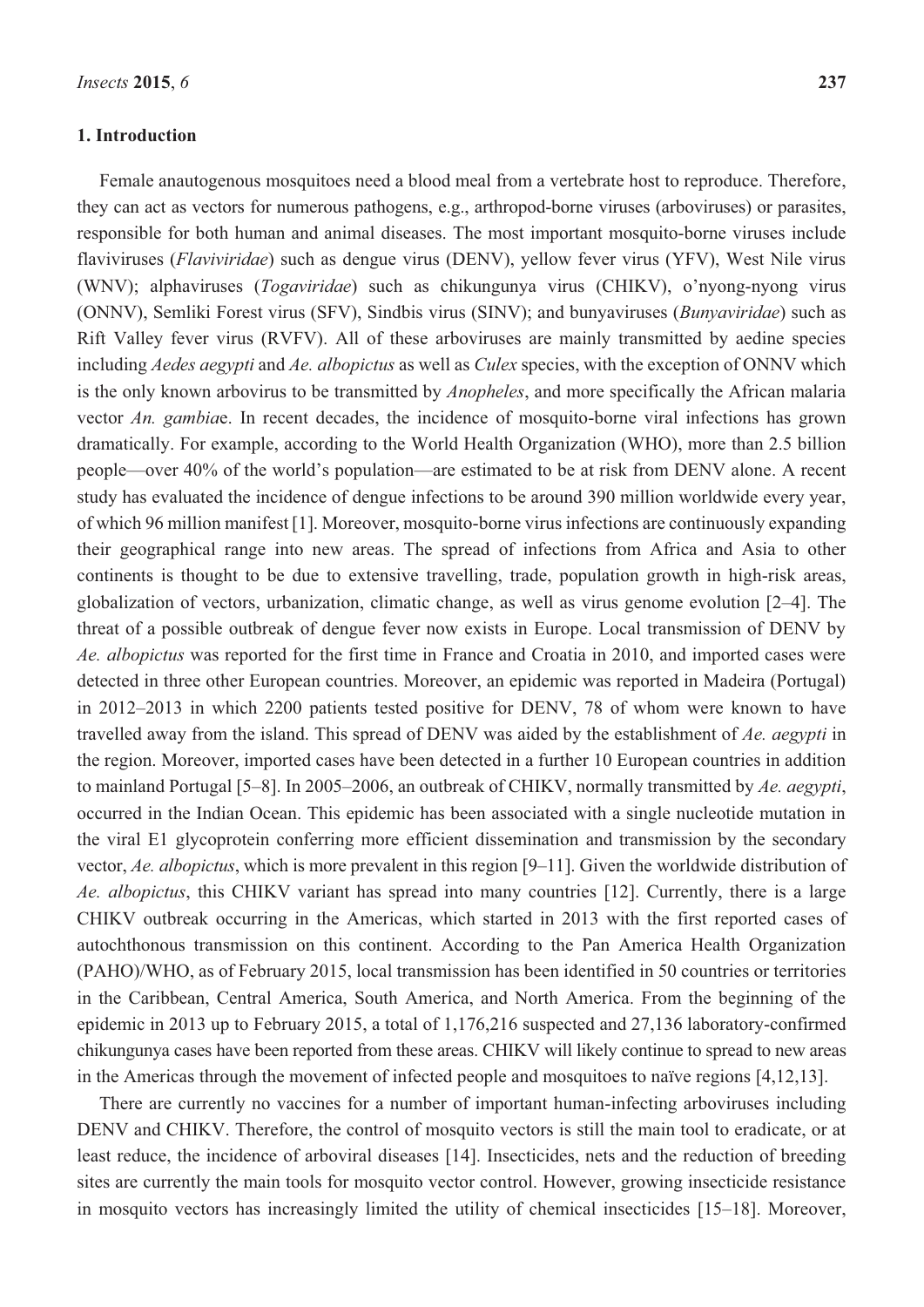The efficiency of mosquito-borne disease transmission under natural conditions is referred to as the vectorial capacity, which is modelled by the following equation, first developed for modeling malaria transmission by Ross in 1910 and later refined by others [19]:

$$
C = \frac{\text{ma}^2 \text{bp}^n}{\text{ln}(p)}\tag{1}
$$

This mathematical model, which can be applied to arbovirus transmission, shows that vectorial capacity (C) depends on many factors including: the abundance of vector mosquitoes per vertebrate host (m); the probability of a bite occurring (a); the probability of vector survival (p); the duration of the incubation period after which the vector can transmit the virus (n); the probability of vector survival after the incubation period is completed  $(1/\text{–}ln(p))$ ; and the vector competence (b). Mosquito vector competence for arboviruses is an evaluation of the mosquito's ability to become infected following an infectious blood meal and to subsequently transmit the virus. After the ingestion of an arbovirus by the female mosquito, it must overcome different barriers in order to be transmitted. The first is the midgut infection barrier (MIB) before the virus can invade the midgut epithelium where it undergoes replication in order to pass through the midgut escape barrier (MEB) and then disseminate to other tissues, finally reaching and infecting the salivary glands. The salivary gland infection barrier (SIB) and salivary gland escape barrier (SEB) are the final hurdles for arboviruses to overcome before they can be transmitted during a subsequent mosquito blood meal [20–22]. Mosquito vector competence for arboviruses has been shown to be determined by the genetic components of both the mosquito and arbovirus and their interactions, a phenomenon called genotype–genotype (GXG) interactions. Therefore, mosquito vector competence can vary among mosquito vector/arbovirus species and strains as well as between individual mosquitoes within one strain [20,23,24]. As arboviruses often exist as a collection of variable genomes within and among hosts, referred to as a mutant swarm [25], vector competence can also vary depending on the genome population of an arbovirus strain. Moreover, mosquito vector competence is dependent on environmental parameters such as temperature or symbiotic microbiota, as previously reviewed [24,26]. Thus, a considerable number of factors can influence competence, even in a same mosquito/arbovirus spp. combination.

A change in any of the parameters of vectorial capacity for a specific pathogen can affect the spread of a disease. Therefore, control of *Aedes* mosquito vectors either by mosquito population reduction or replacement with refractory mosquitoes can play an important role in the fight against arboviral infectious diseases. The reduction of populations is aimed at decreasing the probability of vector survival (p) and the abundance of vector mosquitoes per vertebrate host (m) leading to a decrease in disease transmission. Proof-of-principle experiments and field trials of such strategies in *Ae. aegypti* have already been carried out using endosymbiotic *Wolbachia* bacteria [27,28] or genetically modified (GM) mosquitoes with the RIDL ("Release of Insects carrying a Dominant Lethal") genetic system [29]. Replacing competent mosquito populations with refractory mosquitoes aims to reduce vector competence (b). Although vector competence is not the most important determinant of vectorial capacity, vectorial capacity fluctuates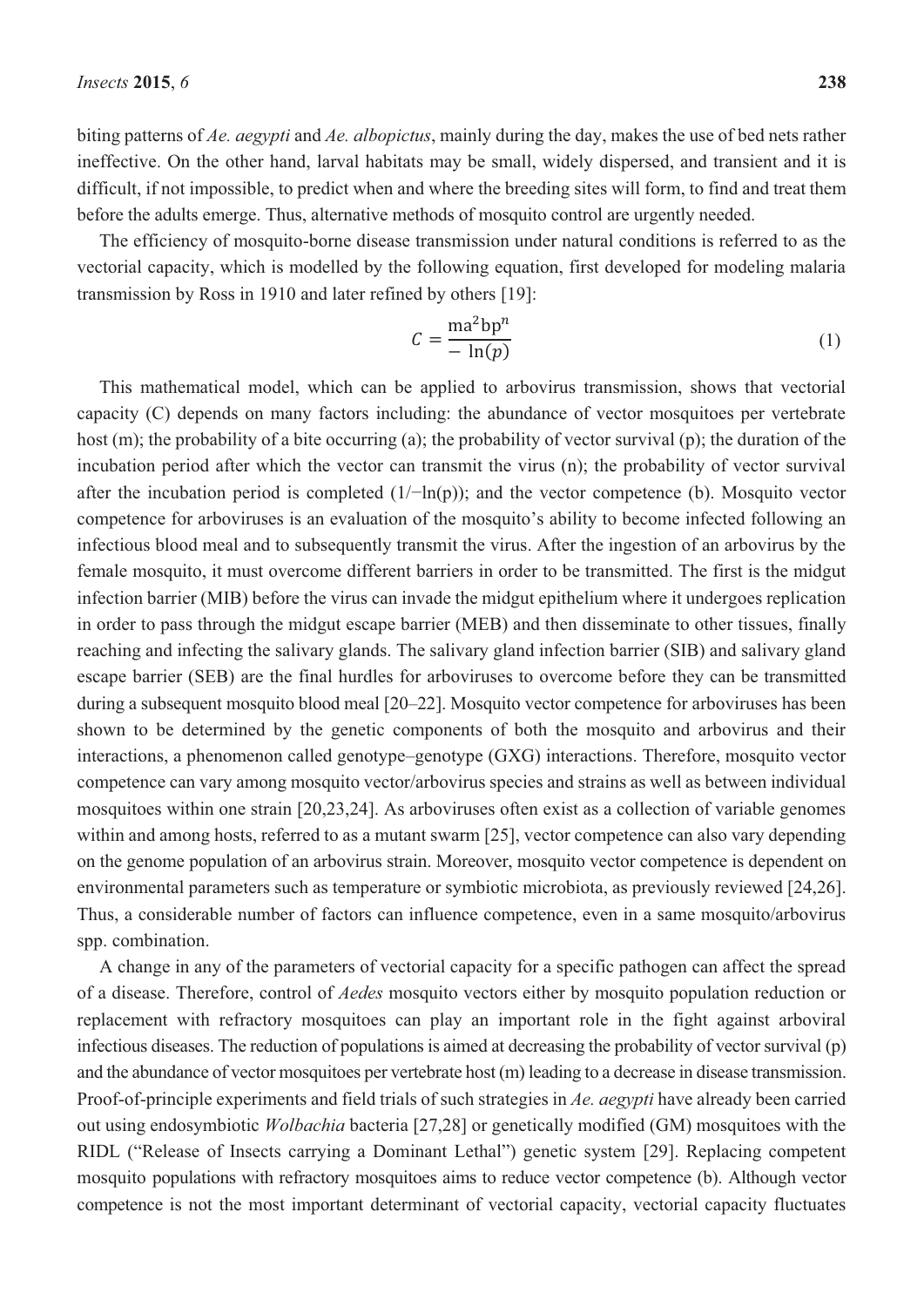directly with it as competence is a linear term in expressions of vectorial capacity. Therefore, reducing vector competence should lead to a decrease in the spread of a disease. Recently, significant advances in knowledge about the mechanisms of interactions between mosquitoes and arboviruses have been made, especially regarding the influence of mosquito antiviral responses on arbovirus propagation, genetic and phenotypic variation affecting these interactions, the impact of these interactions on mosquito fitness, and how environmental factors affect arbovirus transmission [23,26,30,31]. This opens the way for the development of novel disease control strategies by altering mosquito vector competence.

In this review, we will focus on the development and application of biological approaches, either natural or engineered, to limit mosquito vector competence for arboviruses in *Aedes* spp*.* vectors. For overall relevance, some results obtained with other mosquito species, such as *Culex* or *Anopheles*, will also be reviewed. We discuss key aspects of mosquito antiviral pathways as targets, either for the selection of naturally resistant mosquito populations or for engineering transgenic mosquitoes resistant to viral infections. We will also consider the use of endosymbiotic bacteria such as *Wolbachia*, which in some cases have proven to be remarkably efficient in disrupting arbovirus transmission by mosquitoes. Further to this, we will discuss the use of naturally occurring insect-specific viruses that may interfere with arboviruses in mosquito vectors as well as paratransgenesis of endosymbionts to control mosquito vector competence.

## **2. Natural Control of Arbovirus Transmission**

#### *2.1. Mosquitoes Naturally Resistant to Arbovirus Transmission*

Although genetic engineering strategies to reduce *Aedes* mosquito populations [29] and the use of *Wolbachia* bacteria [32] have generated new opportunities in vector control, investigations into natural mosquito competence can serve to identify new targets for mosquito transgenic engineering or select resistant mosquitoes by breeding for population replacement strategies. As defined in the introduction, natural competence for pathogens can be due to a number of factors [24,26,30]. If environmental factors and viral properties are excluded, mosquito cellular factors such as receptors or proteins, extracellular factors and tissue-related properties (accessibility, cell types) can all potentially influence arbovirus midgut infection, replication and dissemination to the saliva. Many experimental studies have compared competence for arboviruses between regional strains of mosquito species or between species of mosquitoes and this section shall only address work where differences at genetic/molecular/physiological levels were observed that may inform vector control strategies.

One of the first observations made was that a laboratory strain of *Culex pipiens pipiens* (*Cx. pipiens pipiens*), a natural vector of WNV, was refractory to this virus. Studies on the midgut of these mosquitoes revealed an induction of apoptosis in this tissue, which the authors linked to a failure to disseminate virus from the midgut [33].

Analysis of quantitative trait loci in *Ae. aegypti* has identified targets and given further insights into the genetics of DENV competence related to midgut infection and escape barriers [34–37]. However, while these loci can be pinpointed to individual chromosomes, the host genes remain to be identified. Advances in sequencing technologies over the last three to five years may now allow these data and mosquito strains to be analyzed further and candidate regions to be assessed *in vivo*. Nonetheless, some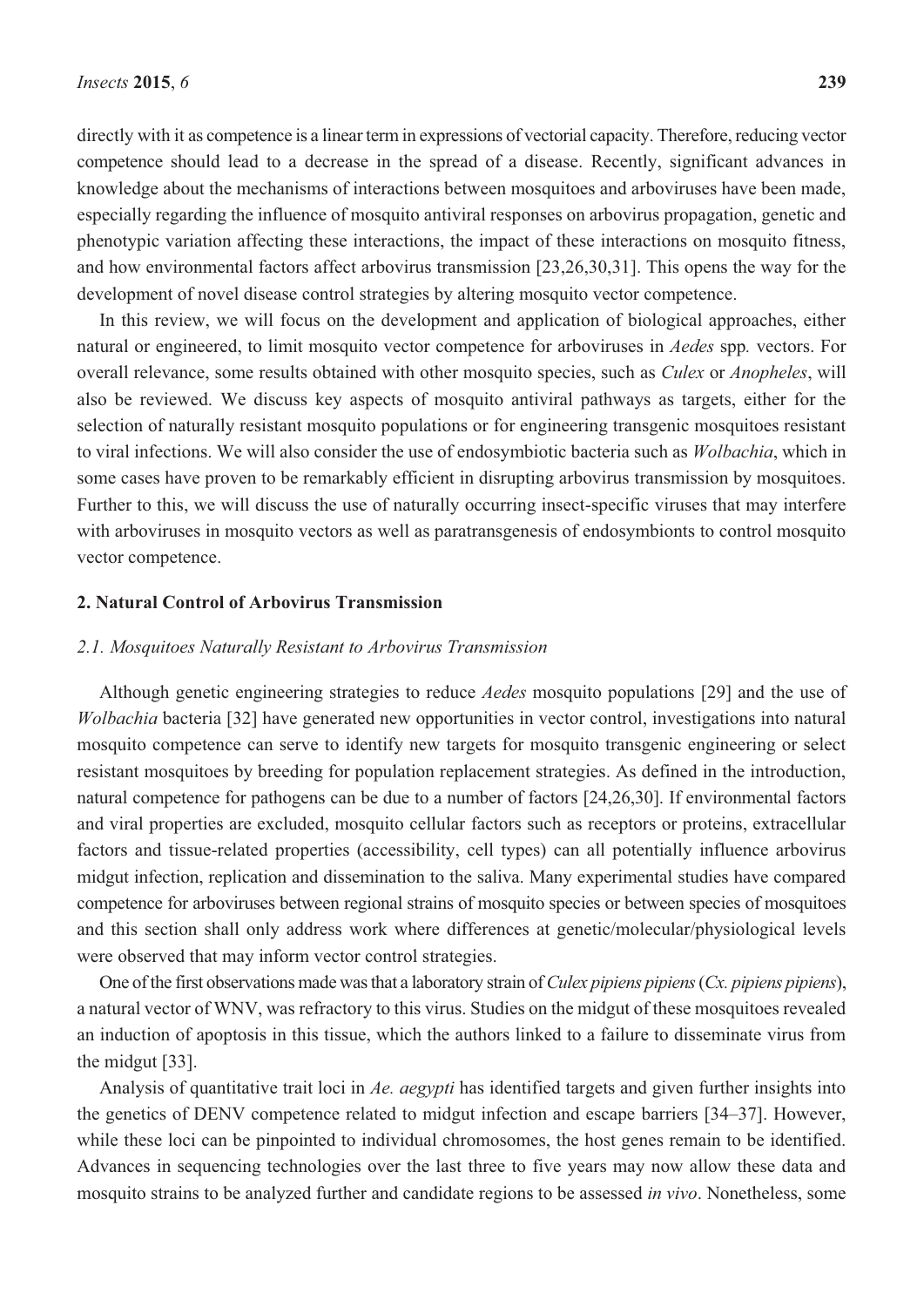progress on identifying the role of individual host molecules and their role in competence has been made. A putative DENV receptor present in mosquitoes that can be infected with dengue was identified [38], though more detailed descriptions and assays such as knock down studies are required to confirm this finding. More recently, Lambrechts and colleagues [39] suggested that polymorphisms in the *Ae. aegypti* Dicer2 (Dcr2, a key exogenous siRNAi pathway protein) are associated with resistance to DENV. While the exact mechanism of virus resistance due to Dcr2 polymorphisms is not known, these findings directly link mosquito innate immunity to resistance. Indeed, Dcr2 initiates the exogenous siRNA pathway by detecting and cleaving viral double-stranded RNA (induced by replication or potentially secondary structures) into 21 nucleotide virus-derived small interfering RNAs, a critical step in this antiviral response.

The establishment of new techniques for genomics and for the analysis of differential gene expression, such as microarrays and more recently high-throughput sequencing, has allowed comparative studies between refractory and susceptible mosquitoes to be performed, and are novel opportunities for in-depth genetic studies. In the case of DENV2/*Ae. aegypti* interactions, comparative studies between susceptible D2S3 and refractory Moyo-D mosquitoes have shown that common factors up-regulated in response to infection include endocytosis, autophagy regulation and a number of other physiological processes; however, some genes linked to immunity were only up-regulated in the refractory strain suggesting a further role in competence [40]. Interestingly, genes linked to one of the insect's immune signaling pathways, the JAK/STAT pathway, previously linked to the control of DENV in this mosquito [41] were also up-regulated in both strains in response to infection. This leads to the question of potential differences in the JAK/STAT pathway between these strains (for example in expression of antiviral effectors) and whether it is really a defining contributor to competence. To analyze this question, more detailed comparative studies on this pathway between strains would be required. The same authors also compared sub-strains of the Moyo *Ae. aegypti* mosquitoes that were either resistant (MOYO-R) or susceptible (MOYO-S) to DENV2 [42]. While again confirming the important role of the JAK/STAT pathway in both strains, a number of particularly intriguing responses or genes stand out. This includes a potential role for cell death in determining the refractory state, but also up-regulation of furin-like genes which could influence the maturation of viral structural proteins in the susceptible mosquito. A transcriptome study on *Cx. pipiens quinquefasciatus* mosquitoes with different competence for WNV recently identified genes involved in ovary development as being differentially transcribed [43]. Although no further investigations were carried out, comparisons can be complicated due to differences between technical approaches, arbovirus-vector combinations as well by the microbiota environment which can affect vector competence [26,30]. Moreover, mosquito genes identified in such analyses may have potentially unknown functions. Nevertheless, all these comparative studies show that arbovirus infections can induce a strong vector response, at least by a change in the transcriptome, and this response can be different between refractory and susceptible mosquitoes. Interestingly, it has recently been shown that DENV-refractory *Ae. aegypti* mosquito strains also present higher basal levels of numerous immunity-related gene transcripts compared to susceptible strains [44]. However, silencing antiviral defence pathways does not lead to a similar increase in viral load between refractory strains. This suggests that strain-specific restriction factors could operate independently of these pathways to limit viral replication in refractory strains. Conversely, silencing negative regulators of these defence pathways in susceptible strains does not always lead to a decrease in viral titers depending on the susceptible strain and the activated defence pathway. Therefore, basal levels of the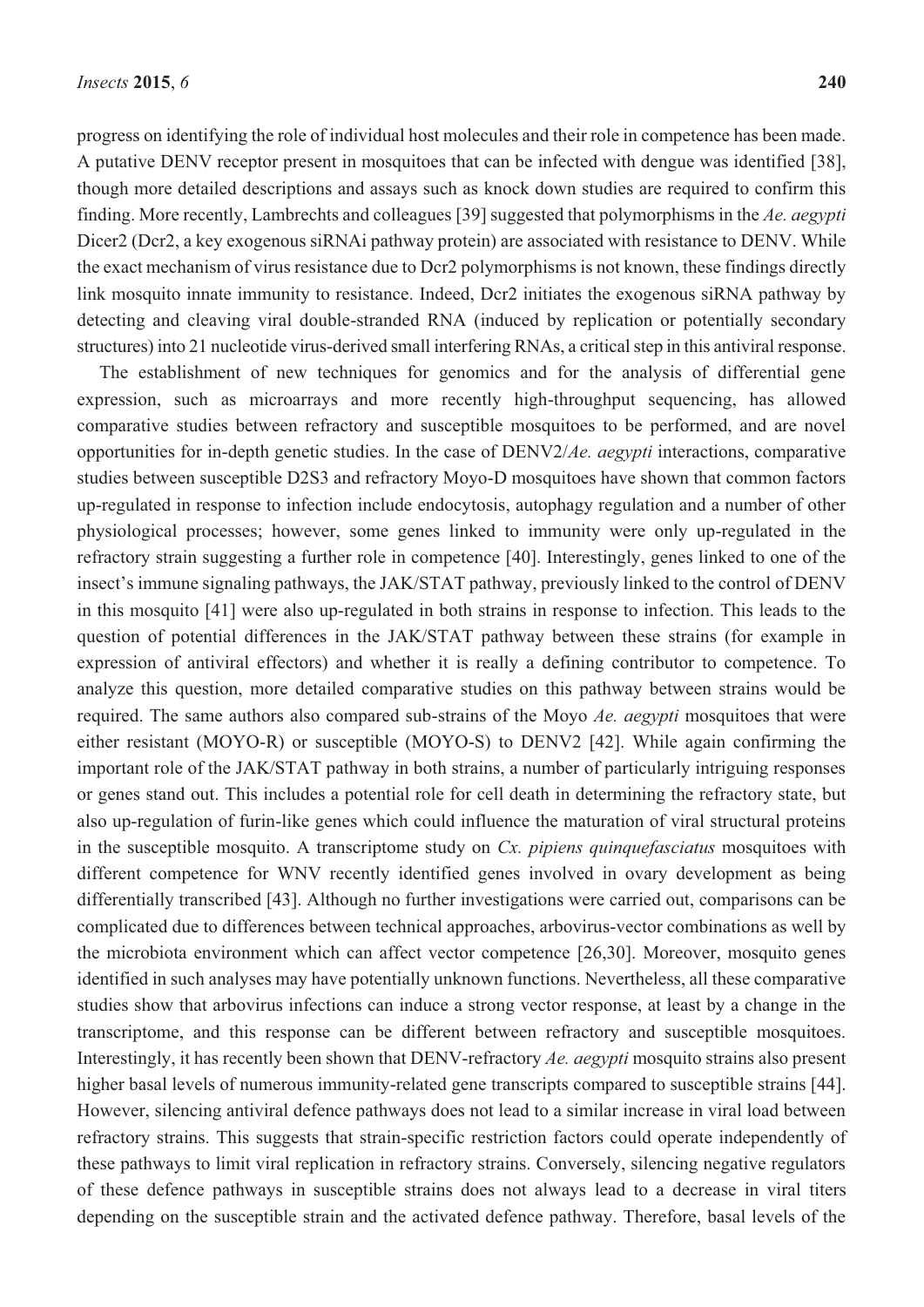defence pathways' transcriptome could tip the outcome of viral infection in mosquitoes. In addition, different degrees of the immune pathway activities, as well as strain-specific non-immune host factors and gene polymorphisms, contribute to control virus infection in refractory or susceptible strains [44]. Indeed, not all genes of interest may be up- or down-regulated and the identification of such candidates in the future may require other approaches, for example siRNA screens.

All these studies link differences in the vector competence phenotype to molecular and genetic factors. Naturally resistant mosquitoes could thus be selected in the laboratory for replacement strategies. However, potentially many genome loci and gene products can affect mosquito competence for arboviruses. Thus, more studies will be required not only to understand the effect of genotypic variation and their interactions on controlling vector competence but also the influence of the environment on specific vector competence genotypes [24]. Moreover, mass rearing of naturally resistant populations from a few selected individuals to obtain refractory populations still needs to be carefully assessed. Indeed, the causes of variation resulting in different competence phenotypes between individual mosquitoes within one population is a challenge that has barely been explored [24]. A reduced genetic background in the founder population could also lead to an inbreeding depression after many generations [45]. With the exception of the selection of mosquitoes that are naturally resistant to arboviruses, these studies could provide important information for genetically engineering refractory mosquitoes. However, many of the potential targets identified in these screens will have to be assessed for their function and role in competence by knock down studies or other genetic approaches. This is becoming increasingly feasible as interest in vector biology is growing and more facilities for this work are being built or upgraded. Moreover, advances in engineering mosquitoes, as outlined elsewhere in this review, are hoped to be powerful enough in the coming years to implement the information gained from these interactions and host response studies in practice. Similar studies with alphaviruses and bunyaviruses remain to be carried out but the examples of DENV and WNV show that these are potentially very informative routes of investigation.

## *2.2. Insect-Specific Endosymbionts to Decrease Mosquito Competence for Arboviruses*

# 2.2.1. Bacteria and Their Influence on Arbovirus Transmission: The Case of *Wolbachia*

According to meta-analyses, an estimated 66% of arthropod species are thought to be infected with the intracellular α-proteobacterium *Wolbachia* [46,47]. *Wolbachia* spp*.* have been extensively studied due to their symbiotic relationship with the host, often leading to significant biological changes [48]. Critical to *Wolbachia*'s successful invasion of an arthropod species is their ability to manipulate host reproduction. In populations of mosquitoes and other arthropods, *Wolbachia* are spread and maintained through a phenomenon known as cytoplasmic incompatibility (CI) [48], which can be either unidirectional or bidirectional (Figure 1) [49]. Bidirectional CI results when males and females in a given population are infected with different strains of *Wolbachia* and viable offspring can only result from the mating of males and females infected with the same strain of *Wolbachia*. Unidirectional CI occurs when only one strain of *Wolbachia* is present in a population. In this situation, uninfected females only produce viable offspring with uninfected males, in contrast to infected females that are able to produce viable offspring with both infected and uninfected males; thus, giving these infected females a fitness advantage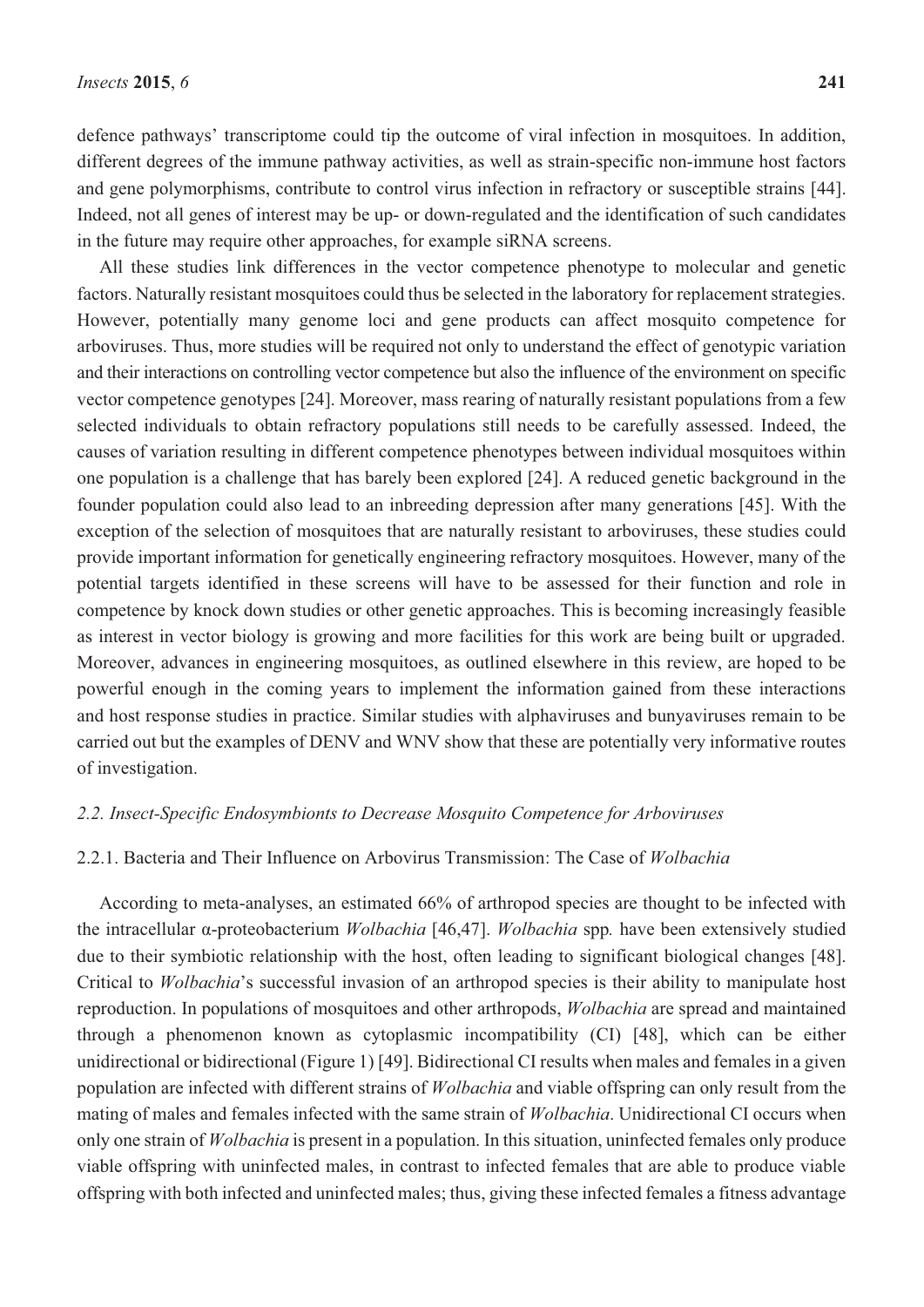over uninfected females. This phenomenon offers an intriguing possibility for the control of vector populations. As early as the 1960s, release experiments with mosquitoes infected with *Wolbachia* were carried out in order to eliminate wild *Cx. pipiens* populations [50]. In recent times, male *Aedes polynesiensis* mosquitoes transinfected with *Wolbachia* were also released into wild populations in order to limit the population number through CI [51].



**Figure 1.** *Wolbachia* induced cytoplasmic incompatibility (CI) by infection. *Wolbachia* are spread and maintained in *Aedes* populations through a process known as CI which can be present in two distinct forms. Unidirectional CI involves infected females being able to successfully mate with both uninfected males in addition to those infected with the same or similar strains of *Wolbachia*. Bidirectional CI occurs in males and females infected with two different strains of *Wolbachia* which are unable to produce viable offspring. Both forms of CI result in females infected with *Wolbachia* having a fitness advantage. Circles indicate viable offspring and are color coded to demonstrate infection status. CI indicates where no viable offspring are produced.

Despite the wide occurrence of *Wolbachia* within insect species, there are no accounts of natural infections occurring in the important arbovirus vector *Ae. aegypti*. However, *Ae. albopictus* is known to be infected with at least two strains of *Wolbachia* [52–54]. Other mosquitoes, such as *Cx. quinquefasciatus* and *An. gambiae*, have been shown to be naturally infected with *Wolbachia* [55,56]. Before a recent study in *Anopheles*, it was assumed that like *Ae. aegypti*, *An. gambiae* were not naturally infected with *Wolbachia* [56]. This poses the question of whether we have simply not found wild populations of *Ae. aegypti* infected with *Wolbachia*. Indeed, if these populations do exist, they may have interesting characteristics with regards to arbovirus transmission that could be exploited. Apart from natural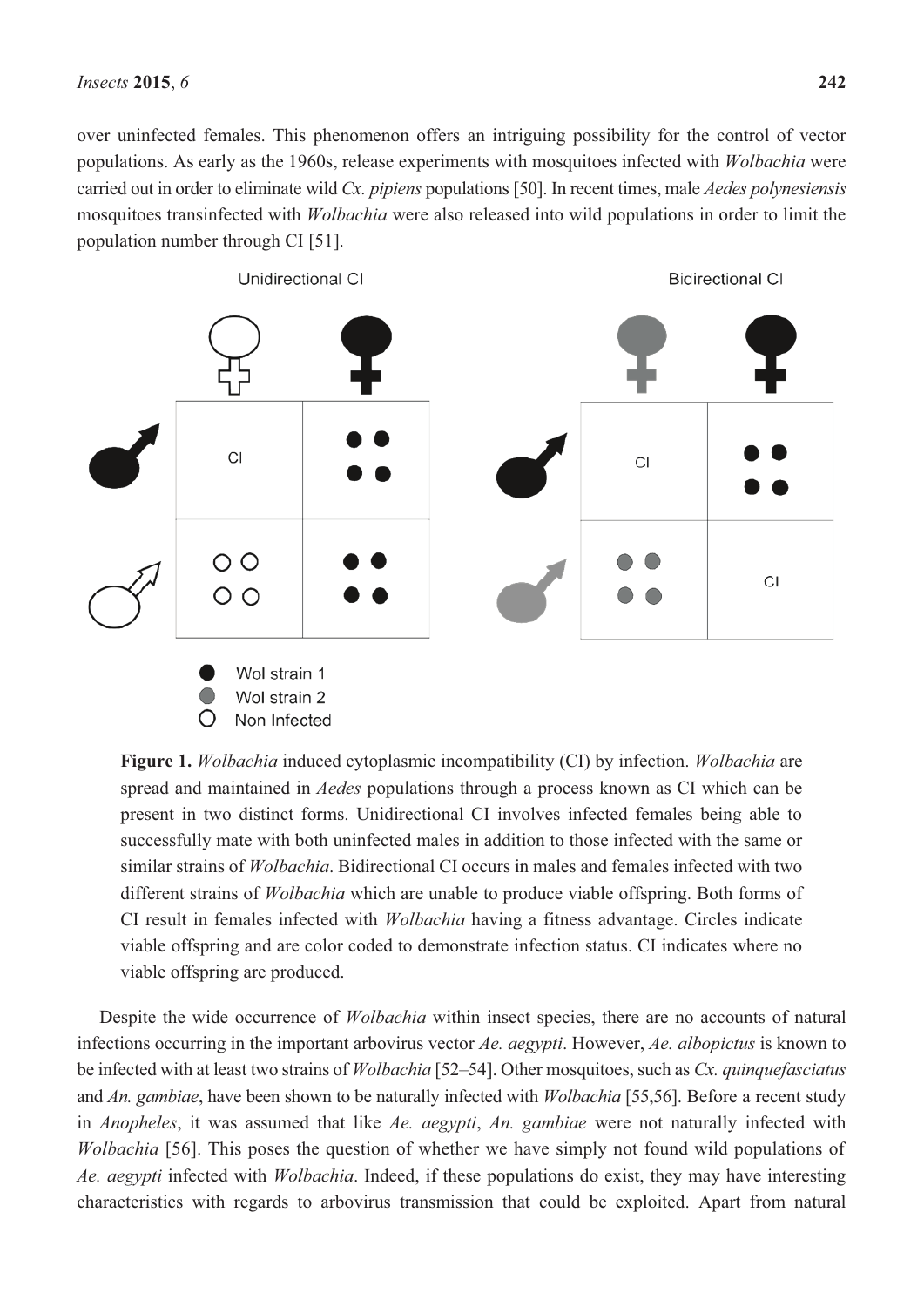*Wolbachia* infections, studies have indicated that *Ae. aegypti* and *Ae. albopictus* can be stably transinfected with *Drosophila*-derived strains of *Wolbachia* [27,57,58]. A virulent laboratory strain of *Wolbachia* originally isolated from *Drosophila*, called *wMelPop*, was found to be life shortening when transinfected into *Aedes* populations; although, it was stably maintained [57,59,60]. The life shortening phenotype of *wMelPop* was considered to be a viable mechanism for limiting transmission of arboviruses. Indeed, female mosquitoes can take several blood meals throughout adulthood, and shortening this period would potentially result in less arbovirus transmission.

The full potential for *Wolbachia* as a tool to limit arbovirus transmission by mosquitoes became clear in 2008 when two independent studies showed that a *Wolbachia* infection in *D. melanogaster* led to a decrease in the replication and titers of several RNA viruses [61,62]. Subsequent studies have since indicated that *Wolbachia* transinfection can inhibit arbovirus transmission depending on the *Wolbachia*-mosquito-arbovirus combinations [55,61,63–68].

In *Ae. albopictus* infected with natural strains of *Wolbachia*, the presence of the endosymbiont does not lead to viral resistance in these mosquitoes and at best gives limited protection. For example, Bian *et al.* showed that the presence in *Ae. albopictus* of the native *Wolbachia* strains *wAlbB* and *wAlbA*  did not significantly inhibit DENV replication [63]. However, further studies indicated that dissemination to the salivary glands was reduced, suggesting that this *Wolbachia*-host combination may limit DENV transmission [69]. Further to this, one study has indicated that *wAlbB* and *wAlbA* infected *Ae. albopictus* may, to some extent, be able to control the amount of CHIKV replication; however, not to a level that would allow the control of viral dissemination through the mosquito [70].

The mechanism(s) underlying the inhibitory phenotype are not well understood. Several key studies have indicated the importance of *Wolbachia* density in order to elicit an antiviral response or effect. For example, native *Wolbachia* are often present in high densities in *Drosophila* infections and as such offer natural viral protection [71]. Similarly, the transinfection of non-native *Wolbachia* often leads to a high density of the bacteria which has been linked to an antiviral effect [72]. A possible mechanism for the inability of native *Ae. albopictus Wolbachia* to efficiently control arbovirus infection in this species is that bacteria are present at very low densities [71,72]. This could suggest that a shared evolution history between *Aedes* mosquitoes/arboviruses and *Wolbachia* may have led to a reduced density of *Wolbachia*. Nonetheless, even in absence of a complete understanding of the inhibitory mechanisms, this strategy is being pursued. Artificial transinfections of *Drosophila-*derived *Wolbachia* strains into *Aedes* populations, most often *Ae. aegypti* can produce viable mosquitoes. Stable *wMelPop* transinfected *Ae. aegypti* were initially generated by firstly adapting *wMelPop* to an *Ae. albopictus*-derived cell line [73] prior to being transferred into an *Ae. aegypti* cell line for several passages before transinfection into *Ae. aegypti* mosquitoes [57]*.* Not only does this induce a life shortening phenotype and CI in this mosquito species, but several studies have also shown reduced proliferation of arboviruses, including DENV, CHIKV, YFV and WNV [66–68]. In addition, the introduction of another *D. melanogaster* derived strain, *wMel,* into *Ae. aegypti* does not limit the vector's lifespan but does induce CI and is able to inhibit DENV [58,63], CHIKV and YFV [67] but interestingly not WNV [66]. Transinfection of *wAlbB* into *Ae. aegypti* is also able to inhibit DENV [63]. Similarly, *Ae. albopictus* has been transinfected with *wMel* again resulting in lower viral titers upon CHIKV infection [65].

Although the possibilities associated with *Wolbachia* are becoming increasingly recognized, the underlying mechanisms that block arbovirus infections are not as it is still unclear exactly how *Wolbachia*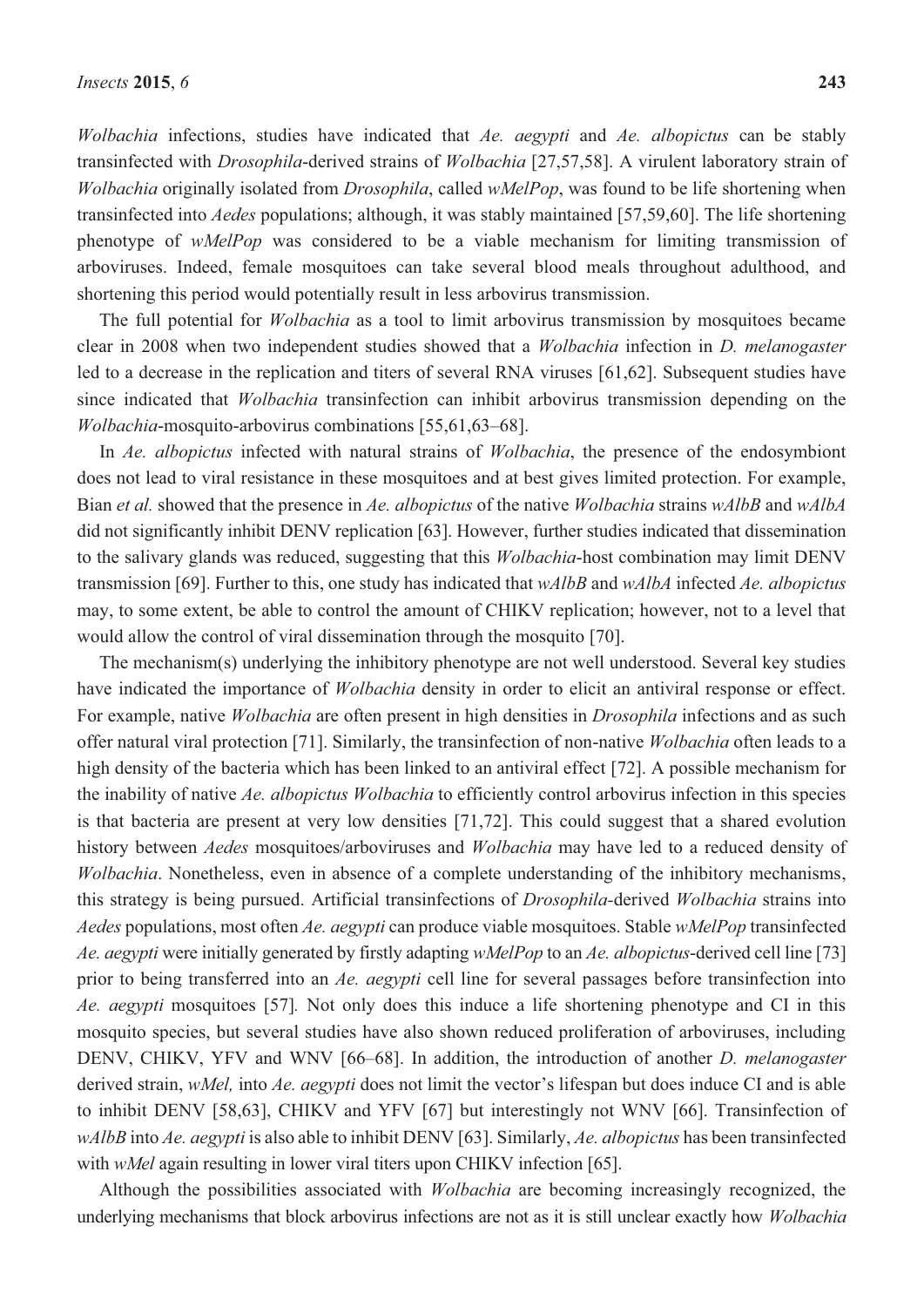control arbovirus replication or transmission, with the exception of the density-based hypothesis described above [26,32,74,75]. It is known that upon transinfection of *Wolbachia*, there is an up-regulation of some innate immune pathways in *Ae. aegypti* [76,77]. It has therefore been suggested that *Wolbachia* may offer antiviral protection by "priming" the immune system against incoming arboviral infections. In contrast, immune priming is not seen in naturally occurring *Wolbachia* infections, at least in *Drosophila*  where viral protection is still seen [61,62,78,79]. Therefore, immune priming may not, or at least not always, be required for *Wolbachia*'s antiviral activity, even if it could enhance the bacteria's viral interference [76]. Other hypotheses to explain the antiviral effect conferred by *Wolbachia* have been proposed, including tissue tropism and competition for host cell resources [26,32].

Nonetheless, the real test of *Wolbachia*-mediated strategies lies in release experiments. Several of these experiments have been carried out in order to assess the success of the introduction of *Wolbachia* into wild populations. Initial studies are encouraging and show that transinfected *Ae. aegypti* are able to effectively invade a small area/population of wild mosquitoes and produce a high infection rate [27,80]. Interestingly, a recent study in Australia indicated that *Wolbachia* infection was sustained a year following field release [81]. Upon experimental infection of mosquitoes collected from the transinfected population, DENV dissemination was shown to be reduced indicating that there is a persistent antiviral effect [81]. However, it is important to note that the release area did not have an ongoing DENV outbreak and any possible effect of a shared history between *Wolbachia* and DENV on antiviral protection could not be determined. The release of *Wolbachia* into wild populations requires extensive knowledge of the local and regional mosquito population, if fixation (*i.e.*, stable introduction of *Wolbachia* into a previously naïve population) is to be successfully obtained [82,83]. Calculations of parameters such as the strength of CI, maternal inheritance rate and fitness cost of *Wolbachia* infection/transinfection must be performed [84]. Modelling experiments are then carried out to determine the minimum number of *Wolbachia* infected mosquitoes to be released [58,80,85–87]. These parameters are influenced by the presence of an existing *Wolbachia* infection in wild populations. Thus, local wild populations should be tested for the presence of *Wolbachia* prior to release; although, this may not be required for *Ae. aegypti*. Additionally, a recent study in *Anopheles* indicates that the natural gut flora of mosquitoes is able to inhibit the vertical transmission of *Wolbachia* [88]. Given that populations of mosquitoes in the wild are likely to vary in the composition of their gut flora, the spread of *Wolbachia* in these populations may be affected. Finally, it is also conceivable that the introduction of *Wolbachia* into wild populations may have an effect on the endogenous viruses present in these populations (see Section 2.2.2 on insect-specific viruses below) and it is unclear how this may impact on the ability to transmit arboviruses in the long term.

#### 2.2.2. Insect-Specific Viruses (ISVs) and Their Influence on Arbovirus Transmission

In recent years, an increase in the systematic virus discovery in mosquitoes and other arthropods around the world has resulted in the documentation of insect-specific viruses (ISVs). These viruses are often characterized by their specificity to replicate in certain insects—for example mosquitoes—and inability to replicate in vertebrate (cells). The first viruses discovered in this group belong to the *Flavivirus* genus (family *Flaviviridae*), with cell fusing agent virus, Kamiti River virus and Culex flavivirus (CxFV) as well-known members of these insect-specific flaviviruses (ISFs) [89]. In recent times, mosquito-specific viruses belonging to other families/genera (*Togaviridae*, *Bunyaviridae*,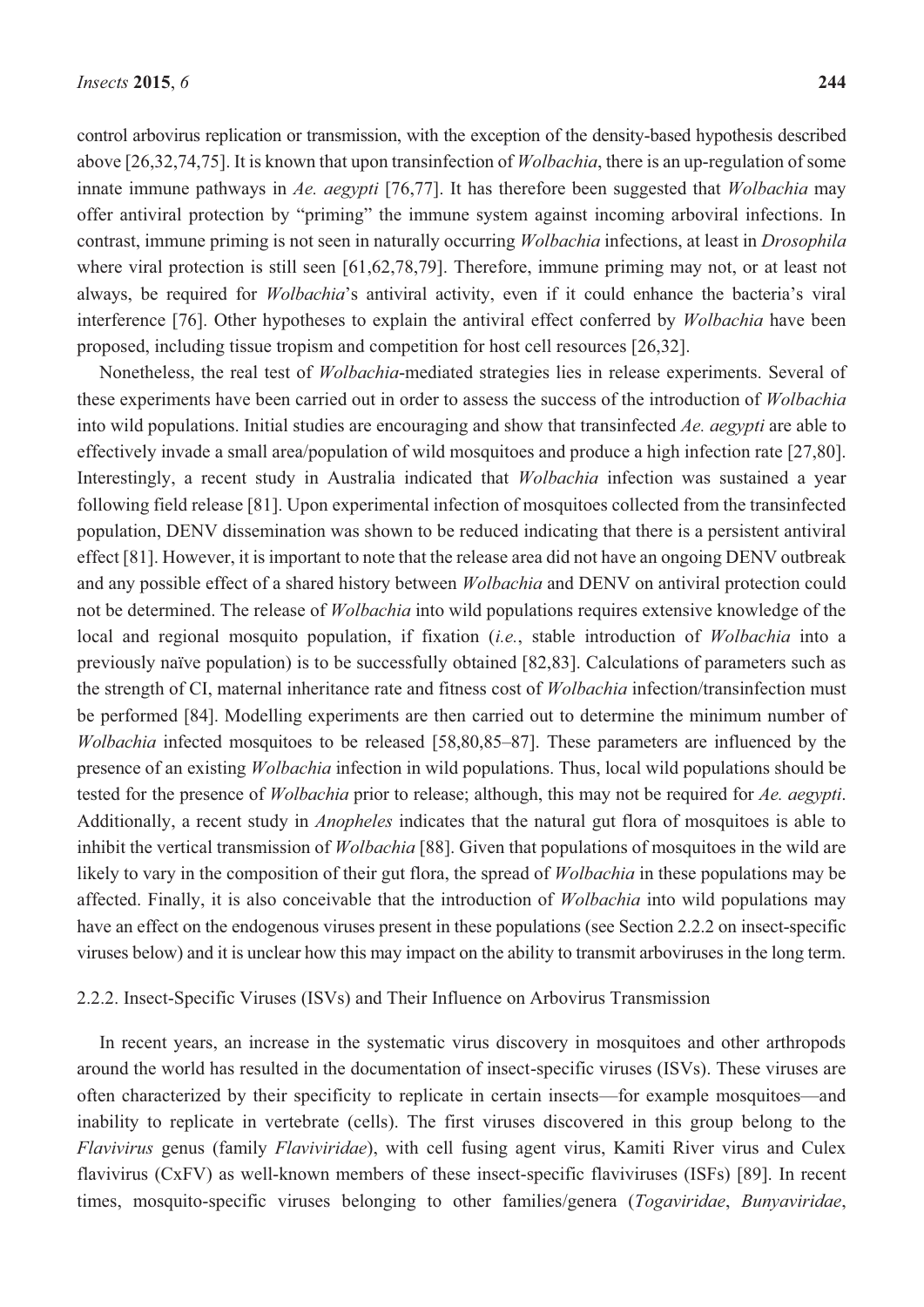*Densovirinae* and *Mesoniviridae*), or as yet unclassified, have also been identified [90]. These data highlight the fact that a great number of mosquito strains in the wild are infected with mosquito-specific viruses. Although little is known about the transmission of these viruses, experimental data present for some of the ISVs as well as other supporting evidence, including the widespread nature of ISVs in wild mosquitoes, suggests that vertical transmission is the main factor for propagation [91–94]. Moreover, several well established mosquito cell cultures made from embryonic or larval mosquitoes have been reported to be persistently infected with ISVs [92,95,96]. Artificial ISV infections in naïve mosquitoes and cell lines often result in pathogenicity; however, the survivors show non-pathogenic persistent infection; although they still actively produce virus which can be transmitted to the offspring in a non-pathogenic matter [92,96–98]. Therefore, it can be expected that a wide number of mosquitoes are already persistently infected with ISVs at the time they encounter arboviral infections, resulting in mosquitoes infected with at least two different viruses (ISV and arbovirus) [99].

Little is known about the influence of these ISVs on arboviral infections in mosquitoes (Table 1). For several viruses (at least those belonging to *Flaviviridae* and *Togaviridae*), it has been reported that sequential infections (*i.e.*, superinfection) by the same virus, or phylogenetically closely related viruses, in the same cells are inhibited, known as superinfection exclusion [97,100,101]; however, the mechanisms underlying this process are often not known. Some ISVs—for example, insect-specific flaviviruses—are phylogenetically classified in the same genus as several arboviruses that can be transmitted from mosquitoes to vertebrates. This is in contrast to others that do not have a counterpart that is able to be transmitted from invertebrates to vertebrates—for example, densoviruses (DNVs, small non-enveloped single stranded DNA viruses; *Parvoviridae* family, ambidensovirus genus). Therefore, it could be expected that superinfection exclusion happens regularly in nature and could possibly be used as a self-sustaining control measure. It is currently not known if ISVs and arboviruses share enough phylogenetic similarity for superinfection exclusion to occur; and even if theoretically possible, if this really happens in nature. However, ISVs could also trigger immune pathways in the female mosquito and thereby potentially prime the mosquito in a superinfection exclusion unspecific way, thus still limiting further infection by arboviruses not phylogenetically closely related to ISVs.

Most current research has focused on dual infections of ISFs and mosquito-borne flaviviruses, more specifically CxFv and WNV either in *Ae. albopictus*-derived C6/36 cells or *Culex* mosquitoes [91,98]. Some reported an inhibitory effect, either by decreased viral titers or delayed disseminations, while others observed no effect. Recently, interference of a mosquito-borne flavivirus by two additional ISFs has been reported *in vitro*, resulting in lower titers of the mosquito-borne flavivirus [97,102]. Moreover, one of them showed that the inhibitory effect of the insect-specific flavivirus, Palm Creek virus, was specific to sequential infection by mosquito-borne flaviviruses (WNV and Murray Valley encephalitis) and could not be observed during the sequential infection of a mosquito-borne alphavirus (Ross River virus) [97]; this would support the superinfection exclusion theory. On the other hand, the inhibitory effect or increased pathogenicity of the mosquito-borne flavivirus DENV in mosquito cells or mosquitoes persistently infected with the ambidensovirus DNVs [96,103], supports the ability of ISVs to interfere with arboviral infections even if they belong to different virus families within some combinations.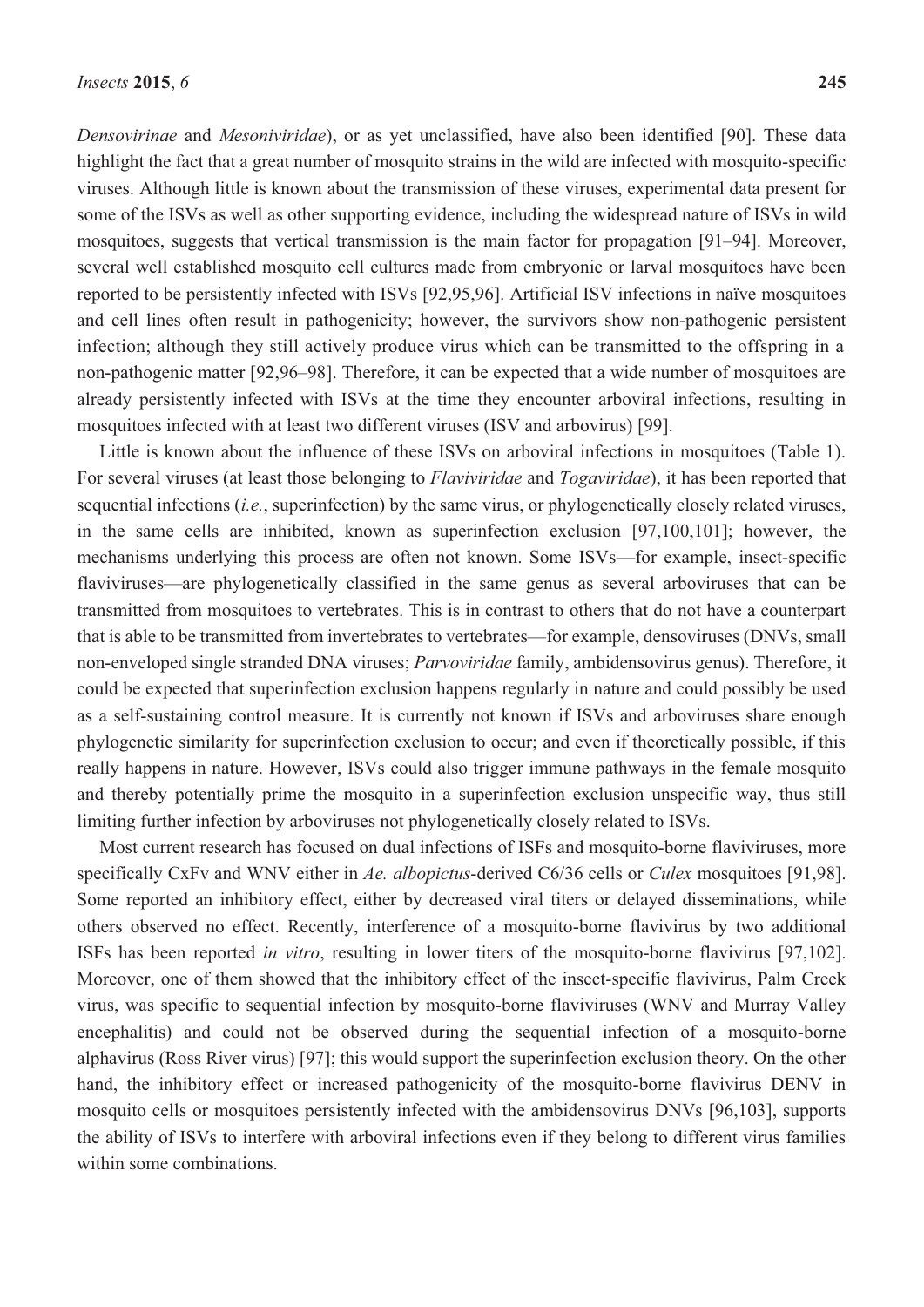#### *Insects* **2015**, *6* **246**

| <b>Arbovirus</b>                                           | <b>ISV</b>                         | <b>Experimental Host</b>                 | <b>Experimental Outline</b>                                                                                           | <b>Effect on ISV</b>                                                                         | <b>Effect on Arbovirus</b>                                            | Reference |
|------------------------------------------------------------|------------------------------------|------------------------------------------|-----------------------------------------------------------------------------------------------------------------------|----------------------------------------------------------------------------------------------|-----------------------------------------------------------------------|-----------|
| DENV <sub>2</sub><br>(flavivirus)                          | <b>DNV</b><br>(ambi-densovirus)    | Ae. albopictus<br>(adults & larvae)      | DNV persistent infected<br>mosquitoes, followed by<br>DENV2 infection                                                 | Titer increase 2–3 log                                                                       | $100 \times$ lower titer                                              | [103]     |
| WNV (flavivirus)<br>MVEV (flavivirus),<br>RRV (alphavirus) | PCV (flavivirus)                   | Ae. albopictus C6/36                     | Arbovirus 6-7 dp PCV<br>infection                                                                                     |                                                                                              | Lower titer for WNV and MVEV<br>No effect on RRV                      | $[97]$    |
| <b>WNV</b><br>(flavivirus)                                 | CxFv<br>(flavivirus)               | Ae. albopictus C6/36                     | Arbovirus 48 hp CxFV<br>infection                                                                                     |                                                                                              | 1 log lower titer at 108 hp infection.<br>Other time points no effect | $[91]$    |
| <b>WNV</b><br>(flavivirus)                                 | <b>CxFv</b><br>(flavivirus)        | Cx. quinquefasciatus                     | CxFv persistent infected<br>mosquitoes, followed by<br>WNV infection                                                  |                                                                                              | Delay in dissemination                                                | $[91]$    |
| DENV2<br>(flavivirus)                                      | <b>AalDNV</b><br>(ambi-densovirus) | Ae. albopictus C6/36                     | Acute AalDNV infection,<br>followed by DENV2 infection<br>Persistent AalDNV infection,<br>followed by DENV2 infection |                                                                                              | <b>Increased CPE</b><br>Decreased CPE                                 | [96]      |
| <b>WNV</b><br>(flavivirus)                                 | CxFv-Izabal<br>(flavivirus)        | Ae. albopictus C6/36                     | WNV 48 hp CxFV infection                                                                                              |                                                                                              | Lower WNV titer from 4 dp<br>infection (not significant)              | $[98]$    |
| <b>WNV</b><br>(flavivirus)                                 | CxFv-Izabal<br>(flavivirus)        | Cx. quinquefasciatus<br>Honduras/Sebring | Co-infected by injection                                                                                              | CxFv in salivary<br>glands (Honduras<br>Cx.quinquefasciatus) if<br>co-infected with WNV only | Increased WNV transmission                                            | [98]      |
| WNV (flavivirus)<br>JEV (flavivirus)<br>SLEV (flavivirus)  | <b>NHUV</b><br>(flavivirus)        | Ae. albopictus C6/36                     | Arbovirus post or co-infected<br>with NHUV                                                                            |                                                                                              | Lower titers                                                          | $[102]$   |

**Table 1.** Mosquito dual infections with insect-specific viruses (ISVs) and mosquito-borne viruses and their consequence on viral infection.

DENV, dengue virus (*Flaviviridae*, flavivirus); DNV, densovirus (*Parvoviridae*, ambidensovirus); WNV, West Nile virus (*Flaviviridae*, flavivirus); MVEV, Murray Valley encephalitis virus (*Flaviviridae*, flavivirus); RRV, Ross River virus (*Togaviridae*, alphavirus); PCV, Palm Creek virus (*Flaviviridae*, flavivirus); CxFv, Culex Flavivirus (*Flaviviridae*, flavivirus); *Aal*DNV, *Aedes albopictus* densovirus (*Parvoviridae*, ambidensovirus); JEV, Japanese encephalitis virus (*Flaviviridae*, flavivirus); SLEV, Saint Louis encephalitis virus (*Flaviviridae*, flavivirus); NHUV, Nhumirim virus (*Flaviviridae*, flavivirus); hp, hours post; dp, days post; CPE, cytopathic effect.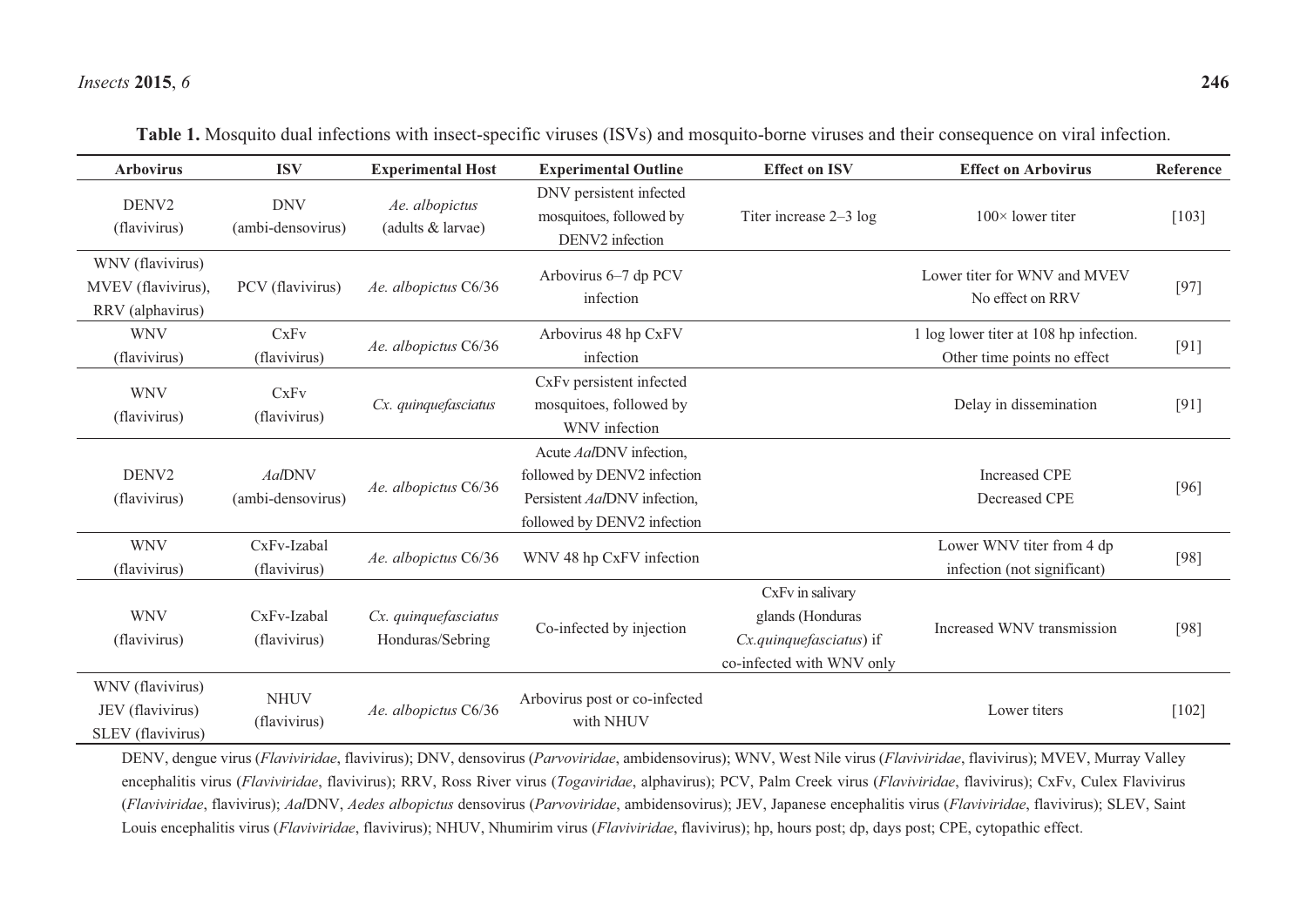Even if most experimental set ups to date have focused on the inhibitory effects on the arbovirus infection in the case of persistent ISV infections, representing the natural infection order, some experimental results suggest that the order and timing of the infections can affect the interaction and therefore the effect on the arbovirus infection outcome [96,98,102]. For example, after sequential infection with DENV, *Ae. albopictus* (*Aal*)DNV acutely infected C6/36 cells show increased cytopathic effects (CPE), while *Aal*DNV persistently infected C6/36 cells show decreased CPE [96].

The large genetic diversity between ISVs, mosquito-borne viruses and mosquitoes suggest that the influence of ISVs on arboviral vector competence may indeed vary depending on the mosquito-ISVarbovirus combination [89,90]. This is supported by Kent *et al.* who reported an effect on WNV transmission in a colony of *Cx. quinquefasciatus* from Honduras if co-injected with an ISF from Guatemala (CxFV-Izabal) which was not found in a different *Cx. quinquefasciatus* colony (Sebring). Interestingly, in contrast to the inhibitory effects other studies show, they report an increase in WNV transmission [98]. This is in line with a reported ecological association between CxFV and WNV in field collected mosquitoes whereby *Cx. pipiens* positive for WNV were more likely to be positive for CxFV [99]. However, the increase in WNV transmission reported by Kent *et al.*, in contrast to the other studies, could also be due to differences of virus administration (blood feeding or injection). On the other hand, Bolling *et al.* have reported an early suppression of WNV in CxFv persistently infected *Cx. pipiens*, resulting in delayed transmission of WNV [91].

These examples highlight the fact that although ISVs have a potential to be used to control arbovirus infections, more research is required to understand these interactions in detail before they could potentially be used as biological control measures.

# *2.3. Entomopathogenic Fungi and Their Effect on Competence for Arboviruses*

To control adult mosquito vectors, a further alternative biological approach is the use of entomopathogenic fungi such as *Metarhizium anisopliae* (*M. anisopliae*) and *Beauveria bassiana* (*B. bassiana*). For a decade, these entomopathogenic fungi have been considered to be good candidates for decreasing pathogen transmission by mosquitoes mainly because of their ability to shorten the mosquitoes' life span or reduce the blood feeding success of female mosquitoes, both in *Anopheles* species malaria vectors [104–107] (further reviewed in [108]), and in arbovirus vectors such as *Ae. aegypti* and *Ae. albopictus* [109–111].

In addition, when *Anopheles* or *Aedes* adult mosquitoes treated with fungi take an infected blood meal, they are less competent for transmitting the pathogen to a suitable vertebrate host [104,112,113]. In *Ae. aegypti*, both *B. bassiana* and *M. anisopliae* reduce vector competence for DENV2 [112,113]. Interestingly, it has been shown that the Toll pathway, an insect immune signaling pathway, is activated in response to fungal infections in *Ae. aegypti*. This results in the transcriptional activation of several antimicrobial peptides (*i.e.*, Cecropin, Defensin, Attacin, Diptericin and Serpin) and other immune genes [112,114]. Similarly, another immune pathway, the JAK/STAT pathway, responds to fungal infections in *Ae. aegypti* by up-regulating the transcription factor of JAK/STAT, Dome, and the dengue virus restriction factor, DVRF [112]. Studies have indicated that when Rel1 (Toll pathway controller), Dome or DVRF-1 (JAK/STAT pathway) are knocked down, *Ae. aegypti* adult females are more susceptible to fungal infections showing that Toll and JAK/STAT immune pathways exert an anti-fungal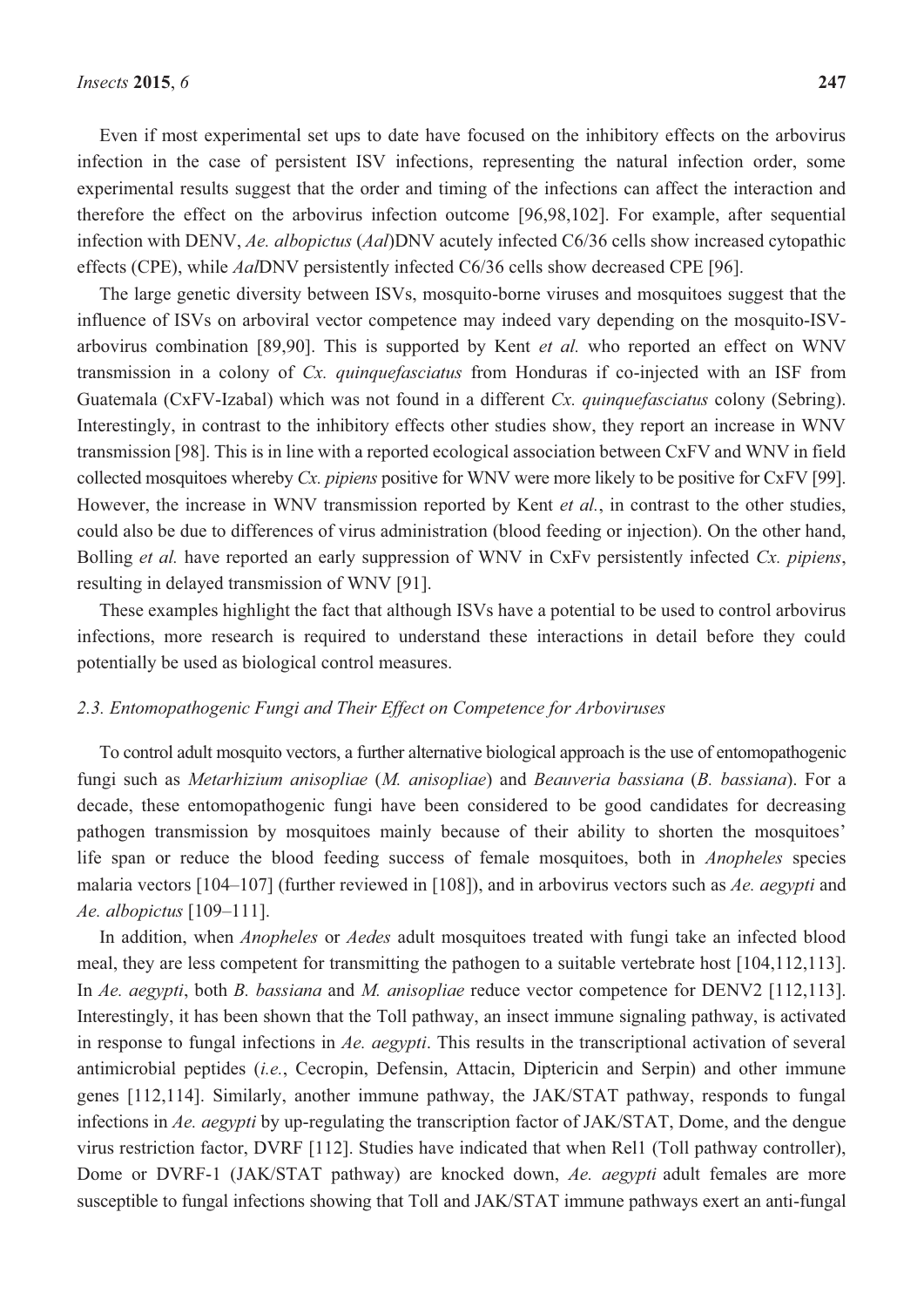immune defence in the mosquito [112,114]. As the Toll and JAK/STAT pathways have been identified as being antiviral against DENV infection in female *Ae. aegypti* mosquitoes [41,112,115], the fungi are suspected to inhibit DENV infection at least through the activation of the Toll and JAK/STAT pathways [112].

As entomopathogenic fungi decrease mosquito vector longevity, blood feeding success and viral infection in females (therefore reducing the number of mosquitoes that can bite and get infected), entomopathogenic fungi could be used as a biological tool to control arboviral transmission by mosquito vectors and therefore limit mosquito-borne diseases [108]. Both *M. anisopliae* and *B. bassiana* have been shown to decrease *Aedes* vectors' survival and feeding success in semi-field conditions [110,111]. However, before the wider use and application of fungi in the field, the way different fungal strains interact with arboviruses in mosquitoes needs to be addressed to demonstrate their potential for reducing disease transmission. In addition, it should be determined whether an eventual selection of genetic resistance to fungi could have collateral consequences for mosquito competence [116]. Besides, long-lasting formulations and optimization of delivery methods will be required to achieve efficient vector control. To date, few trials have evaluated the use and delivery methods of fungi and their impact on mosquito vectors and disease transmission in the field. So far, results indicate that the delivery methods should exploit natural behavior of mosquitoes and be used as part of an integrated vector management strategy to be an efficient control tool [117–119]. Finally, if entomopathogenic fungi have a large host-range of target insects, then selected fungi, as well as delivery methods, should be evaluated with caution to minimise the risk of contaminating non-target insects further to assessing their safety regarding vertebrates and environment [108,120].

#### **3. Engineered Control of Mosquito Arboviral Competence**

#### *3.1. Engineering Mosquitoes with an Altered Arboviral Competence*

The recent availability of *Anopheles*, *Aedes* and *Culex* mosquito genomes [121–125] in addition to progress made in molecular biology, genomics and functional genomics together with the development of mosquito transgenic methodologies, have opened the way for the generation of novel vector control strategies using genetically engineered mosquitoes either to suppress or replace vector populations. While population suppression aims to reduce the number of disease-transmitting mosquitoes, population replacement aims to substitute wild type mosquitoes with ones that have impaired vector competence in order to block pathogen transmission [29,126–128]. Recent significant advances in our understanding of mosquito–arbovirus interactions and the mechanisms of how *Aedes* and *Culex* mosquito vectors mount a response to control arbovirus replication and infection [30,129–131] have provided new insights into the molecular bases of vector competence, which should help to engineer GM refractory mosquitoes that do not transmit arboviruses [31]. Here, we discuss potential targets and focus on mosquito genes and molecular responses that have been functionally characterized as influencing mosquito vector competence for arboviruses.

#### 3.1.1. Engineering Mosquitoes with Enhanced Antiviral Defences

Among the antiviral defence pathways in mosquito vectors, the sequence specific RNA break-down mechanism RNA interference (RNAi) is a key player in limiting arbovirus replication [30,130,132,133].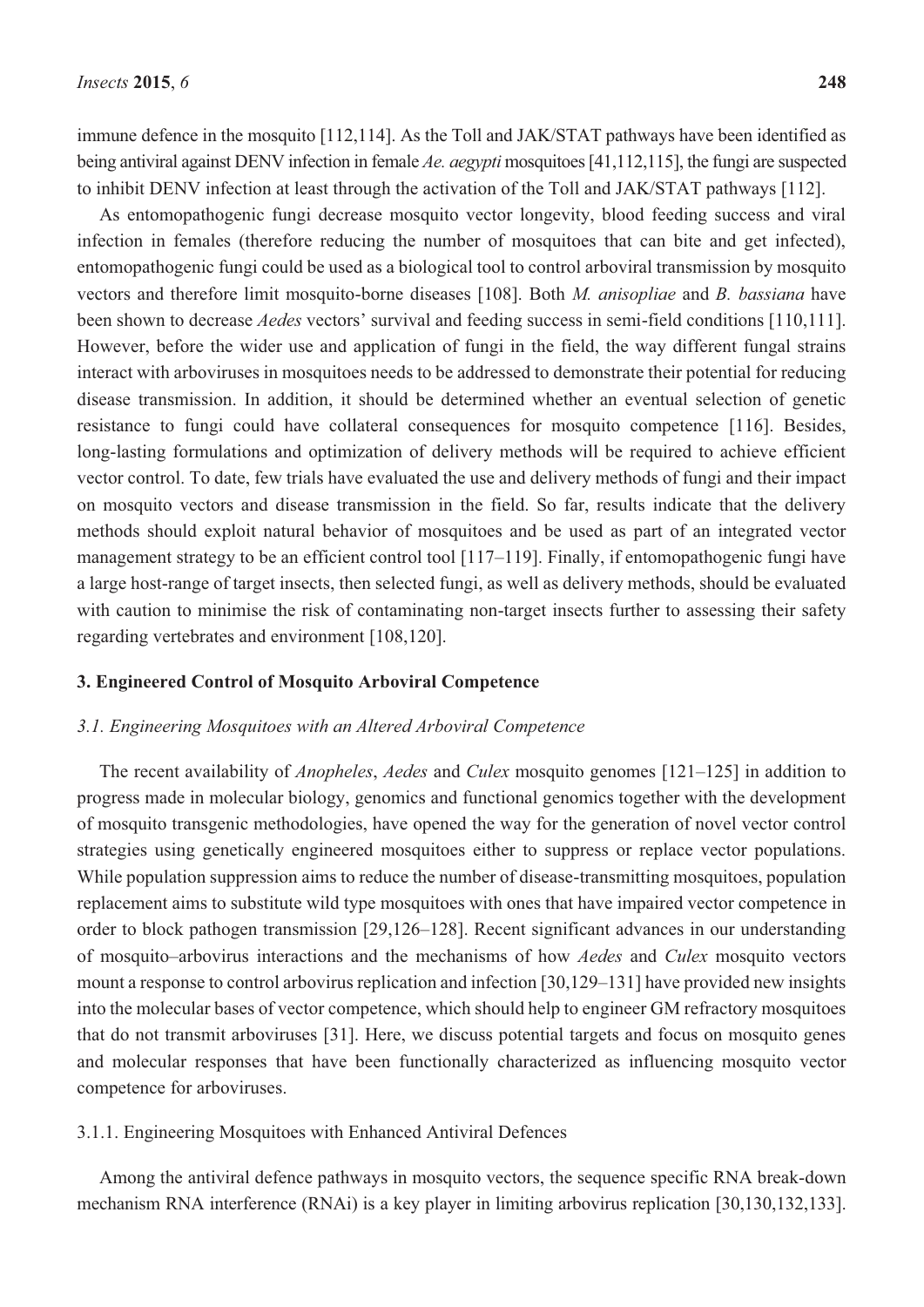RNAi can be divided into several pathways depending on the small RNAs involved: small interfering (si)RNA, micro (mi)RNA and Piwi interacting (pi)RNAs. siRNAs or virus-derived siRNAs (viRNAs) are involved in the first antiviral RNAi pathway reported in mosquitoes: the exogenous siRNA pathway, which is an important pathway targeting arbovirus infections. The siRNA/viRNA pathway is induced by long double stranded (ds)RNA, which in the case of RNA viruses, could be viral replication intermediates, secondary structures in the viral RNA or virus genomes (in the case of dsRNA viruses). The dsRNA is recognized by the enzyme Dcr2 and cut into 21 nt long siRNAs/viRNAs, which in turn are taken up by the RNA induced silencing complex (RISC) harboring Argonaute 2 (Ago2) as the catalytic component. The siRNAs/viRNAs are then unwound and one strand is kept as a guide to find complementary (viral) sequences resulting in slicing and degradation of the specific (viral) RNA [130,133]. Transient knock down of the key proteins, Dcr2 or Ago2, in whole mosquitoes and derived cell lines, mainly from *Aedes*, results in an increase in replication of a variety of arboviruses from different families (DENV, CHIKV, SFV, ONNV, SINV) [134–139]. Nevertheless, little is known about the *in vivo* tissue-specificity of the siRNA/viRNA pathway, and it is still not clear in which mosquito tissues this pathway is endogenously expressed and active to protect the mosquito from arboviral infections. In *Ae. aegypti*, the exogenous siRNA pathway appears to be active and modulate vector competence for arboviruses at least in the midgut. Indeed, transgene-mediated silencing of Dcr2 in the midgut of *Ae. aegypti* leads to significantly higher SINV titers in this tissue and dissemination rates of the virus throughout the rest of the mosquito [140]. Similarly, when a suppressor of the siRNA pathway, the Flock house virus B2 protein (FHV-B2), is overexpressed in the midgut of transgenic *Ae. aegypti*, SINV titers in the midgut and dissemination rates increase [141]. This further indicates that the SINV strain used in these two latter studies encounters a dose-dependent MEB in *Ae. aegypti*, and that the siRNA pathway controls this virus barrier in this instance. When the same transgenic mosquitoes are infected with DENV, the midgut infection titers increase, although to a lesser extent compared to SINV, indicating that the siRNA pathway also controls DENV replication in the midgut. However, in contrast to SINV infection, this does not lead to higher dissemination rates. It is possible, as mentioned by the authors of the study, that DENV failed to overcome a dose-dependent MEB because the viral titers in the midgut are still low and that the siRNA pathway is not the main factor controlling the dose-dependent MEB for this virus. However, the American DENV strain used in this study is known to be poorly efficient in overcoming the MEB in *Ae. aegypti* compared to other DENV strains [142–144]. Therefore, it is also possible that even if the siRNA pathway and others factors are capable of limiting DENV titers in the midgut cells, this particular virus strain may be confronted by a dose-independent MEB, such as an incompatibility between *Ae. aegypti* and this arbovirus strain, preventing the virus from exiting the midgut epithelial cells [141]. In contrast to *Ae. aegypti*, it has been recently shown in the malaria mosquito *An. gambiae* that the siRNA pathway does not influence ONNV midgut infection but only reduces virus replication in the systemic compartment after virus dissemination from the midgut [145]. Interestingly, the siRNA pathway is nevertheless active and functional in the midgut after ONNV infection, yielding viRNAs derived from the ONNV genome. This latter result suggests that this pathway could play a role in virus genome "antigen"-detection and immune system signaling rather than as a direct killing agent before viral dissemination from the midgut [145].

Recently, in addition to viRNAs, arbovirus-specific piRNAs have been detected in *Ae. aegypti* and *Ae. albopictus* mosquitoes and their derived cell lines for arboviruses belonging to different families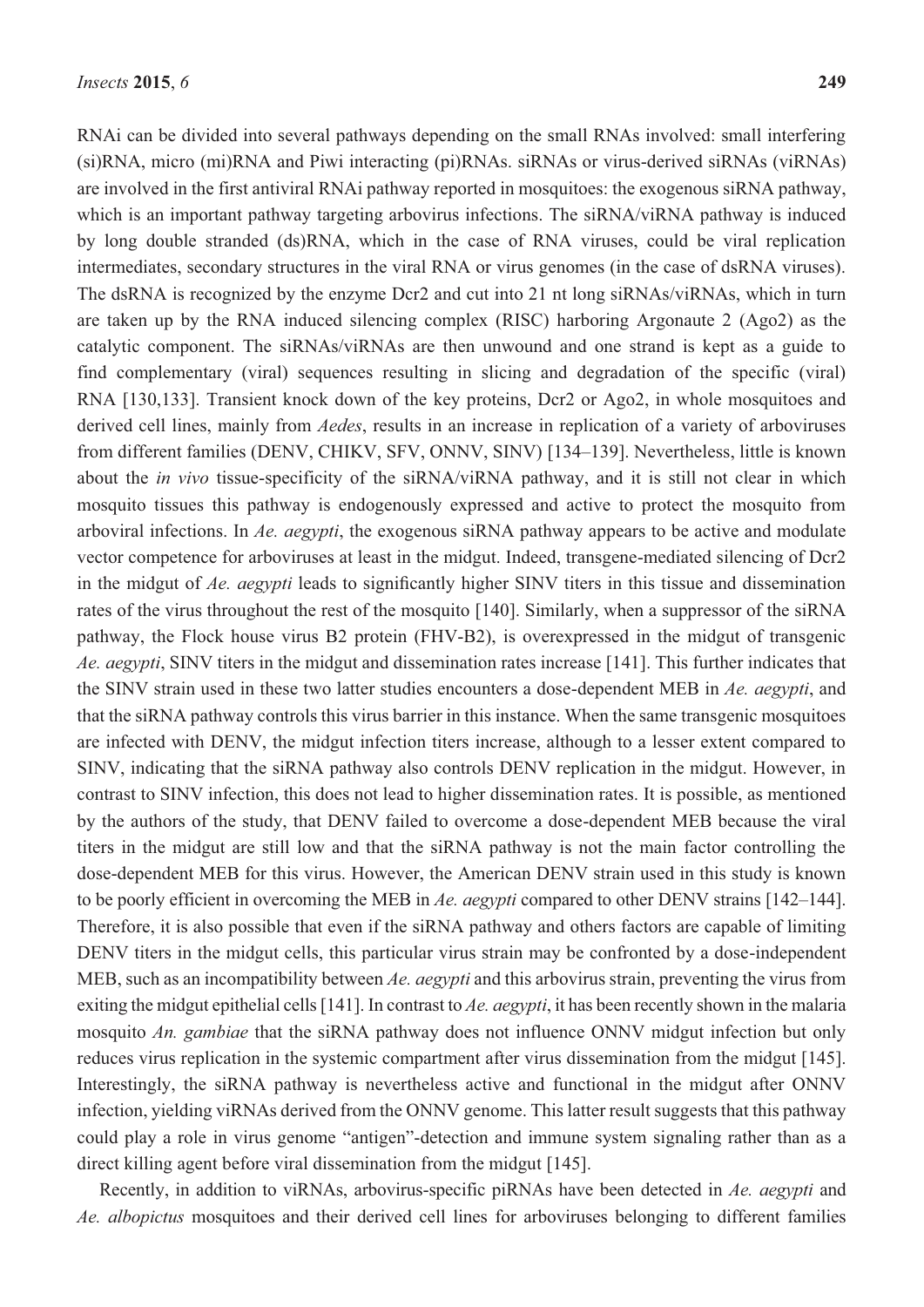(*Togaviridae*: SINV, SFV and CHIKV; *Flaviviridae*: DENV; *Bunyaviridae*: RVFV, Schmallenberg virus and La Crosse virus), suggesting that the piRNA pathway also displays antiviral activity [138,146–150]. Little is known about the piRNA pathway in arthropods and even less in mosquitoes. Most of our understanding comes from the model organism *D. melanogaster*. Here, piRNAs are known to be important for genome stability by targeting transposons in the germline and surrounding cells. piRNA molecules harbor specific features due to their unique production pathways. The piRNA pathway can be divided into two parts. The first part results only in primary piRNAs (antisense with a bias for Uridine at position 1) and involves the Piwi and Aubergine proteins. This pathway is present in both somatic and germ line cells. The second part of the pathway involves an additional ping-pong amplification of the piRNAs, resulting in primary and secondary piRNAs (sense, with a bias for Adenine at position 10). This amplification loop involves the Ago3 protein and is, at least in the fruit fly, restricted to germline cells [133,151]. In contrast to *D. melanogaster* which has one PIWI, one Aubergine and one Ago3 protein, *Ae. aegypti* has seven PIWI, no Aubergine and one Ago3 protein [152]. Moreover, transcripts of Piwi 2–7 and Ago3 can be found in somatic tissue of *Ae. aegypti* [138,146,148], suggesting some differences between the piRNA pathway in the fruit fly and *Ae. aegypti*. Combined knock down experiments of all Piwis and Ago3 in *Ae. aegypti* derived Aag2 cells followed by arbovirus (SFV) infection, suggested the involvement of these proteins in the production of viral specific piRNAs. Moreover, specific knock down of Piwi4 resulted in an increase of SFV infection [138]. Similarly, depleting Ago3 in *An. gambiae* mosquitoes increased ONNV titers [134], supporting an antiviral function of the piRNA pathway at least in mosquitoes.

miRNAs are small RNA molecules shared by many organisms to post transcriptionally regulate transcripts. miRNAs mainly down-regulate transcript expression by translational inhibition or RNA degradation; although, positive regulation has also been reported. The miRNA pathway can be divided into canonical and non-canonical pathways and although it shares several similarities with the siRNA pathway, it encodes for specific miRNA pathway effector proteins. In contrast to the siRNA pathway which is solely cytoplasmic, miRNAs have both a nuclear and cytoplasmic phase. In the canonical pathway, transcripts from miRNA clusters are transcribed and folded back into partial dsRNA stem-loop structures called primary (pri-)miRNAs. Pri-miRNAs are cleaved into shorter precursor (pre-) miRNAs by Drosha, followed by export of the pre-miRNAs from the nucleus into the cytoplasm. It is here that Dcr1 cuts these into 21/22 nt miRNA/miRNA \* duplexes which in turn are taken up by the miRISC harboring Ago1 as the catalytic compound. After unwinding the duplex, one strand is used as a guide to find (partial) complementary RNAs, resulting in their degradation or translational inhibition. Also, in contrast to siRNAs, miRNA/miRNA\* duplexes are often not perfect dsRNA duplexes and can act on partially complementary target RNAs [133,153]. The non-canonical pathway shares many of the features with the canonical pathway; however, pre-miRNAs can also be produced independently from Drosha due to splicing and some miRNAs have been reported to be Ago2 dependent rather than Ago1 [154–157]. Evidence that the miRNA pathway in mammals acts antivirally is increasing. This can be either due to direct targeting of the viral RNA or indirect targeting by changing the environment in the cell to be less or more favorable for virus infection [158]. In mosquitoes, the transient knock down of the miRNA effector proteins Ago1 and Dcr1 did not result in up-regulation of replication for several mosquito-borne viruses (like alphaviruses), in contrast to the knock down of the exogenous siRNA effector proteins (Ago2 and Dcr2) [134,138,139]. However, changes in the miRNA profile in infected *versus* non-infected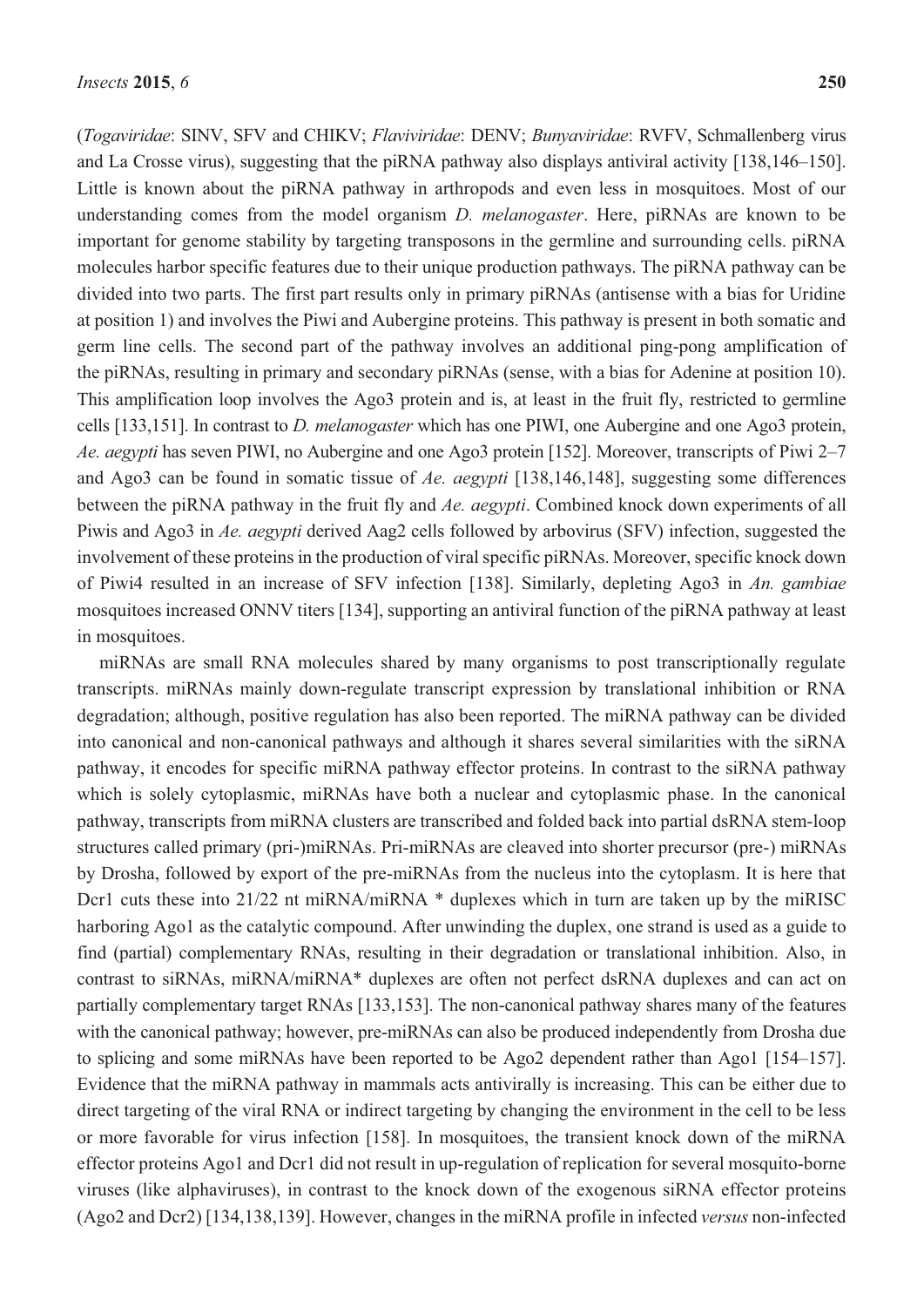mosquitoes or their derived cell lines have been reported for WNV (*C. quinquefasciatus* mosquitoes and *Ae. albopictus* C6/36 cells) [159,160], DENV (*Ae. aegypti* mosquitoes and C6/36 cells) [161,162] and CHIKV (*Ae. albopictus* mosquitoes) [163]. For most of the identified mosquito miRNAs, it is not yet known how important they are for arbovirus infection in mosquitoes and what their targets are. In addition, WNV and DENV have been reported to encode miRNAs in their viral genome, which can either target vector or viral transcripts [164,165].

Thus, genetically enhancing RNAi pathways in mosquitoes could reduce their competence for arboviruses and may provide a powerful tool for replacement strategies [128,130]. Several proteins involved in the RNAi response could also be used as potential targets for genetic control strategies; however, some are yet to be fully characterized to ensure their effect is limited to arbovirus infection and to minimize the risk of unwanted side effects. The exogenous siRNA pathway and its effector proteins (Dcr2 and Ago2) are potential targets that have broad antiviral activity and are currently the best studied. Proteins of the piRNA pathway also have the potential to be targets of genetic control strategies; however, more research is needed to investigate their involvement in the antiviral response against other arboviruses and their importance in mosquito genome stability. Targeting effector proteins of the miRNA pathway has a high chance of causing undesirable side effects in mosquitoes due to the importance of this pathway in gene regulation. Instead of targeting proteins of the RNAi pathway itself, some small RNA pathways can also be used directly. As a proof-of-principle, transgenic lines of *Ae. aegypti* which express a DENV2 sequence-derived dsRNA (following transcription of inverted-repeats), in the midgut or salivary glands, have been successfully used to artificially trigger the siRNA pathway against the DENV and exhibited reduced vector competence for DENV2 but not for other DENV serotypes [166–168].

In addition to the small RNA pathways, the major insect immune signaling pathways, *i.e.*, Toll, IMD and JAK/STAT pathways, also control virus replication in infected mosquitoes, even if the precise mechanisms are still poorly understood [30,129]. These canonical innate immune pathways have been well described and the components and activity of these pathways against different microorganisms have been largely elucidated in *D. melanogaster* and extrapolated to vector mosquitoes as previously reviewed [169]. The major components of these pathways have also been identified in aedine and anopheline vector species [170,171]. As in the fruit fly, these pathways play a role in mosquito immune defences against parasites, fungi, bacteria and viruses [30,129,172,173]. The Toll pathway is activated in the presence of Gram positive bacteria, viruses and fungi as well as the rodent malaria parasite (*Plasmodium berghei*) while the IMD pathway is mainly activated by Gram negative bacteria, viruses and by the human malaria parasite (*Plasmodium falciparum*). The JAK/STAT signaling pathway has been implicated in antibacterial, antiviral, and antiplasmodial defence in mosquitoes. Stimulation of the Toll, IMD and JAK/STAT pathways leads to the activation and nuclear translocation of the transcription factors Rel1, Rel2 and STAT, respectively. This results in the expression of genes encoding antimicrobial peptides (AMPs) and other immune effector genes, leading to pathogen killing [30,129,172,173].

In contrast to the small RNA pathways, the contribution of each immune pathway can be different according to the arbovirus family and to arbovirus–mosquito interactions as described below. In response to DENV, both the Toll and JAK/STAT signaling pathways are activated in *Ae. aegypti*. Moreover, silencing of a negative regulator of the Toll pathway, Cactus, in *Ae. aegypti* mosquitoes results in a decrease in DENV infection of the midgut. Conversely, silencing of Myd88, a component of the Toll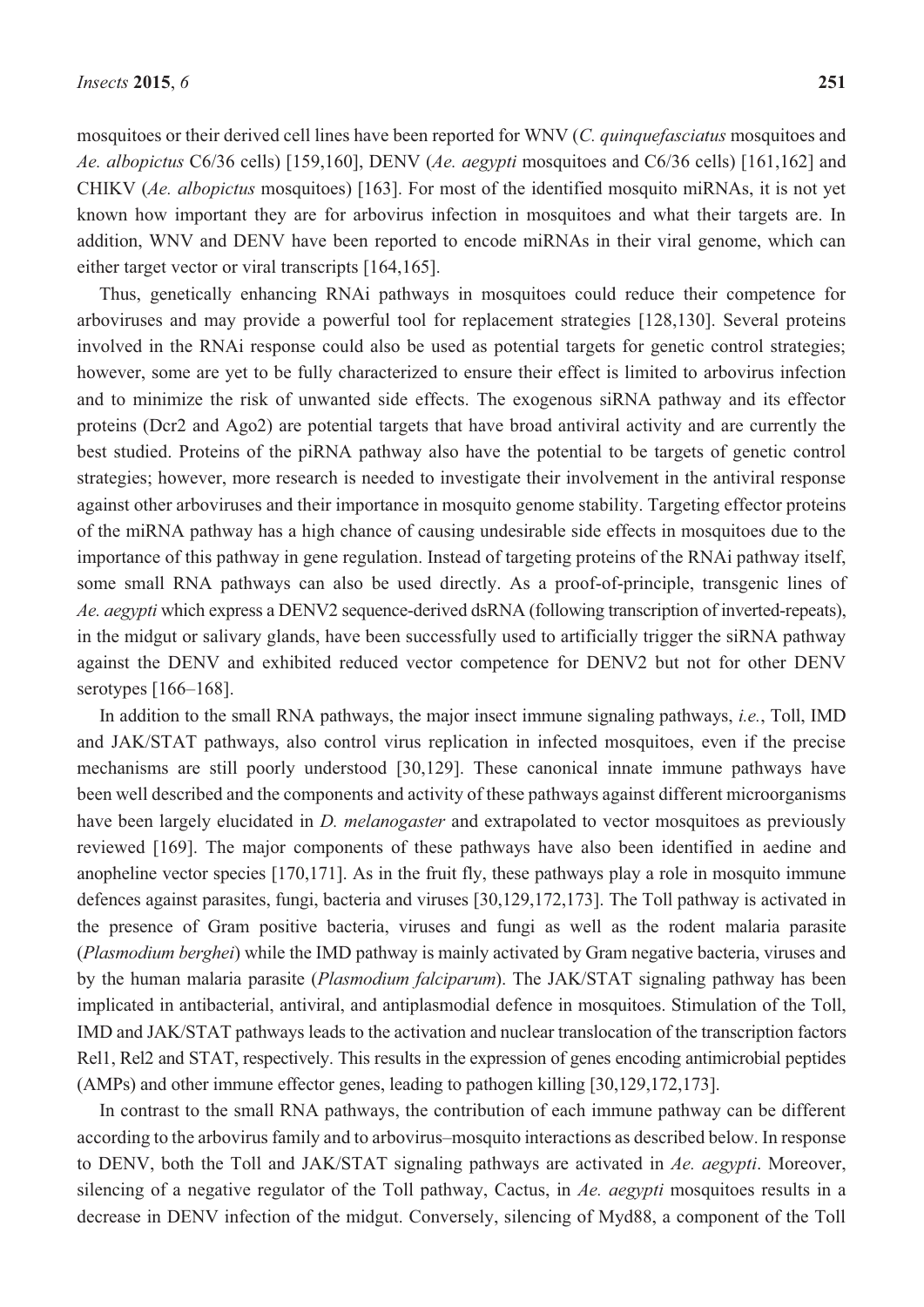pathway, resulted in an increase in DENV titers [115]. Similarly, silencing of the negative regulator of the JAK/STAT pathway, PIAS, leads to a reduction in DENV titers in *Ae. aegypti* mosquitoes, whereas silencing of positive regulators, Hop, Dome, or the JAK/STAT-regulated dengue virus restriction factor 1 (DVRF1) resulted in increased viral loads [41,112]. In the salivary glands of dengue-infected *Ae. aegypti*, both Toll and IMD were found to be up-regulated suggesting that these pathways might control virus infection in this tissue [174,175]. Moreover, a cecropin-like peptide, which has anti-DENV and anti-CHIKV activity, is induced in DENV infected *Ae. aegypti* salivary glands [174]. Thus, the *Ae. aegypti* mosquito vector seems to mount tissue-specific antiviral responses against DENV infection. The combination of the Toll, JAK/STAT and exogenous siRNA pathways appears to control DENV infection at least in the midgut; with Toll and IMD potentially acting as antiviral pathways in the salivary glands. Tissue-specific aspects of antiviral defences are further supported by differences in the overall transcriptome regulation upon DENV infection in different *Ae. aegypti* tissues, *i.e.*, the midgut, salivary glands and carcass [115,174,175]. Interestingly, there are also differing degrees of immune pathway contribution to control virus infection in refractory or susceptible strains of *Ae. aegypti* [44]. For example, the IMD pathway controls DENV infection in the midgut of *Ae. aegypti* resistant strains only, as shown by increased viral loads in IMD depleted mosquitoes. However, the situation is less clear in susceptible strains. Up-regulating the IMD pathway by silencing Caspar, a negative regulator of the IMD pathway, has no effect on midgut DENV infection. However, as IMD has not been directly knocked down in these susceptible strains, it is difficult to tell whether this pathway is already operating at maximum capacity without any endogenous inhibition by Caspar, or whether it is not active or not protective against DENV midgut infection in susceptible strains [44,115]. In addition, DENV-refractory *Ae. aegypti* mosquito strains present higher basal levels of numerous immunity-related gene transcripts compared to susceptible strains suggesting that variation in the transcriptome influences vector competence [44]. Exposure to gut microbiota, which has been shown to stimulate basal antiviral immunity and decrease *Ae. aegypti* vector competence for arboviruses, may explain these transcriptome variations to some extent but inherent differences in gene regulation may also underlie these observations [115].

In the case of *Aedes* mosquitoes infected by alphaviruses, an antiviral function of the canonical innate immune pathways has not been yet demonstrated. However, little evidence supports the hypothesis that they could be involved in *Aedes* responses against this virus family as well. Upon SINV infection of female *Ae. aegypti* mosquitoes, Dif, a Toll pathway-activated transcription factor is increased after one day post-infection in the midgut and malpighian tubules, although it returns to basal level by day 4 post-infection. The authors suggested that this is linked to suppression of Toll pathway activation by SINV once replication has taken place [176]. Additionally, infection of mosquito cells with SINV resulted in the translocation of the Rel2 protein into the nuclear fraction of *Ae. albopictus* C6/36 cells indicating that infection with this virus may also result in IMD pathway activation [177]. Fragkoudis *et al.* and McFarlane *et al.* used reporter assays to investigate the interaction of the innate immune pathways in mosquito derived cell lines with SFV and CHIKV, respectively. In *Ae. albopictus* derived U4.4 cells, SFV can repress activation of the IMD, JAK/STAT and Toll pathways [178]. Similar results were observed in *Ae. aegypti* derived Aag2 cells using CHIKV replicon constructs where pathway induction was also inhibited through host cell shut-off mechanisms [139]. In addition, prior stimulation of the JAK/STAT and/or IMD pathway (the assay cannot distinguish between them) resulted in a decrease in SFV replication, though CHIKV seemed to be unaffected by the activation of the three main immune pathways [139,178].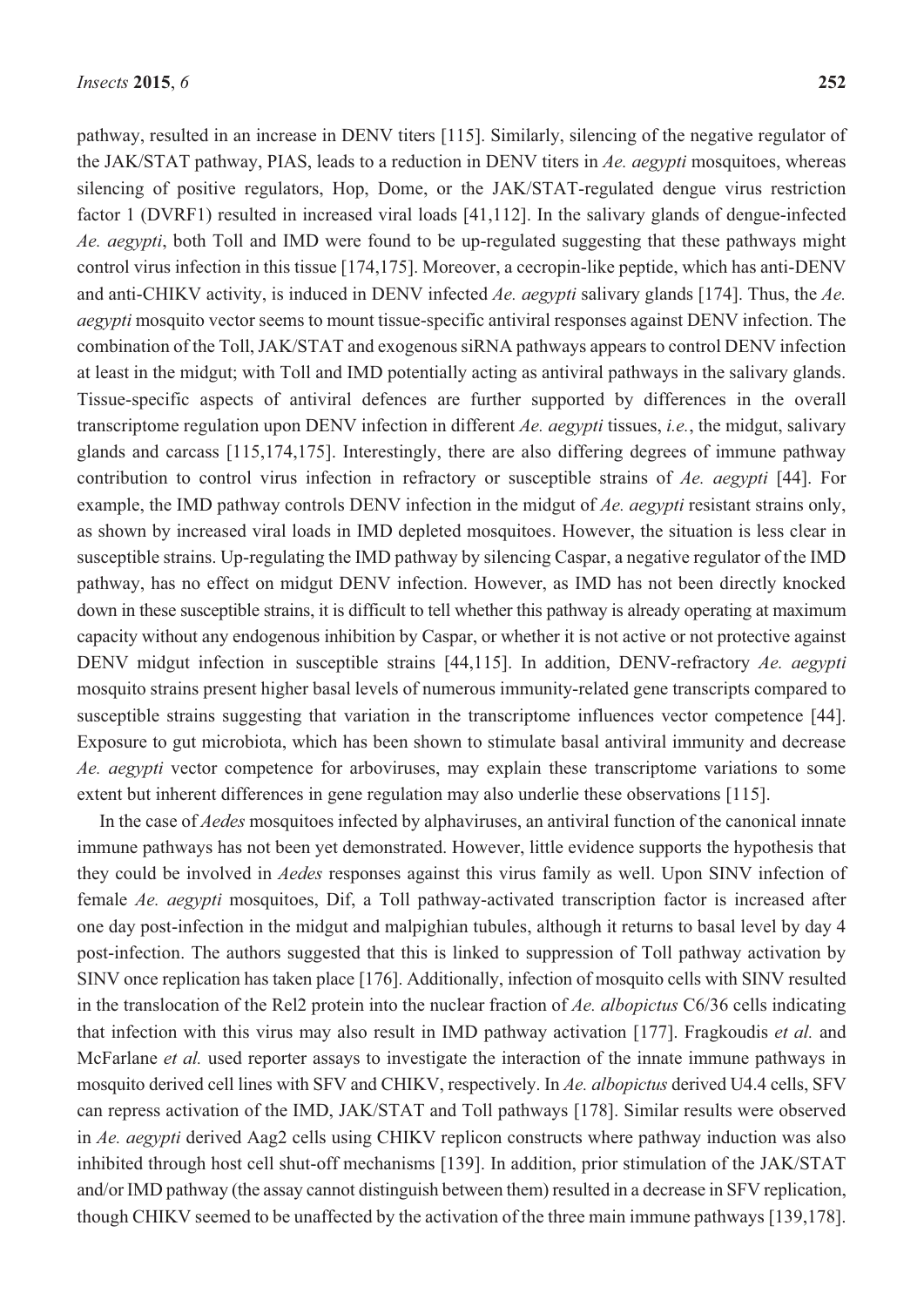The contribution of each of the innate immune pathways in different mosquito body compartments during the stages of an alphavirus infection is better characterized in *An. gambiae* infected by ONNV. Unlike *Aedes* infected with flaviviruses, the exogenous siRNA is not the first line of natural antiviral defence in the midgut, but interplay between the IMD and JAK/STAT pathways, as well as extracellular immune factors, limit virus infection [145]. In contrast, the Toll and exogenous siRNA pathways control viral load once the virus has escaped from the midgut into the systemic compartment [145].

Thus, mosquitoes have naturally developed complex antiviral defence strategies with an arsenal of pathways (certainly the RNAi and major immune pathways discussed above) to fight arboviral infections. Moreover, even if more functional studies are needed to highlight differences in vector responses to infection by different arboviral families, these tissue-specific mosquito antiviral strategies appear to be influenced by arbovirus-mosquito strain combinations and thus, by genome evolution of both the mosquito vector and the virus. This can partly explain natural variations in mosquito vector competence for arboviruses which is affected by the specific combination of mosquito and virus genotypes, as well as by environmental factors, such as the naturally present gut microbiota [26,30]. Therefore, copying natural antiviral strategies and engineering mosquitoes with enhanced antiviral defences is a promising approach to decrease mosquito vector competence for arboviruses and to control their transmission.

#### 3.1.2. Limits and Technical Challenges to Engineer Mosquitoes with Enhanced Antiviral Defences

In order to design efficient transgenic mosquitoes with enhanced specific antiviral defences, more experimental research is needed to better understand the contribution of tissue-specific antiviral strategies in the mosquito, defence pathway crosstalk, as well as communication between different mosquito tissues during a viral infection which leads to an integrated antiviral response. For this to be achieved, and to test the influence of different potential targets for each mosquito–virus pair, mosquito genetic tools are essential. *Ae. aegypti* transgenic lines modified to overexpress or to repress the Toll and IMD immune pathways, as well as AMPs (e.g., cecropin and defensin), have already been engineered to decipher the mosquito immune response during mosquito–pathogen interactions; although, these have not yet been tested against arboviruses [179–184]. In these transgenic mosquitoes, the immune modifications are driven by the *Vitellogenin* gene (*Vg*) promoter which is responsive to blood feeding and mainly drives expression in the fat body between 12 and 48 h post blood meal [115,181,183,185]. Thus, it may not be the best promoter to assess an infection in the fat body which may occur later during DENV infections. However, these lines could be tested against CHIKV which disseminates from the gut to peripheral organs, such as salivary glands, more rapidly than DENV [186,187]. Moreover, the fat body is a tissue with important immune functions [172], and even if the virus is not yet present or does not disseminate to the fat body, this tissue could participate in the integrated antiviral immune response following communications between tissues triggered by viral midgut infection.

It is necessary to identify mosquito regulatory sequences to drive expression of transgenes in a tissue-specific manner; not only to decipher the molecular basis of mosquito antiviral defences at the tissue-level, but also because in the context of population replacement, a transgene should be limited to a specific time and tissue to achieve the maximum effect on the pathogen with the least fitness costs to the vector [31,188,189]. The choice and design of the promoters should not only take into consideration the tissues with immune properties but also the mechanisms by which arboviruses disseminate in the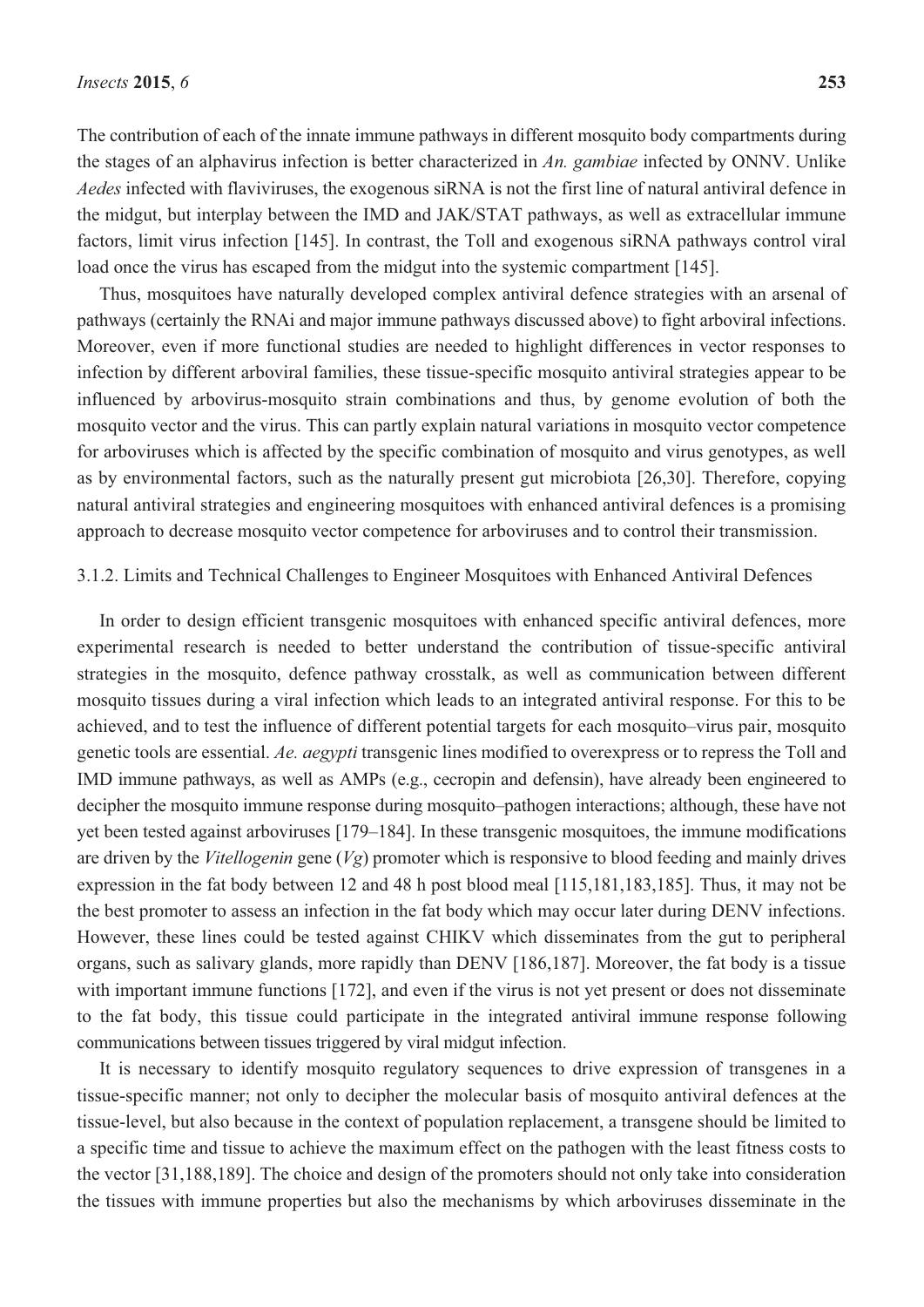mosquito, their tissue/cell-specific tropism, and persistence in tissues. From the midgut to the salivary glands, various mosquito organs and cells have been shown to be infected with arboviruses such as the trachea, the fat body, the muscles, the cardia and the head [186,190–194]. Interestingly, the hemocytes (the immune cells of insects) can be infected by arboviruses in different species of *Aedes*, in *Cx. pipiens* as well as in *An. gambiae* [145,195]. Since hemocytes play a role in mosquito immunity [172], it would be interesting to determine if these cells are a site of viral amplification and whether they act as viral transporters in or through the hemolymph and/or if they play a defensive role against viruses. Like the *Vg* regulatory region driving gene transcription in the fat body, different promoter expression patterns have already been characterized and used to drive tissue-specific transgene expression in adult *Ae. aegypti* transgenic mosquitoes. In the midgut, the aedine *Carboxypeptidase A* promoter drives transgene expression in the female midgut after blood feeding [140,166,196–198]. The aedine *30K* gene family promoter directs specific expression in the salivary glands of transgenic *Ae. aegypti* females [168]. The *Maltase-like I* gene promoter also drives gene expression in salivary glands, but in both sexes, and the *Apyrase* gene regulatory sequence controls expression in the female salivary glands but also in other tissues [199]. In flight muscles, transgene expression can be directed by the *Actin-4* promoter [200]. Lastly, the regulatory sequence of *Polyubiquitin* (*PUb*) gene drives expression in all stages of development and most tissues. Nevertheless, this promoter drives strong expression in the midgut and to a lesser extent in secondary tissues like the salivary glands [141,201]. It would be useful to identify and characterize more regulatory sequences particularly for the hemocytes or the trachea, for which no regulatory regions have been identified so far. To find candidate promoters for hemocytes, the transcriptomic analysis by Choi *et al.* which compares gene expression between hemocytes and carcasses in *Ae. aegypti* could be used to select some interesting genes up-regulated in hemocytes [202]. Moreover, this study shows that some hemocyte-specific transcripts in *Ae. aegypti* are conserved in *An. gambiae* and *D. melanogaster*, allowing for the selection of aedine promoters that have already been shown to be functional in *D. melanogaster* hemocytes. For the trachea, different gene promoters have been characterized in *D. melanogaster*, such as *breathless* [203], which could be further tested in mosquitoes.

The Gal4-UAS system, widely used in *Drosophila*, has proven to be one of the most powerful techniques for addressing gene function *in vivo* and for the characterization of regulatory regions [204,205]. A key advantage of the system is the separation of the two components in transgenic parental lines, the Gal4 driver line and the UAS responder line, which ensure that the transgene is silent until Gal4 is introduced through a genetic cross (Figure 2). The Gal4-UAS system is functional in *Ae. aegypti* and two Gal4 lines, *CpA-Gal4* and *Vg-Gal4*, as well as a UAS-EGFP line have been already established [185,198]. The development of this system in aedine mosquitoes, along with advances in transgenic technologies to edit the mosquito genome, such as the site-specific insertion system PhiC31 [206–208] or gene knock outs with TALE nucleases [209,210], should facilitate the generation of genetic tools to decipher mosquito antiviral strategies and to engineer refractory mosquitoes. Moreover, the CRISPR/Cas9 editing system, which promises to transform genome engineering in different species including insects [211,212], has been recently adapted in *Ae. aegypti* and allows the generation of mutations as well as homologous recombination [213].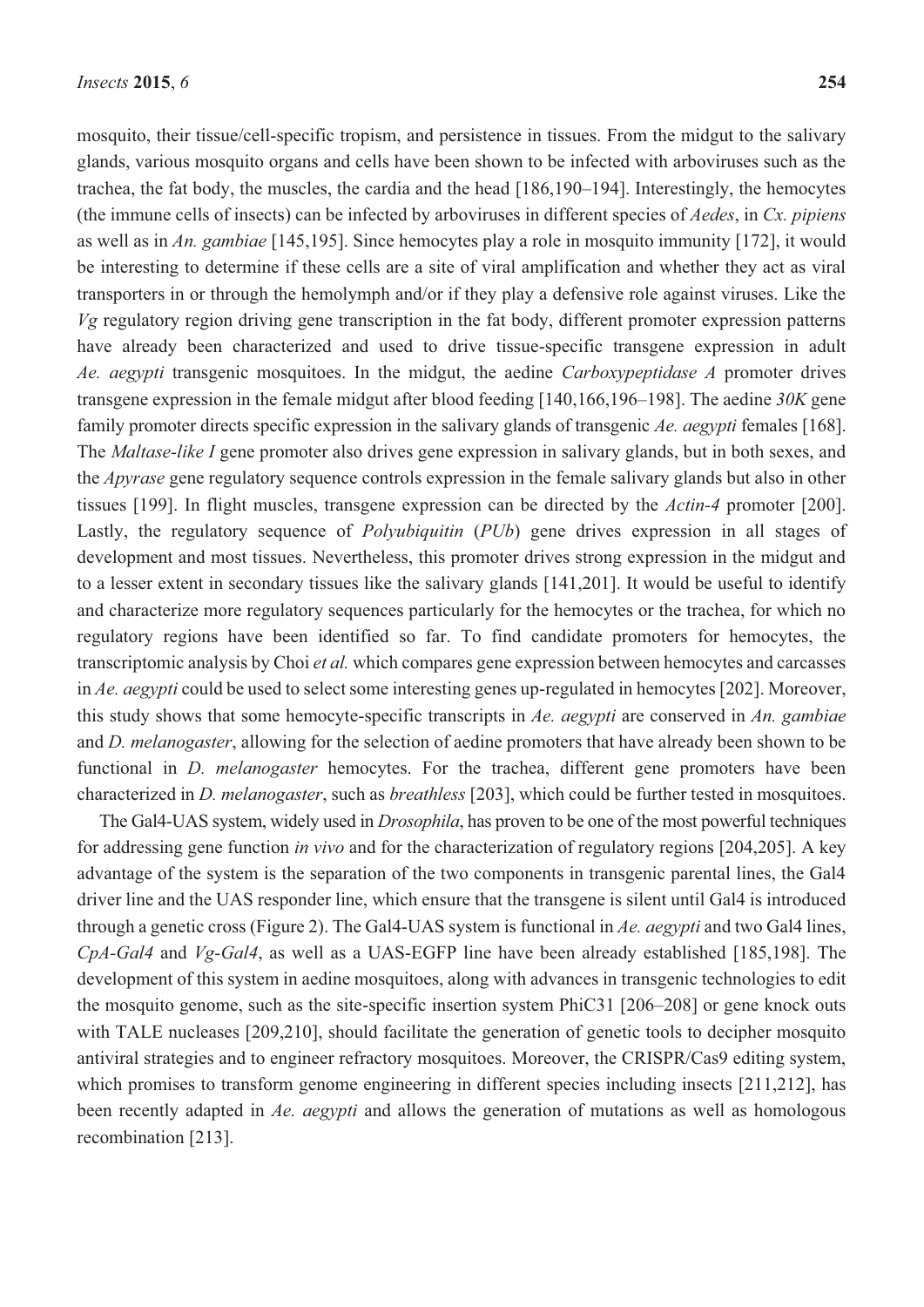

**Figure 2.** Schematic representation of the Gal4-UAS system. In a first line, the driver line, the yeast transcriptional activation factor Gal4 is under the control of a promoter directing the expression in the tissues/cells of interest. In the other line, the responder line, the transgene of interest is expressed under the control of the upstream activation sequence (UAS). As transcription of the transgene requires the presence of Gal4, the transgene is silent in the parental responder line. When the driver line and the responder lines are crossed, the transgene is then expressed according to the Gal4 pattern.

Importantly, mosquito responses to infection can vary depending on the specific arboviruses involved as highlighted above, and more generally among other pathogens too. Thus, decreasing vector competence for one arbovirus could increase vector competence for another pathogen. Besides, a mosquito vector for a given arbovirus could bite people infected with other arboviruses or pathogens in a same geographic area. To avoid shifts in vector competence which could consequently alter their capacity for other pathogens and lead to an increase in non-target diseases, every transgenic mosquito with enhanced antiviral defences for a given arbovirus should be tested for its ability to be infected and transmit other pathogens before any release program is implemented. Immune evasion of arboviruses and their potential evolution should also be considered when designing transgenic mosquitoes with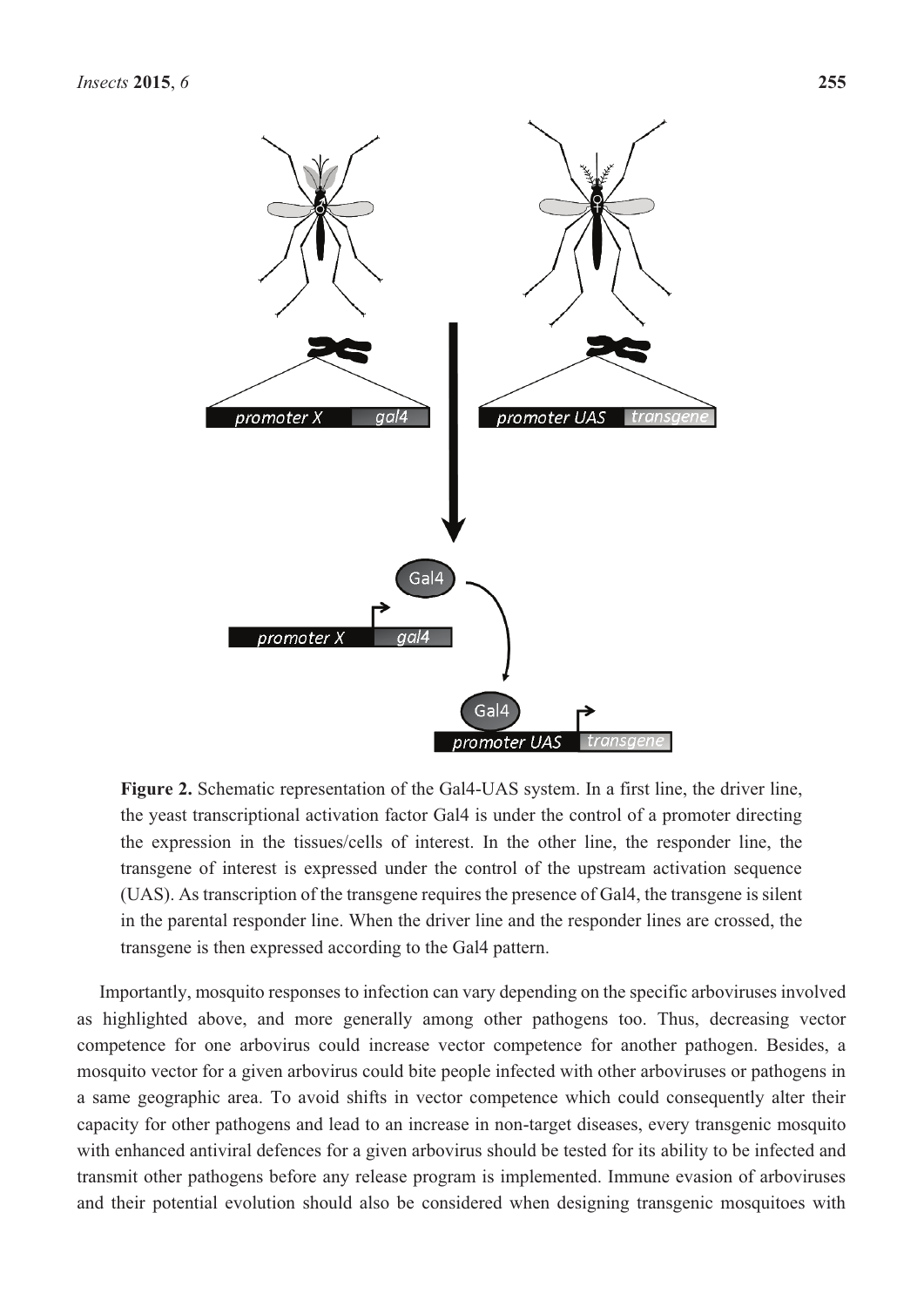modified defence properties. Indeed, arboviruses may develop counter defences to evade or suppress host defences and persist in the defending mosquito, therefore increasing mosquito competence and virus transmission. The mechanisms are not yet well characterized but may involve, for instance, transcriptional down-regulation of immune genes, decreases in RNAi pathway function as a result of viral suppressors of RNAi, genome nucleic acid sequence- or genome secondary structure-mediated resistance to RNAi [129]. Indeed, almost all arboviruses are RNA viruses, and as such they rapidly replicate with high mutation rates promoting the emergence of new variants. This can therefore lead to an increased fitness in their mosquito hosts as reported for DENV or CHIKV [142,214–217].

#### 3.1.3. Other Strategies for Engineering Mosquitoes with an Impaired Arboviral Competence

As discussed above, enhancing defence pathways to decrease mosquito competence for a given arbovirus could not be functional for every example. Perhaps, a more viable strategy rather than constitutively activating a defence pathway would be to identify a broadly acting antiviral molecule which could either be overexpressed or knocked down. There have been a number of these types of screens performed in recent years with the aim of finding broad acting antiviral or pro-viral mosquito proteins which have the potential to influence mosquito competence for arboviruses. For example, a comparative transcriptomic analysis of *Ae. aegypti* mosquitoes infected with the flaviviruses DENV, WNV and YFV, identified a number of proteins, including the histone core H3 protein, which are activated or down-regulated in response to infection, suggesting broad pro- or anti-viral roles for these proteins [218]. However, the antiviral role of these proteins in mosquitoes would have to be functionally characterized for these viruses as well as for other arbovirus families before targeting could be considered. Interestingly, this screen identified a reduction in chitin-binding related transcripts upon infection of *Ae. aegypti* with all three flaviviruses and these proteins were also identified in a screen of mosquitoes infected with SINV [176,218]. Similarly, candidate genes responding to DENV infection or those which where differently regulated between refractory and susceptible *Ae. aegypti* strains in the midgut or salivary glands, have been identified again through transcriptomic analyses [44,115,174,175]. For instance, the vacuolar ATPase complex, which regulates endomsomal pH, has recently been identified in one of these screens and was shown to be required for DENV replication in *Ae. aegypti* [44]. In addition, a large RNAi screen in *D. melanogaster* identified hits that have been shown to mediate antiviral activity against a number of virus families. For example, components of the Tip60 complex, including RUVBL1, RUVBL2 and TIP60, and a nuclear export factor, XPO1, were not only shown to be antiviral against a whole range of RNA viruses in *Drosophila* S2 cells but also in *Ae. aegypti* Aag2 cells [219]. Interestingly the proteins identified in this screen have been shown to be antiviral in vector mosquito cell lines as well as in mammalian cell lines which suggests that they have essential roles in the virus life cycle and could prove to be an attractive target for antiviral control in vectors [219]. Additionally, in *Cx. pipiens quinquefasciatus* mosquitoes, in addition to *Cx. quinquefasciatus* and *Ae. albopictus* cell lines, a secreted antiviral protein, Vago, was shown to be induced in a Dcr2-, TRAF- and Rel2-dependent manner in response to WNV and DENV infection. After secretion, Vago activated antiviral gene expression *via* the JAK/STAT pathway, thus restricting WNV replication [220,221]. Targeting host proteins with pro-viral functions such as virus receptors or proteins hijacked by the virus to replicate and disseminate is also an alternative strategy to modulate mosquito competence for arboviruses. However, few proteins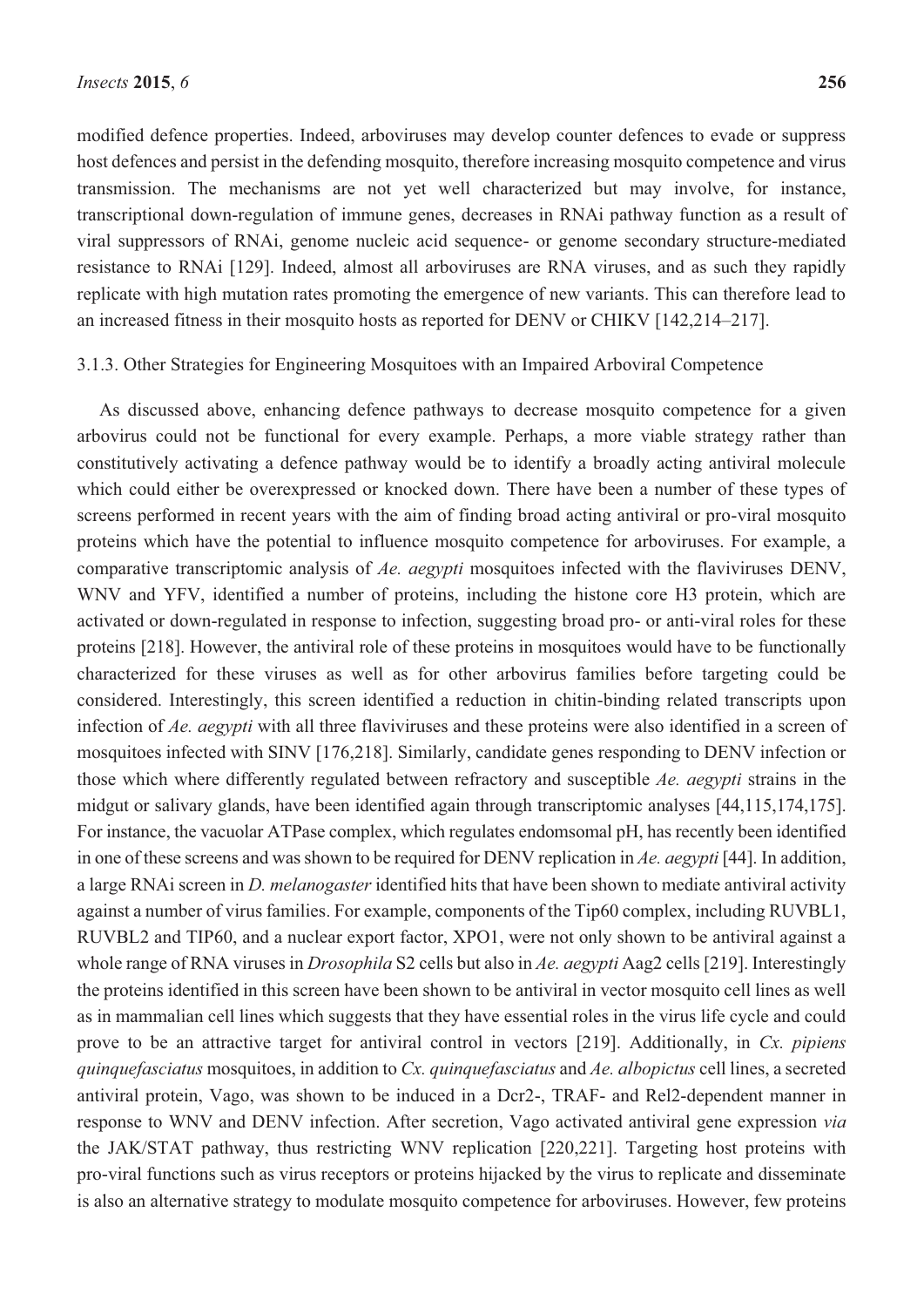and mechanisms have been identified and even less characterized in mosquitoes. Nup98, a protein that promotes the recruitment of the elongating form of RNA pol II at antiviral gene loci and other proteins involved in the transcriptional pausing process, thus allowing for rapid activation of antiviral genes upon virus infection, is important in controlling virus infections in *Drosophila* S2 cells and *Ae. aegypti* Aag2 cells [222,223]. A better understanding of the cells and tissues infected by arboviruses should also facilitate functional characterization of other host cell processes and host factors that are involved in the autonomous cell-control of virus replication, such as autophagy and apoptosis of infected cells, as it has not yet been determined if these cellular processes have an antiviral function or facilitate viral dissemination in mosquitoes [30,130].

Another possible genetic control approach to decrease transmission could be "death-on-infection" as reviewed previously [188]. This involves transgenic mosquitoes carrying a lethal effector activated by pathogens leading only to the death of infected mosquitoes. This original approach acts on vector longevity and not on vector competence and is therefore not discussed here. Nevertheless, Carter *et al.* recently developed an elegant strategy by coupling the targeted ribozyme capabilities of the antiviral group I intron with the generation of an apoptosis-inducing transcript. This leads to virus trans-splicing with the pro-apoptosis transcript resulting in virus genome cleavage and cell death upon infection and has been successfully used to suppress DENV infection in *Ae. albopictus* C6/36 cells [224]. Based on natural infection rates of midgut cells and the regenerative capabilities of midgut epithelia, the authors expect that the loss of cells will not have a significant impact on the survival of the transgenic mosquitoes but will only limit vector competence. Moreover, this system targets all DENV serotypes. Therefore, this "cell death-on-infection" is a promising tool to decrease mosquito competence even if it has not yet been demonstrated to work *in vivo*.

A different death-on-infection-derived strategy would be to increase mosquito vector competence so as to render them hypersensitive to arboviral infection leading to mosquito death. In contrast to arbovirus infections in vertebrates, it has been traditionally considered that arboviruses are benign to their mosquito hosts, leading to "persistent" infections. However, a recent meta-analysis showed that arbovirus infections do reduce mosquito survival [225]. Different hypotheses, mainly arising from studies with the malaria mosquito, may explain the loss of mosquito fitness associated with pathogen infection cost, such as tissue- and cell-pathogenicity, resources competition, and the costs of the anti-pathogen defences [226]. As reviewed above, mosquitoes do naturally fight an arboviral infection. Thus, the "persistence" of arbovirus infections in mosquito vectors is only a reflection of mosquito competence, *i.e.*, the mosquito's ability to become infected by a virus which can survive long enough to reach the salivary glands and be transmitted. This is partly fine-tuned by a balance between the mosquito antiviral defences to control virus replication and survive the infection *versus* the virulence of the virus to be transmitted without killing the vector [31]. Therefore, it might be possible to imbalance these interplays by decreasing mosquito antiviral pathways (*i.e.*, increasing mosquito vector competence) in favor of the virus, resulting in an increase in virus-induced mortality. In *Ae. aegypti*, a few studies have assessed the survival of mosquitoes which present decreased antiviral defences and increased infection titers through silencing of the exogenous siRNA pathway, and results are contrasting. Two studies have shown a decrease in survival rates of mosquitoes infected by a recombinant strain of SINV that expresses FHV-B2, a suppressor of the siRNA pathway [227,228]. In contrast, some other studies reported no evident decrease in survival in mosquitoes infected with DENV or SINV [135,136,140,141]. In the latter case, it has been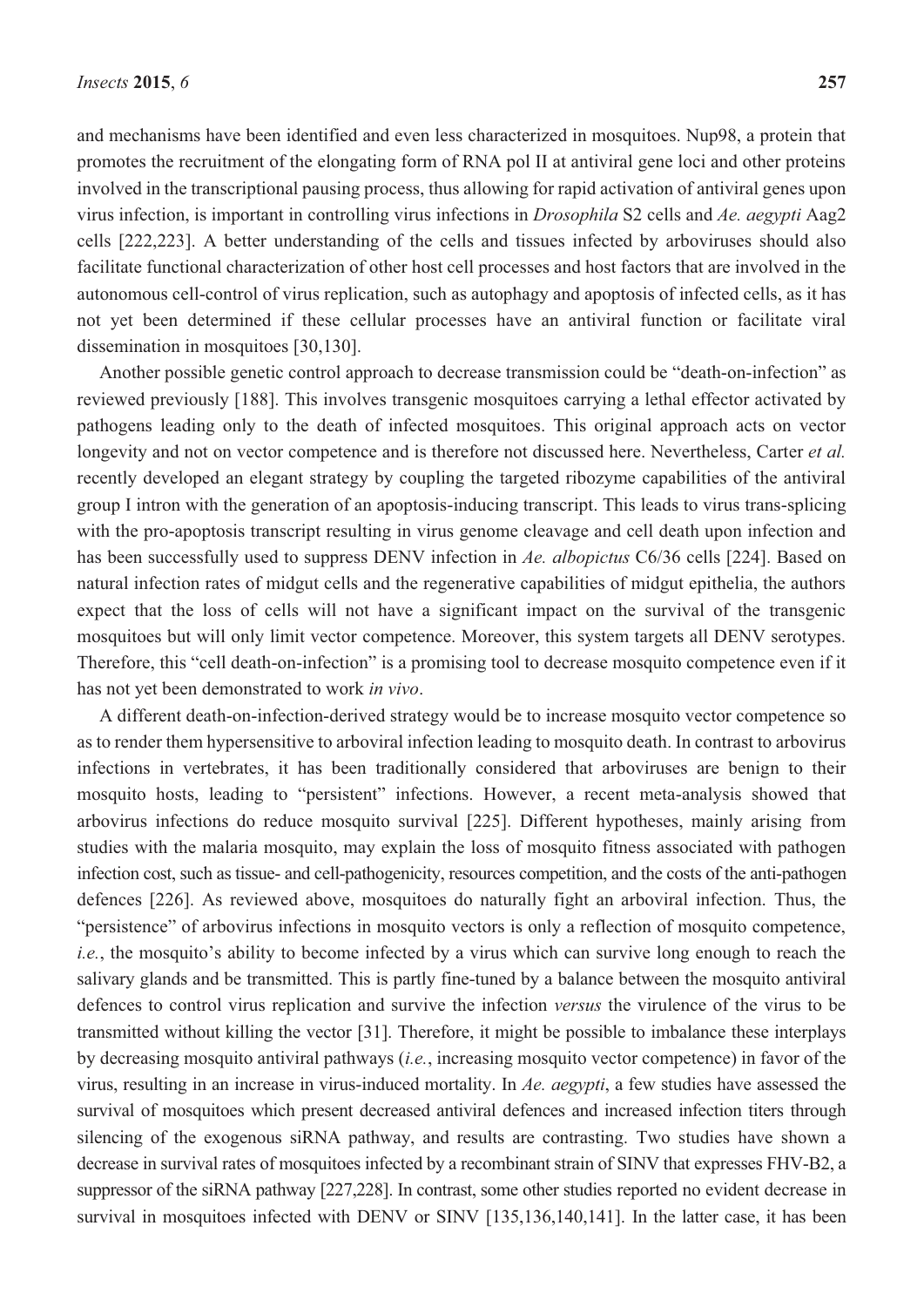suggested that the siRNA pathway was not silenced/inhibited enough to increase virus titers above a certain threshold to induce mortality. Therefore, with the aim of developing immuno-deficient mosquitoes to decrease transmission of arboviruses, further studies would be required to better understand the mechanisms involved in the fitness cost of arbovirus infection on the mosquito.

#### 3.1.4. Future Challenges for Mosquito Population Replacement

Whatever the strategy, a prerequisite for release programs of GM mosquitoes is the stability of the introduced transgene within transgenic strains over many generations [31]. First, transgene expression can vary among and within transgenic insect strains due to position effects, *i.e.*, the influence of neighbouring enhancer or repressor elements on the inserted transgene [229,230]. The use of insulators can avoid these effects and enable stable expression of transgenes [191]. Exogenous insulators from *Drosophila* have already been used successfully to stabilize the expression of transgenes in *Anopheles* mosquitoes [231]. Insulators have also been identified and characterized in *Ae. aegypti* [232] although they have not been demonstrated to be functional in transgenic mosquitoes. Generating GM mosquitoes through site-directed integration, such as the PhiC31 site-specific transformation system, in well characterized docking sites could also reduce position effects [233,234]. Furthermore, fitness losses caused by a transgene, or insertion/expression of an exogenous transgene in an organism may lead to silencing of transgene expression. For example, transgenic lines of *Ae. aegypti* which were resistant to DENV2 in the midgut, lost their resistance phenotype after many rearing generations due to a loss of transgene expression [166,235]. Interestingly, the same authors recently showed that outcrossing a newly established line with the same transgene into genetically-diverse strains over many generations can reduce the fitness cost associated with the transgene [167]. This further supports the inbreeding depression phenomenon previously described in mosquitoes [45].

However, the main issue with genetically manipulating the mosquito defence system is the fitness costs this may have on the mosquito vector [31,236–238] even if, in the context of infection, the transgene-mediated resistance can confer a fitness advantage [237,239]. One would have to ensure that the fitness of transgenic mosquitoes is not affected by the effect of the transgene or the insertion *per se* as during release experiments such genetically modified vectors would quickly be outcompeted by wild type vectors and any antiviral effect would be lost. Using site-specific transformation systems and fitness-tested docking lines could overcome fitness loads associated with the transgene insertion site [240,241]. On the other hand, only directing transient expression of the transgene in a tissue- and stage-specific manner, as discussed above (Section 3.1.2), or inducing it only upon arbovirus infection using an arbovirus-induced promoter, should limit the negative effects of the antipathogen transgene [31,188,189]. Moreover, associating the gene which results in a refractory organism with a strong gene drive mechanism to spread the transgene into natural mosquito populations should allow mosquitoes with modified antiviral properties to be engineered that could represent viable tools for disease control [29,31,127,128,188,242,243]. A recent model-based study has evaluated the efficacy of several genetic strategies to control disease vectors. This work has shown that population replacement with GM refractory mosquitoes is easier to maintain and should lead to a greater long-term reduction in competent vectors compared to population reduction approaches, therefore encouraging antipathogen strategies [244].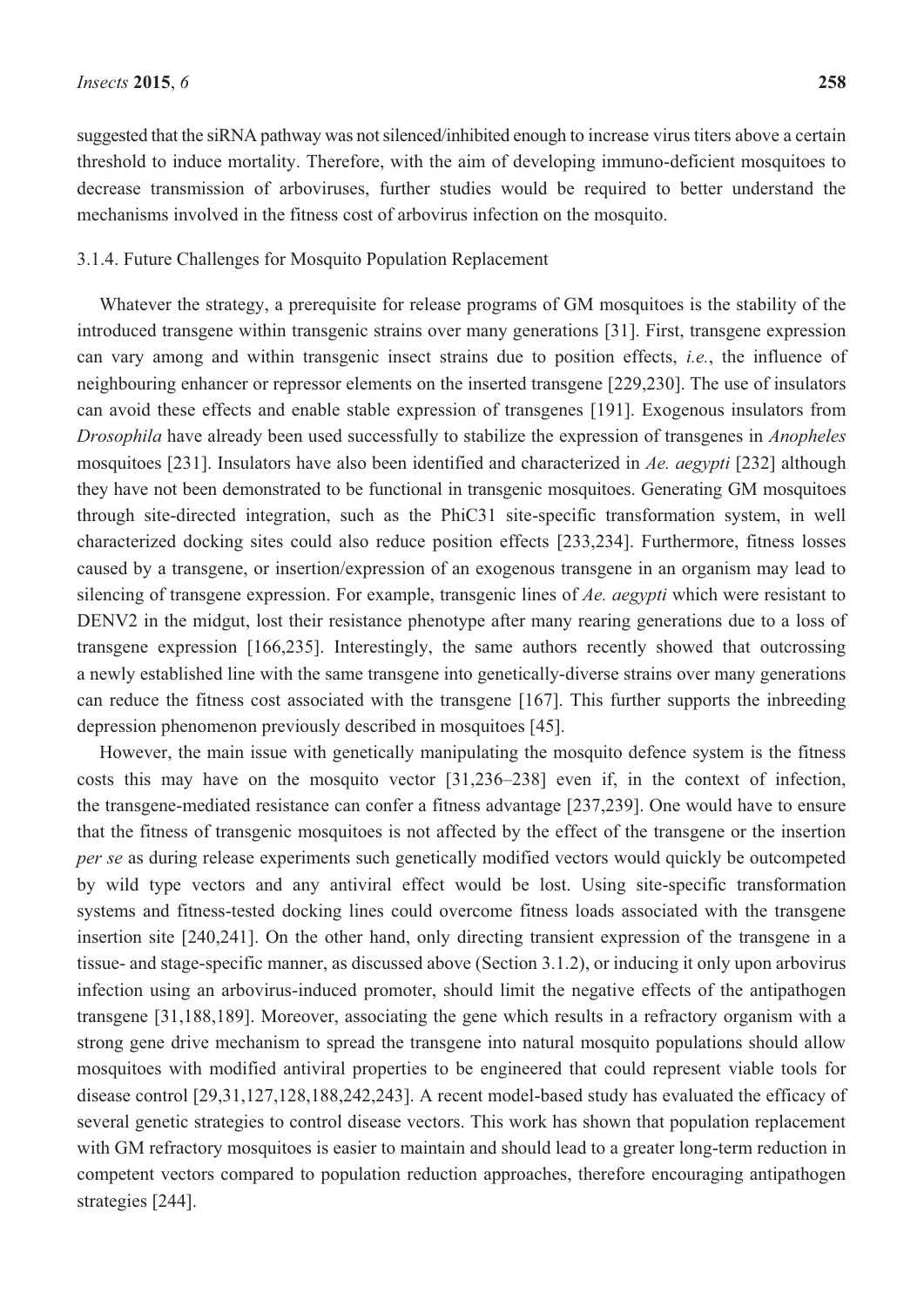Finally, ethical and regulatory considerations impose that each GM product must proceed through a risk assessment process to evaluate the benefits and risks which may require a case-by-case approach. Before implementing the release of GM mosquitoes with altered vector competence, the way in which these mosquitoes could be deployed effectively, efficiently and safely in the field remains to be determined and will require semi-field test experiments. Public acceptance will also be key to implementing genetic control of mosquito competence to decrease disease transmission [14,29,127,245].

#### *3.2. Using Paratransgenesis Approaches to Decrease Vector Competence for Arboviruses*

Paratransgenesis is an approach where endosymbionts commonly found in insect disease vectors are genetically modified to express anti-pathogen effectors so as to reduce insect vector competence. The main characteristics of paratransgenesis are the relative simplicity with which symbionts can be transformed with reduced fitness costs compared to insect transgenesis, the feasibility of the transformed endosymbiont to spread across an insect population, and the insect-specificity [246].

Several characteristics are important for such endosymbionts to be used as successful expression vectors to control mosquito competence for arboviruses, specifically regarding practicality and safety regulations. Firstly, it should be mosquito-specific or at least insect-specific and be unable to infect vertebrates. Secondly, it should have the capability to be stably modified. It would also be useful if it was not pathogenic by itself in the mosquito and had little impact on the host. Its ability to be vertically transmitted could be useful as this would increase the sustainability of the antiviral effect in mosquito populations and reduce the need for additional release experiments. On the other hand, vertical transmission could be a disadvantage due to the limitation of controlling the spread of the modified symbiont.

Although several endosymbionts, such as bacteria or viruses, have these characteristics, the only ones currently being exploited for commercial use in mosquitoes transmitting arboviruses are ISVs, and more particularly mosquito-specific DNVs. The *Ae. aegypti* (*Aae*) DNV was the first reported densovirus isolated from mosquitoes in 1972 [247]. When *Ae. aegypti* larvae are transduced with a recombinant *Aae*DNV carrying a GFP reporter gene, the fluorescent protein is expressed in different mosquito tissues (e.g., gut, malpighian tubules and anal papillae) during the larval and pupal stages [248]. Studies have also been successfully performed in *Ae. albopictus* derived C6/36 cells and larvae using an *Aae*DNV derived vector, to express either an insect-specific toxin [249] or a short hairpin construct for gene specific silencing [250]. The use of DNVs is not limited to *Aedes* species and has also been shown to be efficient in *An. gambiae*. The protein of interest is preferentially expressed in adult mosquitoes in a wide range of tissues, including the fat body and ovaries; however, no expression was detected in the key tissues during arboviral infections, *i.e.*, the midgut and salivary glands [251–253]. A disadvantage of DNVs is their small genome, which may not tolerate long additional sequences; therefore, studies so far have used a DNV-based expression system that is dependent on helper plasmids and co-infections with wild type DNV to induce the spread of the recombinant DNV construct [249–251]. Arboviruses from different virus families (*Togaviridae*, *Bunyaviridae* and *Flaviviridae*) have been shown to successfully express foreign genes; however, these experiments with their ISV counterparts have yet to be performed. It can be expected that in the future, work performed with DNVs will be broadened to ISVs belonging to other virus families, using the knowledge retrieved from years of arbovirus research.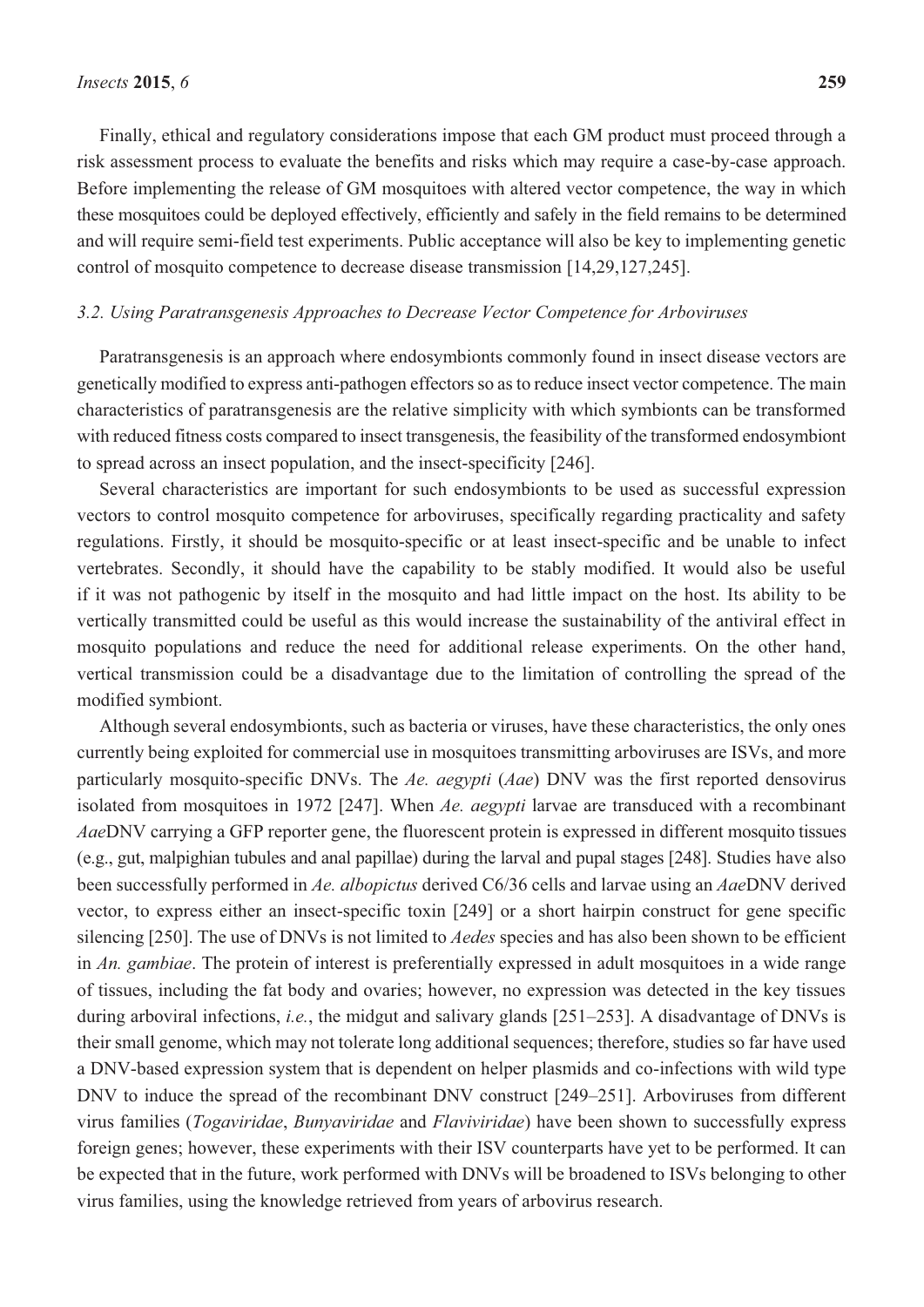In addition to ISVs, mosquito bacterial symbionts could also be transformed to express molecules which interfere with arboviral transmission. This is already in development for different insect disease vectors, such as malaria mosquitoes, by using bacteria of the *Asaia* genus [246,254]. Since *Asaia* have been reported to be associated with *Ae. aegypti* and *Ae. albopictus*, using these bacteria to express antiviral molecules might be another paratransgenic strategy to modify mosquito vector competence for arboviruses and decrease mosquito-borne viral disease transmission [254].

In the context of controlling mosquito arboviral vector competence, using genetically modified bacteria or ISVs, efficient arbovirus-specific antiviral molecules still need to be characterized. Moreover, mosquito microbial ecology and the role of this microbiota need further investigations in order to select transformable endosymbionts for each vector. Furthermore, how engineered symbionts can be spread in the field and replace non-transformed symbionts in natural mosquito populations needs to be assessed in both laboratory and field experiments. Additionally, a drive system, such as co-infection with the engineered symbiont and *Wolbachia*, could increase the frequency in mosquito populations of the transformed symbiont, and potentiate the effectiveness of replacement to achieve successful paratransgenic control of mosquito competence for pathogens [246,255].

#### **4. Conclusions**

Here, we summarized the control strategies that are being developed to limit mosquito vector competence (Figure 3). The identification of antiviral pathways in mosquitoes has opened new intervention possibilities; but other factors, such as receptors or any pro-viral protein, are also of interest as targets for modification. Clearly, more information about natural resistance of vectors to arboviruses and the underlying genetic factors is also required. This can inform strategies based on the selection of traits or genetic modification strategies and a number of difficulties are likely to arise. It is not known at present, and it is also difficult to predict, how such genetically modified mosquitoes may fare against their wild type counterparts but this needs to be assessed for each population individually, in particular with regards to the key arboviruses in the study or release area. Paratransgenesis approaches combine several ideas but this field is still novel and the ideal targets still need to be identified. Nonetheless, the use of *Wolbachia* and RIDL technology suggests that vector-based control strategies and our increasing understanding of vector biology are ready to move the field further and improve current measures in vector control. Whatever the strategy to reduce vector competence of *Aedes* spp*.* vectors, a greater understanding of the interactions between arbovirus, mosquito and endosymbionts (such as gut bacteria and ISVs) is needed to avoid any negative impacts, such as the increase in transmission of a non-targeted arbovirus. For the same reason, every strategy will have to be assessed for mosquito vector competence to different mosquito-borne pathogens. In addition, as different mosquito species in a same geographic area can be responsible for arbovirus transmissions, it may be necessary to target more than one mosquito species to efficiently decrease disease transmission. Last but not least, engagement with the public is a critical point in taking such approaches forward and the experience and processes currently being built up will help future efforts.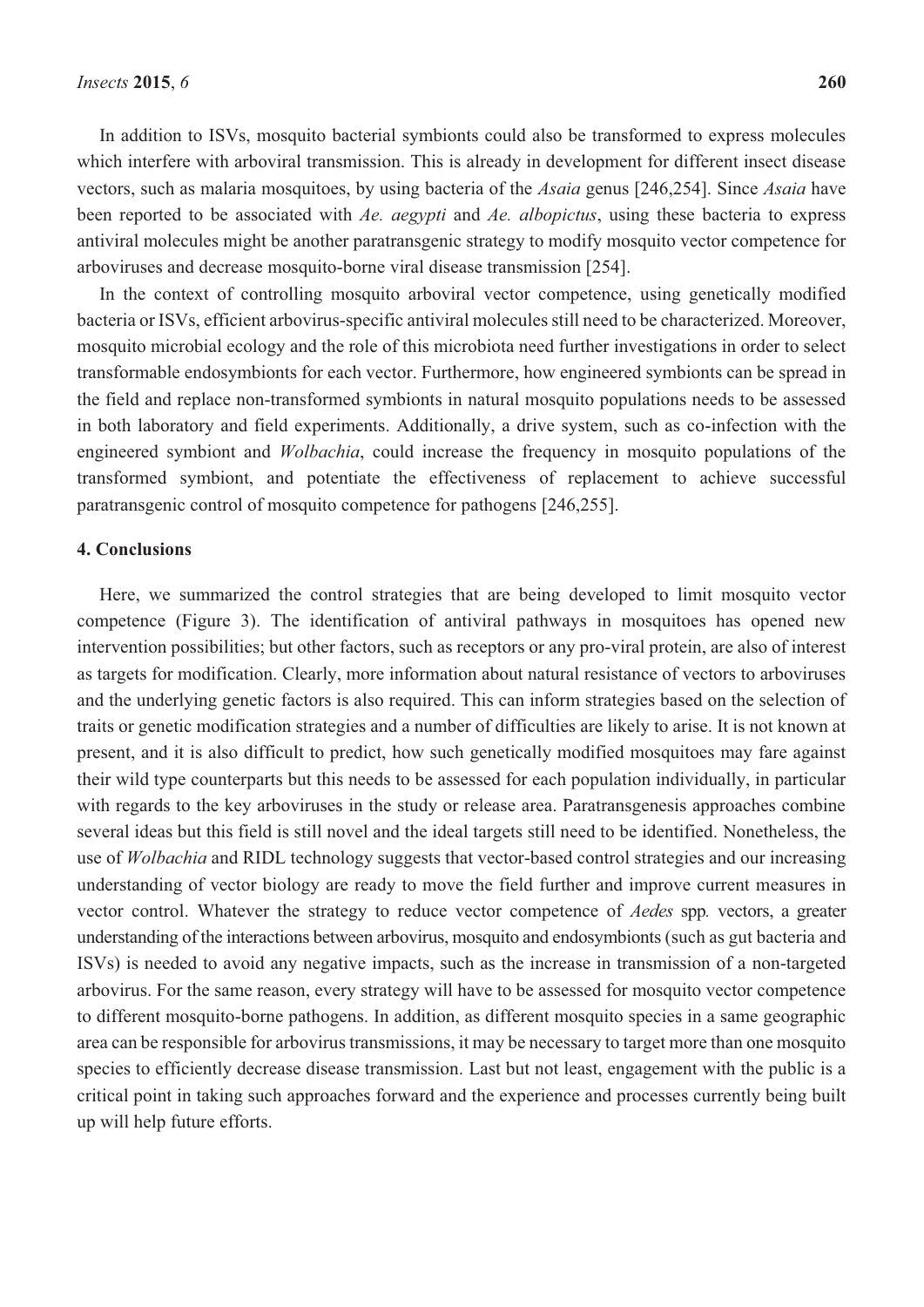

**Figure 3.** Summary of the currently proposed natural and engineered strategies to decrease mosquito competence for arboviruses.

## **Acknowledgments**

Work in the authors' laboratory is funded by UK Medical Research Council and Wellcome Trust (094664/Z/10/Z).

## **Author Contributions**

Joy Kean, Stephanie M. Rainey, Melanie McFarlane, Claire L. Donald, Esther Schnettler, Alain Kohl and Emilie Pondeville wrote the manuscript.

## **Conflicts of Interest**

The authors declare no conflict of interest.

# **References**

- 1. Bhatt, S.; Gething, P.W.; Brady, O.J.; Messina, J.P.; Farlow, A.W.; Moyes, C.L.; Drake, J.M.; Brownstein, J.S.; Hoen, A.G.; Sankoh, O.; *et al*. The global distribution and burden of dengue. *Nature* **2013**, *496*, 504–507.
- 2. Gould, E.A.; Higgs, S. Impact of climate change and other factors on emerging arbovirus diseases. *Trans. R. Soc. Trop. Med. Hyg.* **2009**, *103*, 109–121.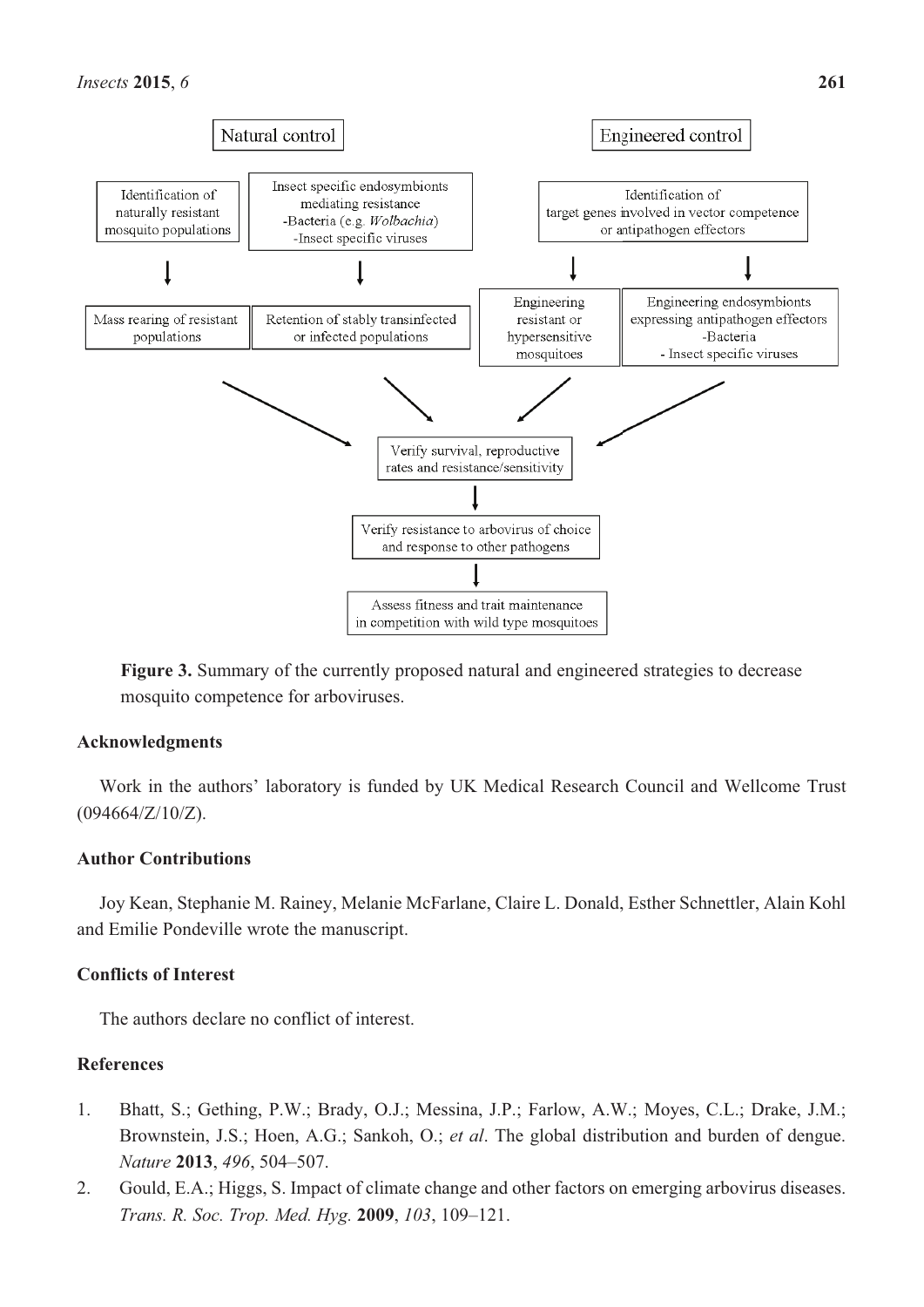- 3. Weaver, S.C.; Reisen, W.K. Present and future arboviral threats. *Antivir. Res.* **2010**, *85*, 328–345.
- 4. Rezza, G. Dengue and chikungunya: Long-distance spread and outbreaks in naive areas. *Pathog. Glob. Health* **2014**, *108*, 349–355.
- 5. Tomasello, D.; Schlagenhauf, P. Chikungunya and dengue autochthonous cases in Europe, 2007–2012. *Travel Med. Infect. Dis.* **2013**, *11*, 274–284.
- 6. Jelinek, T. Trends in the epidemiology of dengue fever and their relevance for importation to Europe. *Euro Surveill.* **2009**, *14*, PMID: 19555595.
- 7. Reiter, P. Yellow fever and dengue: A threat to Europe? *Euro Surveill.* **2010**, *15*, 19509.
- 8. Lindgren, E. Return of malaria, outbreaks of dengue fever. Possible health effects of climate changes in Europe, according to the WHO. *Lakartidningen* **2000**, *97*, PMID: 10815414.
- 9. Tsetsarkin, K.A.; Vanlandingham, D.L.; McGee, C.E.; Higgs, S. A single mutation in chikungunya virus affects vector specificity and epidemic potential. *PLoS Pathog.* **2007**, *3*, e201.
- 10. Vazeille, M.; Moutailler, S.; Coudrier, D.; Rousseaux, C.; Khun, H.; Huerre, M.; Thiria, J.; Dehecq, J.S.; Fontenille, D.; Schuffenecker, I.; *et al*. Two Chikungunya isolates from the outbreak of La Reunion (Indian Ocean) exhibit different patterns of infection in the mosquito, *Aedes albopictus*. *PLoS ONE* **2007**, *2*, e1168.
- 11. Schuffenecker, I.; Iteman, I.; Michault, A.; Murri, S.; Frangeul, L.; Vaney, M.C.; Lavenir, R.; Pardigon, N.; Reynes, J.M.; Pettinelli, F.; *et al*. Genome microevolution of chikungunya viruses causing the Indian Ocean outbreak. *PLoS Med.* **2006**, *3*, e263.
- 12. Coffey, L.L.; Failloux, A.B.; Weaver, S.C. Chikungunya virus-vector interactions. *Viruses* **2014**, *6*, 4628–4663.
- 13. Powers, A.M. Risks to the Americas associated with the continued expansion of chikungunya virus. *J. Gen. Virol.* **2015**, *96*, 1–5.
- 14. World Health Organization. *Progress and Prospects for the Use of Genetically Modified Mosquitoes to Inhibit Disease Transmission*; World Health Organization: Geneva, Switzerland, 2009.
- 15. Vontas, J.; Kioulos, E.; Pavlidi, N.; Morou, E.; Della Torre, A.; Ranson, H. Insecticide resistance in the major dengue vectors *Aedes albopictus* and *Aedes aegypti*. *Pestic. Biochem. Physiol.* **2012**, *104*, 126–131.
- 16. Dusfour, I.; Thalmensy, V.; Gaborit, P.; Issaly, J.; Carinci, R.; Girod, R. Multiple insecticide resistance in *Aedes aegypti* (Diptera: Culicidae) populations compromises the effectiveness of dengue vector control in French Guiana. *Mem. Inst. Oswaldo Cruz* **2011**, *106*, 346–352.
- 17. Norris, L.C.; Norris, D.E. Insecticide resistance in *Culex quinquefasciatus* mosquitoes after the introduction of insecticide-treated bed nets in Macha, Zambia. *J. Vector Ecol.* **2011**, *36*, 411–420.
- 18. Kamgang, B.; Marcombe, S.; Chandre, F.; Nchoutpouen, E.; Nwane, P.; Etang, J.; Corbel, V.; Paupy, C. Insecticide susceptibility of *Aedes aegypti* and *Aedes albopictus* in Central Africa. *Parasit. Vectors* **2011**, *4*, 79.
- 19. Smith, D.L.; Battle, K.E.; Hay, S.I.; Barker, C.M.; Scott, T.W.; McKenzie, F.E. Ross, Macdonald, and a theory for the dynamics and control of mosquito-transmitted pathogens. *PLoS Pathog.* **2012**, *8*, e1002588.
- 20. Hardy, J.L.; Houk, E.J.; Kramer, L.D.; Reeves, W.C. Intrinsic factors affecting vector competence of mosquitoes for arboviruses. *Ann. Rev. Entomol.* **1983**, *28*, 229–262.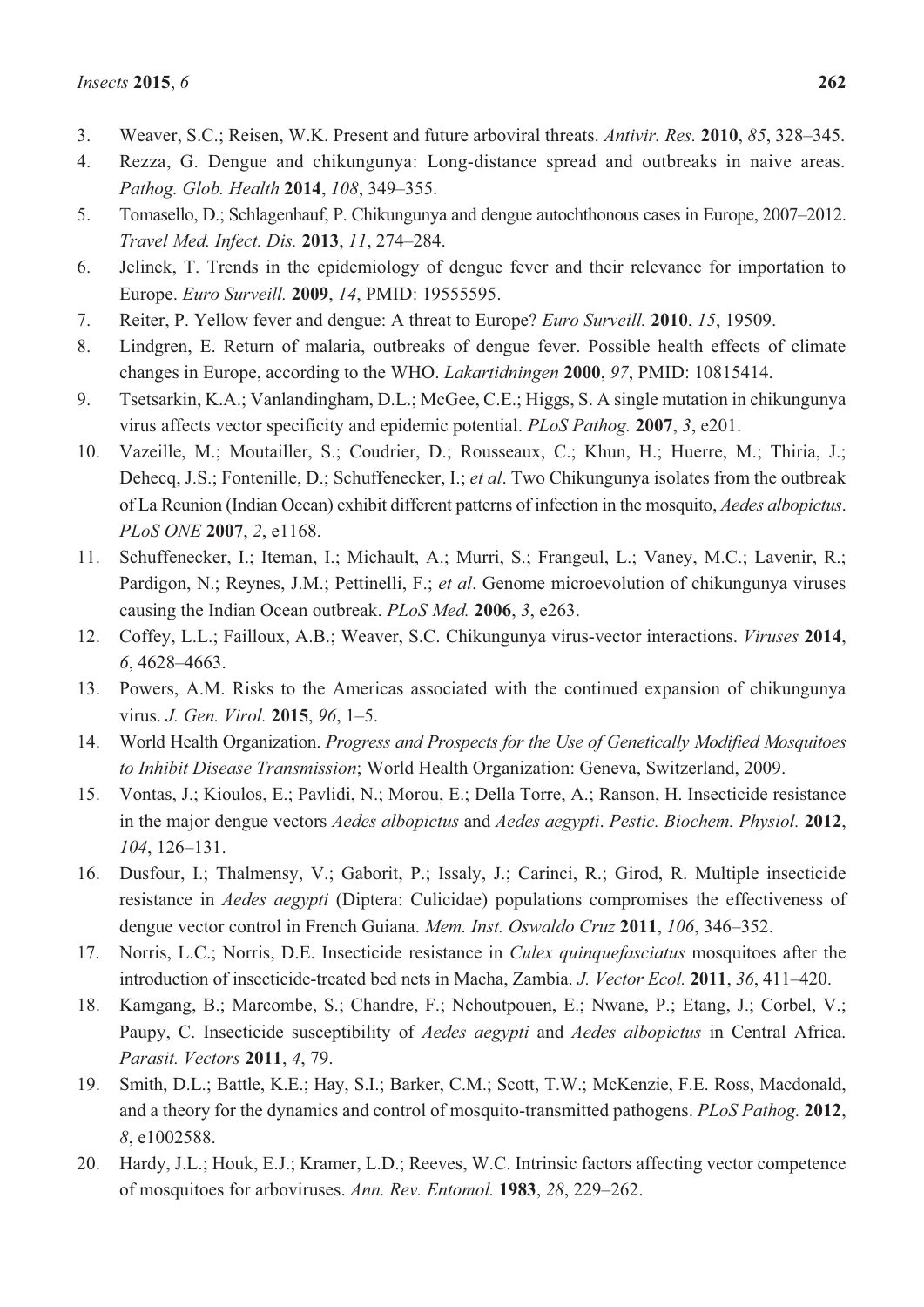- 21. Black, W.C.; Bennett, K.E.; Gorrochotegui-Escalante, N.; Barillas-Mury, C.V.; Fernandez-Salas, I.; de Lourdes Munoz, M.; Farfan-Ale, J.A.; Olson, K.E.; Beaty, B.J. Flavivirus susceptibility in *Aedes aegypti*. *Arch. Med. Res.* **2002**, *33*, 379–388.
- 22. Ciota, A.T.; Kramer, L.D. Vector-virus interactions and transmission dynamics of West Nile virus. *Viruses* **2013**, *5*, 3021–3047.
- 23. Lambrechts, L. Quantitative genetics of *Aedes aegypti* vector competence for dengue viruses: Towards a new paradigm? *Trends Parasitol.* **2011**, *27*, 111–114.
- 24. Tabachnick, W.J. Nature, nurture and evolution of intra-species variation in mosquito arbovirus transmission competence. *Int. J. Environ. Res. Public Health* **2013**, *10*, 249–277.
- 25. Ciota, A.T.; Kramer, L.D. Insights into arbovirus evolution and adaptation from experimental studies. *Viruses* **2010**, *2*, 2594–2617.
- 26. Jupatanakul, N.; Sim, S.; Dimopoulos, G. The Insect Microbiome Modulates Vector Competence for Arboviruses. *Viruses* **2014**, *6*, 4294–4313.
- 27. Hoffmann, A.A.; Iturbe-Ormaetxe, I.; Callahan, A.G.; Phillips, B.L.; Billington, K.; Axford, J.K.; Montgomery, B.; Turley, A.P.; O'Neill, S.L. Stability of the *wMel Wolbachia* Infection following invasion into *Aedes aegypti* populations. *PLoS Negl. Trop. Dis.* **2014**, *8*, e3115.
- 28. Lacroix, R.; McKemey, A.R.; Raduan, N.; Kwee Wee, L.; Hong Ming, W.; Guat Ney, T.; Rahidah, A.A.S.; Salman, S.; Subramaniam, S.; Nordin, O.; *et al*. Open field release of genetically engineered sterile male *Aedes aegypti* in Malaysia. *PLoS One* **2012**, *7*, e42771.
- 29. Alphey, L. Genetic control of mosquitoes. *Annu. Rev. Entomol.* **2014**, *59*, 205–224.
- 30. Sim, S.; Jupatanakul, N.; Dimopoulos, G. Mosquito Immunity against Arboviruses. *Viruses* **2014**, *6*, 4479–4504.
- 31. Pike, A.D.; Cirimotich, C.; Dimopoulos, G. Impact of transgenic immune deployment on mosquito fitness. In *Ecology of Parasite-Vector Interactions, Ecology and Control of Vector-Borne Diseases*; Takken, W., Koenraadt, C.J.M., Eds.; Wageningen Academic Publishers: Wageningen, Gelderland, The Netherlands, 2013; pp. 19–33.
- 32. Rainey, S.M.; Shah, P.; Kohl, A.; Dietrich, I. Understanding the *Wolbachia*-mediated inhibition of arboviruses in mosquitoes: Progress and challenges. *J. Gen. Virol.* **2014**, *95*, 517–530.
- 33. Vaidyanathan, R.; Scott, T.W. Apoptosis in mosquito midgut epithelia associated with West Nile virus infection. *Apoptosis* **2006**, *11*, 1643–1651.
- 34. Bennett, K.E.; Flick, D.; Fleming, K.H.; Jochim, R.; Beaty, B.J.; Black, W.C. Quantitative trait loci that control dengue-2 virus dissemination in the mosquito *Aedes aegypti*. *Genetics* **2005**, *170*, 185–194.
- 35. Bennett, K.E.; Beaty, B.J.; Black, W.C. Selection of D2S3, an *Aedes aegypti* (Diptera: Culicidae) strain with high oral susceptibility to Dengue 2 virus and D2MEB, a strain with a midgut barrier to Dengue 2 escape. *J. Med. Entomol.* **2005**, *42*, 110–119.
- 36. Bosio, C.F.; Fulton, R.E.; Salasek, M.L.; Beaty, B.J.; Black, W.C. Quantitative trait loci that control vector competence for dengue-2 virus in the mosquito *Aedes aegypti*. *Genetics* **2000**, *156*, 687–698.
- 37. Gomez-Machorro, C.; Bennett, K.E.; del Lourdes Munoz, M.; Black, W.C. Quantitative trait loci affecting dengue midgut infection barriers in an advanced intercross line of *Aedes aegypti*. *Insect. Mol. Biol.* **2004**, *13*, 637–648.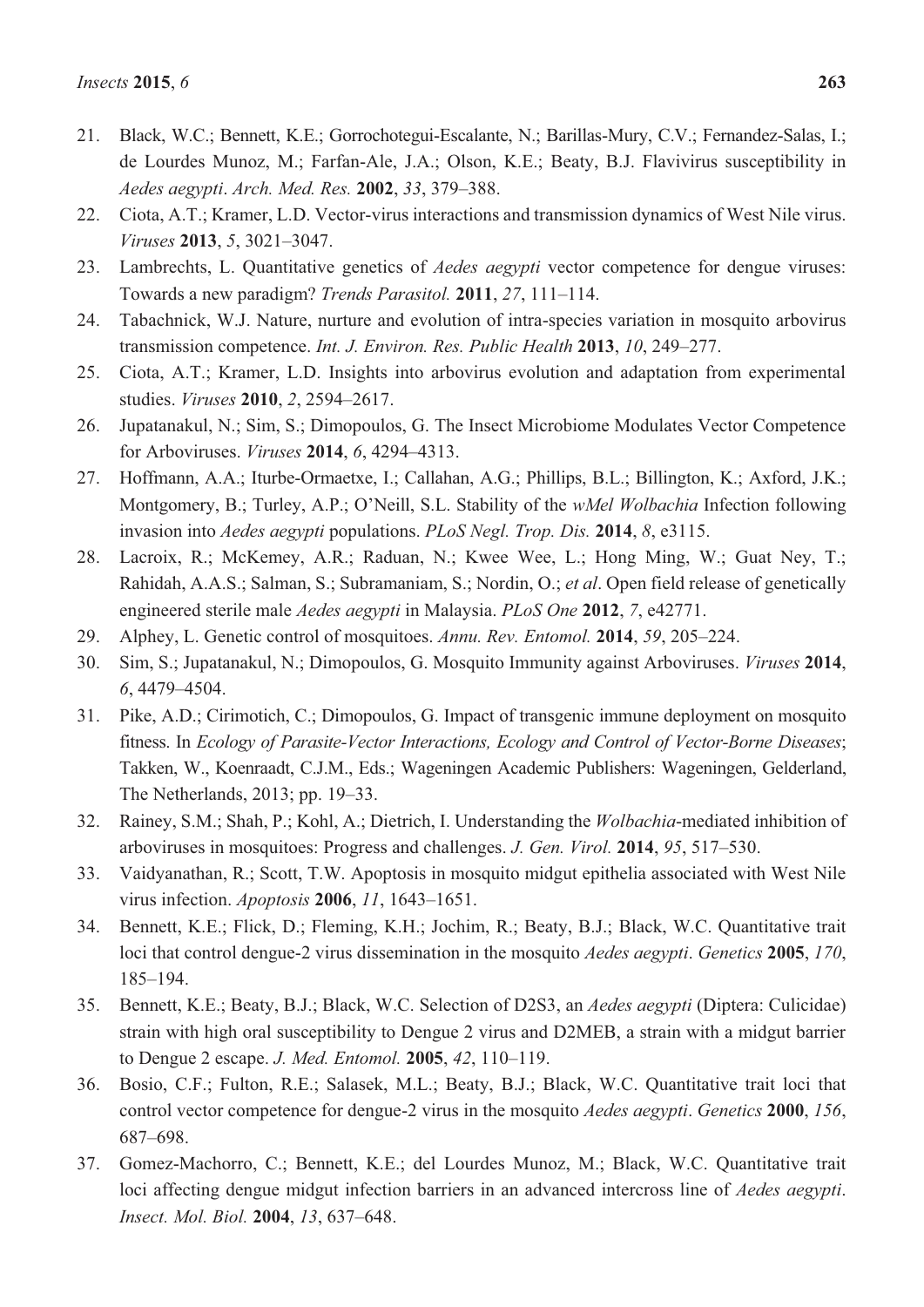- 38. Mercado-Curiel, R.F.; Black, W.C.; Munoz Mde, L. A dengue receptor as possible genetic marker of vector competence in *Aedes aegypti*. *BMC Microbiol.* **2008**, *8*, 118.
- 39. Lambrechts, L.; Quillery, E.; Noel, V.; Richardson, J.H.; Jarman, R.G.; Scott, T.W.; Chevillon, C. Specificity of resistance to dengue virus isolates is associated with genotypes of the mosquito antiviral gene *Dicer-2*. *Proc. Biol. Sci.* **2013**, *280*, 20122437.
- 40. Behura, S.K.; Gomez-Machorro, C.; deBruyn, B.; Lovin, D.D.; Harker, B.W.; Romero-Severson, J.; Mori, A.; Severson, D.W. Influence of mosquito genotype on transcriptional response to dengue virus infection. *Funct. Integr. Genomics* **2014**, *14*, 581–589.
- 41. Souza-Neto, J.A.; Sim, S.; Dimopoulos, G. An evolutionary conserved function of the JAK-STAT pathway in anti-dengue defense. *Proc. Natl. Acad. Sci. USA* **2009**, *106*, 17841–17846.
- 42. Behura, S.K.; Gomez-Machorro, C.; Harker, B.W.; deBruyn, B.; Lovin, D.D.; Hemme, R.R.; Mori, A.; Romero-Severson, J.; Severson, D.W. Global cross-talk of genes of the mosquito *Aedes aegypti* in response to dengue virus infection. *PLoS Negl. Trop. Dis.* **2011**, *5*, e1385.
- 43. Shin, D.; Civana, A.; Acevedo, C.; Smartt, C.T. Transcriptomics of differential vector competence: West Nile virus infection in two populations of *Culex pipiens quinquefasciatus* linked to ovary development. *BMC Genomics* **2014**, *15*, 513.
- 44. Sim, S.; Jupatanakul, N.; Ramirez, J.L.; Kang, S.; Romero-Vivas, C.M.; Mohammed, H.; Dimopoulos, G. Transcriptomic profiling of diverse *Aedes aegypti* strains reveals increased basal-level immune activation in dengue virus-refractory populations and identifies novel virus-vector molecular interactions. *PLoS Negl. Trop. Dis.* **2013**, *7*, e2295.
- 45. Armbruster, P.; Hutchinson, R.A.; Linvell, T. Equivalent inbreeding depression under laboratory and field conditions in a tree-hole-breeding mosquito. *Proc. Biol. Sci.* **2000**, *267*, 1939–1945.
- 46. Hilgenboecker, K.; Hammerstein, P.; Schlattmann, P.; Telschow, A.; Werren, J.H. How many species are infected with *Wolbachia*?—A statistical analysis of current data. *Fems Microbiol. Lett.* **2008**, *281*, 215–220.
- 47. Zug, R.; Hammerstein, P. Still a host of hosts for Wolbachia: Analysis of recent data suggests that 40% of terrestrial arthropod species are infected. *PLoS ONE* **2012**, *7*, e38544.
- 48. Werren, J.H.; Baldo, L.; Clark, M.E. *Wolbachia*: Master manipulators of invertebrate biology. *Nat. Rev. Microbiol.* **2008**, *6*, 741–751.
- 49. Sinkins, S.P. *Wolbachia* and cytoplasmic incompatibility in mosquitoes. *Insect Biochem. Mol. Biol.* **2004**, *34*, 723–729.
- 50. Laven, H. Eradication of *Culex pipiens fatigans* through cytoplasmic incompatibility. *Nature* **1967**, *216*, 383–384.
- 51. O'Connor, L.; Plichart, C.; Sang, A.C.; Brelsfoard, C.L.; Bossin, H.C.; Dobson, S. L. Open release of male mosquitoes infected with a *wolbachia* biopesticide: Field performance and infection containment. *PLoS Negl. Trop. Dis.* **2012**, *6*, e1797.
- 52. Ricci, I.; Cancrini, G.; Gabrielli, S.; D'Amelio, S.; Favi, G. Searching for *Wolbachia* (Rickettsiales: Rickettsiaceae) in mosquitoes (Diptera: Culicidae): Large polymerase chain reaction survey and new identifications. *J. Med. Entomol.* **2002**, *39*, 562–567.
- 53. Kittayapong, P.; Baisley, K.J.; Baimai, V.; O'Neill, S.L. Distribution and diversity of *Wolbachia*  infections in Southeast Asian mosquitoes (Diptera: Culicidae). *J. Med. Entomol.* **2000**, *37*, 340–345.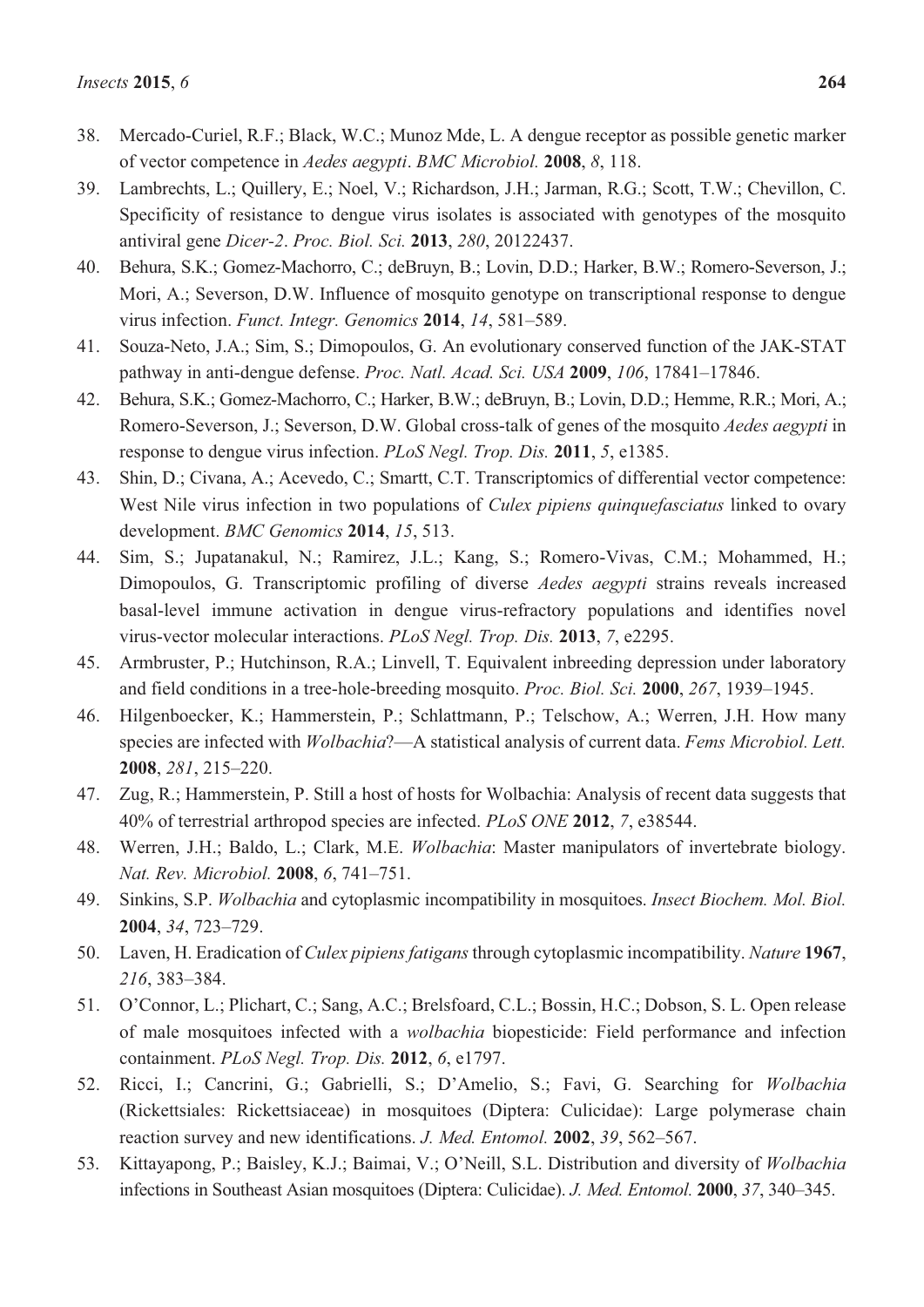- 54. Sinkins, S.P.; Braig, H.R.; O'Neill, S.L. *Wolbachia pipientis*: Bacterial density and unidirectional cytoplasmic incompatibility between infected populations of *Aedes albopictus*. *Exp. Parasitol.* **1995**, *81*, 284–291.
- 55. Glaser, R.L.; Meola, M.A. The native *Wolbachia* endosymbionts of *Drosophila melanogaster*  and *Culex quinquefasciatus* increase host resistance to West Nile virus infection. *PLoS ONE* **2010**, *5*, e11977.
- 56. Baldini, F.; Segata, N.; Pompon, J.; Marcenac, P.; Robert Shaw, W.; Dabire, R.K.; Diabate, A.; Levashina, E.A.; Catteruccia, F. Evidence of natural *Wolbachia* infections in field populations of *Anopheles gambiae*. *Nat. Commun.* **2014**, *5*, 3985.
- 57. McMeniman, C.J.; Lane, R.V.; Cass, B.N.; Fong, A.W.; Sidhu, M.; Wang, Y.F.; O'Neill, S.L. Stable introduction of a life-shortening *Wolbachia* infection into the mosquito *Aedes aegypti*. *Science* **2009**, *323*, 141–144.
- 58. Walker, T.; Johnson, P.H.; Moreira, L.A.; Iturbe-Ormaetxe, I.; Frentiu, F.D.; McMeniman, C.J.; Leong, Y.S.; Dong, Y.; Axford, J.; Kriesner, P. *et al*. The *wMel Wolbachia* strain blocks dengue and invades caged *Aedes aegypti* populations. *Nature* **2011**, *476*, 450–453.
- 59. Suh, E.; Mercer, D.R.; Fu, Y.; Dobson, S.L. Pathogenicity of life-shortening *Wolbachia* in *Aedes albopictus* after transfer from *Drosophila melanogaster*. *Appl. Environ. Microbiol.* **2009**, *75*, 7783–7788.
- 60. Yeap, H.L.; Axford, J.K.; Popovici, J.; Endersby, N.M.; Iturbe-Ormaetxe, I.; Ritchie, S.A.; Hoffmann, A.A. Assessing quality of life-shortening *Wolbachia*-infected *Aedes aegypti*  mosquitoes in the field based on capture rates and morphometric assessments. *Parasit. Vectors* **2014**, *7*, 58.
- 61. Hedges, L.M.; Brownlie, J.C.; O'Neill, S.L.; Johnson, K.N. *Wolbachia* and virus protection in insects. *Science* **2008**, *322*, 702.
- 62. Teixeira, L.; Ferreira, A.; Ashburner, M. The bacterial symbiont *Wolbachia* induces resistance to RNA viral infections in *Drosophila melanogaster*. *PLoS Biol.* **2008**, *6*, e2.
- 63. Bian, G.; Xu, Y.; Lu, P.; Xie, Y.; Xi, Z. The endosymbiotic bacterium *Wolbachia* induces resistance to dengue virus in *Aedes aegypti*. *PLoS Pathog.* **2010**, *6*, e1000833.
- 64. Bian, G.; Zhou, G.; Lu, P.; Xi, Z. Replacing a native *Wolbachia* with a novel strain results in an increase in endosymbiont load and resistance to dengue virus in a mosquito vector. *PLoS Negl. Trop. Dis.* **2013**, *7*, e2250.
- 65. Blagrove, M.S.; Arias-Goeta, C.; Di Genua, C.; Failloux, A.B.; Sinkins, S.P. A *Wolbachia wMel*  transinfection in *Aedes albopictus* is not detrimental to host fitness and inhibits Chikungunya virus. *PLoS Negl. Trop. Dis.* **2013**, *7*, e2152.
- 66. Hussain, M.; Lu, G.; Torres, S.; Edmonds, J.H.; Kay, B.H.; Khromykh, A.A.; Asgari, S. Effect of *Wolbachia* on replication of West Nile virus in a mosquito cell line and adult mosquitoes. *J. Virol.* **2013**, *87*, 851–858.
- 67. Van den Hurk, A.F.; Hall-Mendelin, S.; Pyke, A.T.; Frentiu, F.D.; McElroy, K.; Day, A.; Higgs, S.; O'Neill, S. L. Impact of *Wolbachia* on infection with chikungunya and yellow fever viruses in the mosquito vector *Aedes aegypti*. *PLoS Negl. Trop. Dis.* **2012**, *6*, e1892.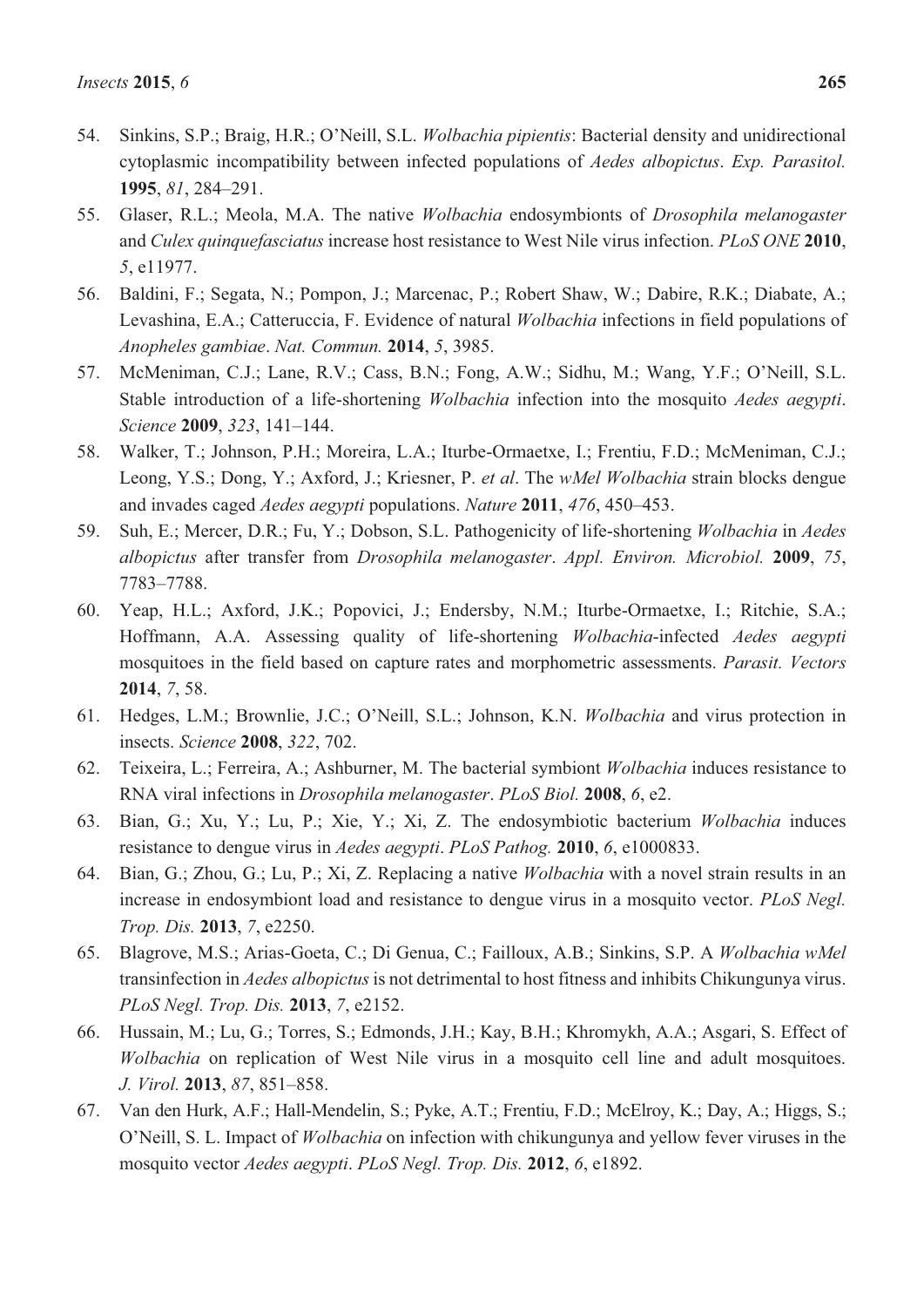- 68. Moreira, L.A.; Iturbe-Ormaetxe, I.; Jeffery, J.A.; Lu, G.; Pyke, A.T.; Hedges, L.M.; Rocha, B.C.; Hall-Mendelin, S.; Day, A.; Riegler, M.; *et al*. A *Wolbachia* symbiont in *Aedes aegypti* limits infection with dengue, Chikungunya, and Plasmodium. *Cell* **2009**, *139*, 1268–1278.
- 69. Mousson, L.; Zouache, K.; Arias-Goeta, C.; Raquin, V.; Mavingui, P.; Failloux, A.B. The native *Wolbachia* symbionts limit transmission of dengue virus in *Aedes albopictus*. *PLoS Negl. Trop. Dis.* **2012**, *6*, e1989.
- 70. Mousson, L.; Martin, E.; Zouache, K.; Madec, Y.; Mavingui, P.; Failloux, A.B. *Wolbachia* modulates Chikungunya replication in *Aedes albopictus*. *Mol. Ecol.* **2010**, *19*, 1953–1964.
- 71. Osborne, S.E.; Iturbe-Ormaetxe, I.; Brownlie, J.C.; O'Neill, S.L.; Johnson, K.N. Antiviral protection and the importance of *Wolbachia* density and tissue tropism in *Drosophila simulans*. *Appl. Environ. Microbiol.* **2012**, *78*, 6922–6929.
- 72. Lu, P.; Bian, G.; Pan, X.; Xi, Z. *Wolbachia* induces density-dependent inhibition to dengue virus in mosquito cells. *PLoS Negl. Trop. Dis.* **2012**, *6*, e1754.
- 73. McMeniman, C.J.; Lane, A.M.; Fong, A.W.; Voronin, D.A.; Iturbe-Ormaetxe, I.; Yamada, R.; McGraw, E.A.; O'Neill, S.L. Host adaptation of a *Wolbachia* strain after long-term serial passage in mosquito cell lines. *Appl. Environ. Microbiol.* **2008**, *74*, 6963–6969.
- 74. Sinkins, S.P. *Wolbachia* and arbovirus inhibition in mosquitoes. *Future Microbiol.* **2013**, *8*, 1249–1256.
- 75. Moreira, L.A. *Wolbachia* in *Aedes* mosquitoes: Towards biological control of vector-borne diseases. In *Ecology of Parasite-Vector Interactions, Ecology and Control of Vector-Borne Diseases*; Takken, W., Koenraadt, C.J.M., Eds.; Wageningen Academic Publishers: Wageningen, Gelderland, The Netherlands, 2013; pp. 155–166.
- 76. Rances, E.; Ye, Y.H.; Woolfit, M.; McGraw, E.A.; O'Neill, S.L. The relative importance of innate immune priming in *Wolbachia*-mediated dengue interference. *PLoS Pathog.* **2012**, *8*, e1002548.
- 77. Pan, X.; Zhou, G.; Wu, J.; Bian, G.; Lu, P.; Raikhel, A.S. ; Xi, Z. *Wolbachia* induces reactive oxygen species (ROS)-dependent activation of the Toll pathway to control dengue virus in the mosquito *Aedes aegypti*. *Proc. Natl. Acad. Sci. USA* **2012**, *109*, E23–E31.
- 78. Osborne, S.E.; Leong, Y.S.; O'Neill, S.L.; Johnson, K.N. Variation in antiviral protection mediated by different *Wolbachia* strains in *Drosophila simulans*. *PLoS Pathog.* **2009**, *5*, e1000656.
- 79. Rances, E.; Johnson, T.K.; Popovici, J.; Iturbe-Ormaetxe, I.; Zakir, T.; Warr, C.G.; O'Neill, S.L. The toll and Imd pathways are not required for *wolbachia*-mediated dengue virus interference. *J. Virol.* **2013**, *87*, 11945–11949.
- 80. Hoffmann, A.A.; Montgomery, B.L.; Popovici, J.; Iturbe-Ormaetxe, I.; Johnson, P.H.; Muzzi, F.; Greenfield, M.; Durkan, M.; Leong, Y.S.; Dong, Y.; *et al*. Successful establishment of *Wolbachia* in *Aedes* populations to suppress dengue transmission. *Nature* **2011**, *476*, 454–457.
- 81. Frentiu, F.D.; Zakir, T.; Walker, T.; Popovici, J.; Pyke, A.T.; van den Hurk, A.; McGraw, E.A.; O'Neill, S.L. Limited dengue virus replication in field-collected *Aedes aegypti* mosquitoes infected with *Wolbachia*. *PLoS Negl. Trop. Dis.* **2014**, *8*, e2688.
- 82. Engelstadter, J.; Telschow, A. Cytoplasmic incompatibility and host population structure. *Heredity* **2009**, *103*, 196–207.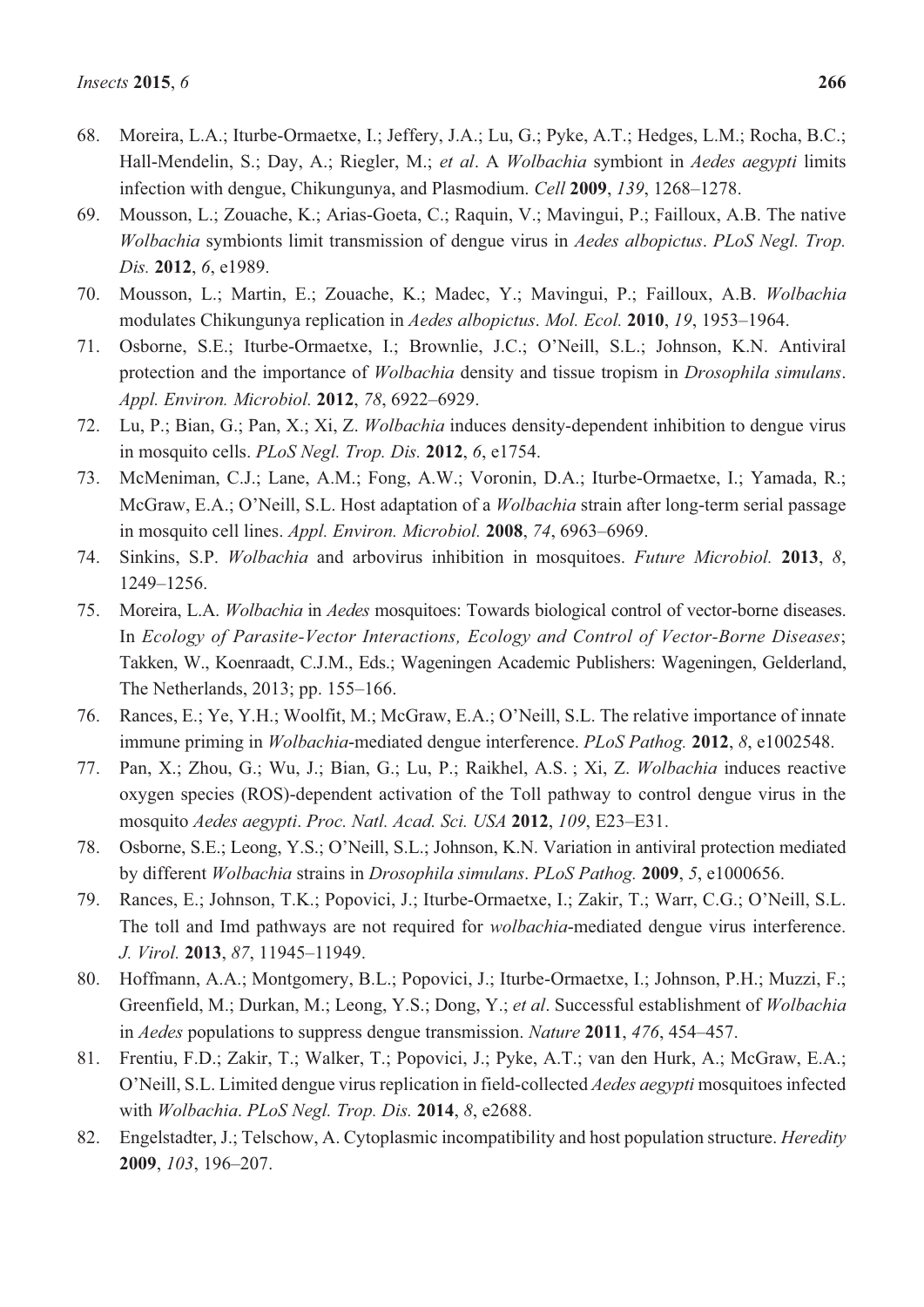- 83. Schofield, P.; Chaplain, M.; Hubbard, S. Mathematical modelling of host-parasitoid systems: Effects of chemically mediated parasitoid foraging strategies on within- and between-generation spatio-temporal dynamics. *J. Theor. Biol.* **2002**, *214*, 31–47.
- 84. Vavre, F.; Charlat, S. Making (good) use of *Wolbachia*: What the models say. *Curr. Opin. Microbiol.* **2012**, *15*, 263–268.
- 85. Hancock, P.A.; Godfray, H.C. Modelling the spread of *Wolbachia* in spatially heterogeneous environments. *J. R. Soc. Interface R. Soc.* **2012**, *9*, 3045–3054.
- 86. Hughes, H.; Britton, N.F. Modelling the use of *Wolbachia* to control dengue fever transmission. *Bull. Math. Biol.* **2013**, *75*, 796–818.
- 87. Turelli, M. Cytoplasmic incompatibility in populations with overlapping generations. *Evol. Int. J. Org. Evol.* **2010**, *64*, 232–241.
- 88. Hughes, G.L.; Dodson, B.L.; Johnson, R.M.; Murdock, C.C.; Tsujimoto, H.; Suzuki, Y.; Patt, A.A.; Cui, L.; Nossa, C.W.; Barry, R.M.; *et al*. Native microbiome impedes vertical transmission of *Wolbachia* in *Anopheles mosquitoes*. *Proc. Natl. Acad. Sci. USA* **2014**, *111*, 12498–12503.
- 89. Cook, S.; Moureau, G.; Kitchen, A.; Gould, E.A.; de Lamballerie, X.; Holmes, E.C.; Harbach, R.E. Molecular evolution of the insect-specific flaviviruses. *J. Gen. Virol.* **2012**, *93*, 223–234.
- 90. Junglen, S.; Drosten, C. Virus discovery and recent insights into virus diversity in arthropods. *Curr. Opin. Microbiol.* **2013**, *16*, 507–513.
- 91. Bolling, B.G.; Olea-Popelka, F.J.; Eisen, L.; Moore, C.G.; Blair, C.D. Transmission dynamics of an insect-specific flavivirus in a naturally infected *Culex pipiens* laboratory colony and effects of co-infection on vector competence for West Nile virus. *Virology* **2012**, *427*, 90–97.
- 92. Wei, W.; Shao, D.; Huang, X.; Li, J.; Chen, H.; Zhang, Q.; Zhang, J. The pathogenicity of mosquito densovirus (C6/36DNV) and its interaction with dengue virus type II in *Aedes albopictus*. *Am. J. Trop. Med. Hyg.* **2006**, *75*, 1118–1126.
- 93. Saiyasombat, R.; Bolling, B.G.; Brault, A.C.; Bartholomay, L.C.; Blitvich, B.J. Evidence of efficient transovarial transmission of Culex flavivirus by *Culex pipiens* (Diptera: Culicidae). *J. Med. Entomol.* **2011**, *48*, 1031–1038.
- 94. Lutomiah, J.J.; Mwandawiro, C.; Magambo, J.; Sang, R.C. Infection and vertical transmission of Kamiti river virus in laboratory bred *Aedes aegypti* mosquitoes. *J. Insect Sci.* **2007**, *7*, 1–7.
- 95. Scott, J.C.; Brackney, D.E.; Campbell, C.L.; Bondu-Hawkins, V.; Hjelle, B.; Ebel, G.D.; Olson, K.E.; Blair, C.D. Comparison of dengue virus type 2-specific small RNAs from RNA interferencecompetent and -incompetent mosquito cells. *PLoS Negl. Trop. Dis.* **2010**, *4*, e848.
- 96. Burivong, P.; Pattanakitsakul, S.N.; Thongrungkiat, S.; Malasit, P.; Flegel, T.W. Markedly reduced severity of Dengue virus infection in mosquito cell cultures persistently infected with *Aedes albopictus* densovirus (AalDNV). *Virology* **2004**, *329*, 261–269.
- 97. Hobson-Peters, J.; Yam, A.W.; Lu, J.W.; Setoh, Y.X.; May, F.J.; Kurucz, N.; Walsh, S.; Prow, N.A.; Davis, S.S.; Weir, R.; *et al*. A new insect-specific flavivirus from northern Australia suppresses replication of West Nile virus and Murray Valley encephalitis virus in co-infected mosquito cells. *PLoS ONE* **2013**, *8*, e56534.
- 98. Kent, R.J.; Crabtree, M.B.; Miller, B.R. Transmission of West Nile virus by *Culex quinquefasciatus* say infected with Culex Flavivirus Izabal. *PLoS Negl. Trop. Dis.* **2010**, *4*, e671.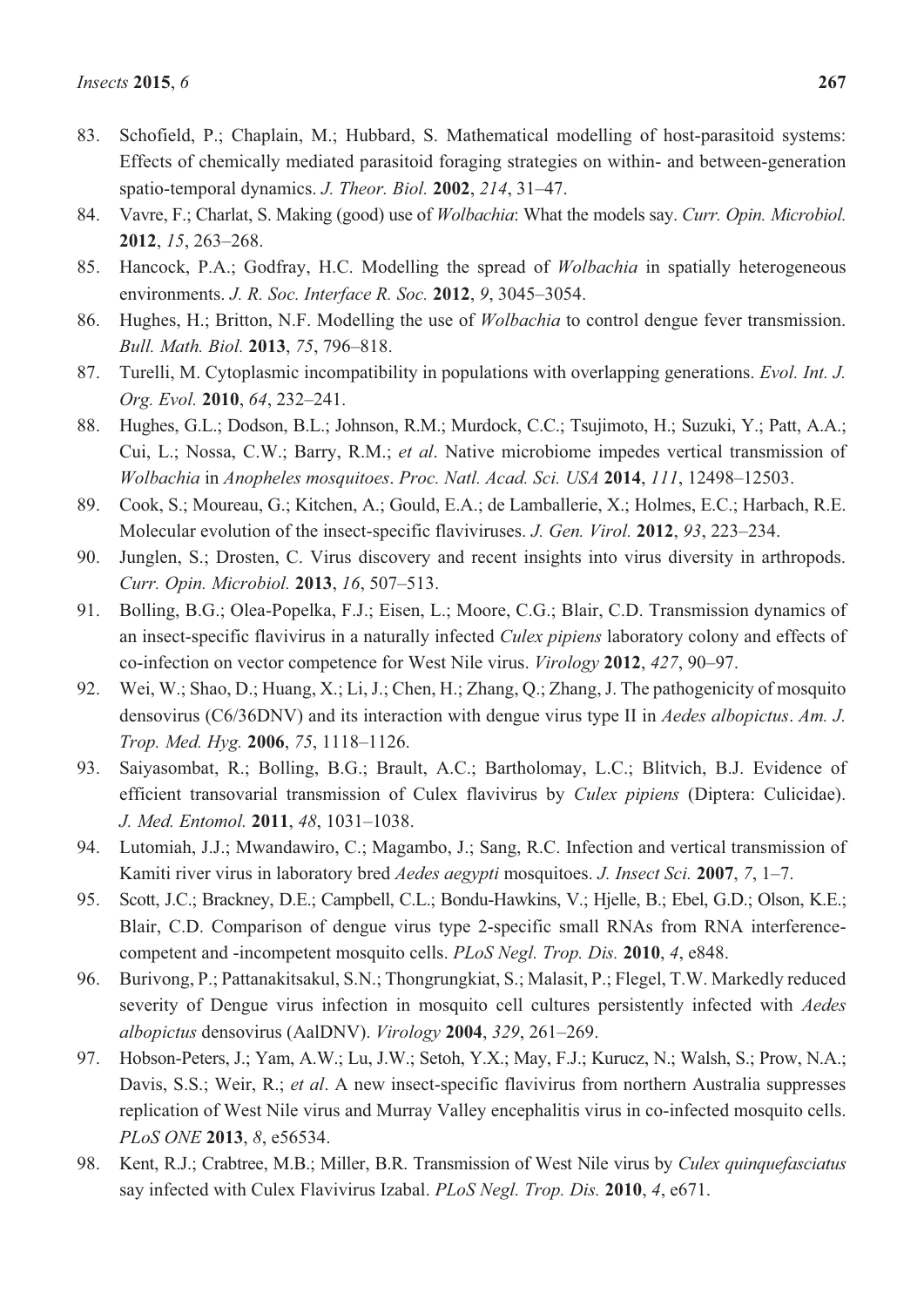- 99. Newman, C.M.; Cerutti, F.; Anderson, T.K.; Hamer, G.L.; Walker, E.D.; Kitron, U.D.; Ruiz, M.O.; Brawn, J.D.; Goldberg, T.L. Culex flavivirus and West Nile virus mosquito coinfection and positive ecological association in Chicago, United States. *Vector Borne Zoonotic Dis.* **2011**, *11*, 1099–1105.
- 100. Zou, G.; Zhang, B.; Lim, P.Y.; Yuan, Z.; Bernard, K.A.; Shi, P. Y. Exclusion of West Nile virus superinfection through RNA replication. *J. Virol.* **2009**, *83*, 11765–11776.
- 101. Karpf, A.R.; Lenches, E.; Strauss, E.G.; Strauss, J.H.; Brown, D.T. Superinfection exclusion of alphaviruses in three mosquito cell lines persistently infected with Sindbis virus. *J. Virol.* **1997**, *71*, 7119–7123.
- 102. Kenney, J.L.; Solberg, O.D.; Langevin, S.A.; Brault, A.C. Characterization of a novel insect-specific flavivirus from Brazil: Potential for inhibition of infection of arthropod cells with medically important flaviviruses. *J. Gen. Virol.* **2014**, *95*, 2796–2808.
- 103. Mosimann, A.L.; Bordignon, J.; Mazzarotto, G.C.; Motta, M.C.; Hoffmann, F.; Santos, C.N. Genetic and biological characterization of a densovirus isolate that affects dengue virus infection. *Mem. Inst. Oswaldo Cruz* **2011**, *106*, 285–292.
- 104. Blanford, S.; Chan, B.H.; Jenkins, N.; Sim, D.; Turner, R.J.; Read, A.F.; Thomas, M.B. Fungal pathogen reduces potential for malaria transmission. *Science* **2005**, *308*, 1638–1641.
- 105. Scholte, E.J.; Knols, B.G.; Takken, W. Infection of the malaria mosquito *Anopheles gambiae*  with the entomopathogenic fungus *Metarhizium anisopliae* reduces blood feeding and fecundity. *J. Invertebr. Pathol.* **2006**, *91*, 43–49.
- 106. Scholte, E.J.; Ng'habi, K.; Kihonda, J.; Takken, W.; Paaijmans, K.; Abdulla, S.; Killeen, G.F.; Knols, B.G. An entomopathogenic fungus for control of adult African malaria mosquitoes. *Science* **2005**, *308*, 1641–1642.
- 107. Scholte, E.J.; Njiru, B.N.; Smallegange, R.C.; Takken, W.; Knols, B.G. Infection of malaria (*Anopheles gambiae* s.s.) and filariasis (*Culex quinquefasciatus*) vectors with the entomopathogenic fungus *Metarhizium anisopliae*. *Malar. J.* **2003**, *2*, PMID:14565851.
- 108. Knols, B.G.; Bukhari, T.; Farenhorst, M. Entomopathogenic fungi as the next-generation control agents against malaria mosquitoes. *Future Microbiol.* **2010**, *5*, 339–341.
- 109. Scholte, E.J.; Takken, W.; Knols, B.G. Infection of adult *Aedes aegypti* and *Ae. albopictus* mosquitoes with the entomopathogenic fungus *Metarhizium anisopliae*. *Acta Trop.* **2007**, *102*, 151–158.
- 110. Darbro, J.M.; Johnson, P.H.; Thomas, M.B.; Ritchie, S.A.; Kay, B.H.; Ryan, P.A. Effects of *Beauveria bassiana* on survival, blood-feeding success, and fecundity of *Aedes aegypti* in laboratory and semi-field conditions. *Am. J. Trop. Med. Hyg.* **2012**, *86*, 656–664.
- 111. De Paula, A.R.; Souza Brito, E.; Pereira, C.R.; Pinheiro Carrera, M.; Samuels, R.I. Susceptibility of adult *Aedes aegypti* (Diptera: Culicidae) to infection by *Metarhizium anisopliae* and *Beauveria bassiana*: Prospects for Dengue vector control. *Biocontrol Sci. Technol.* **2008**, *18*, 1017–1025.
- 112. Dong, Y.; Morton, J.C., Jr.; Ramirez, J.L.; Souza-Neto, J.A.; Dimopoulos, G. The entomopathogenic fungus *Beauveria bassiana* activate toll and JAK-STAT pathway-controlled effector genes and anti-dengue activity in *Aedes aegypti*. *Insect Biochem. Mol. Biol.* **2012**, *42*, 126–132.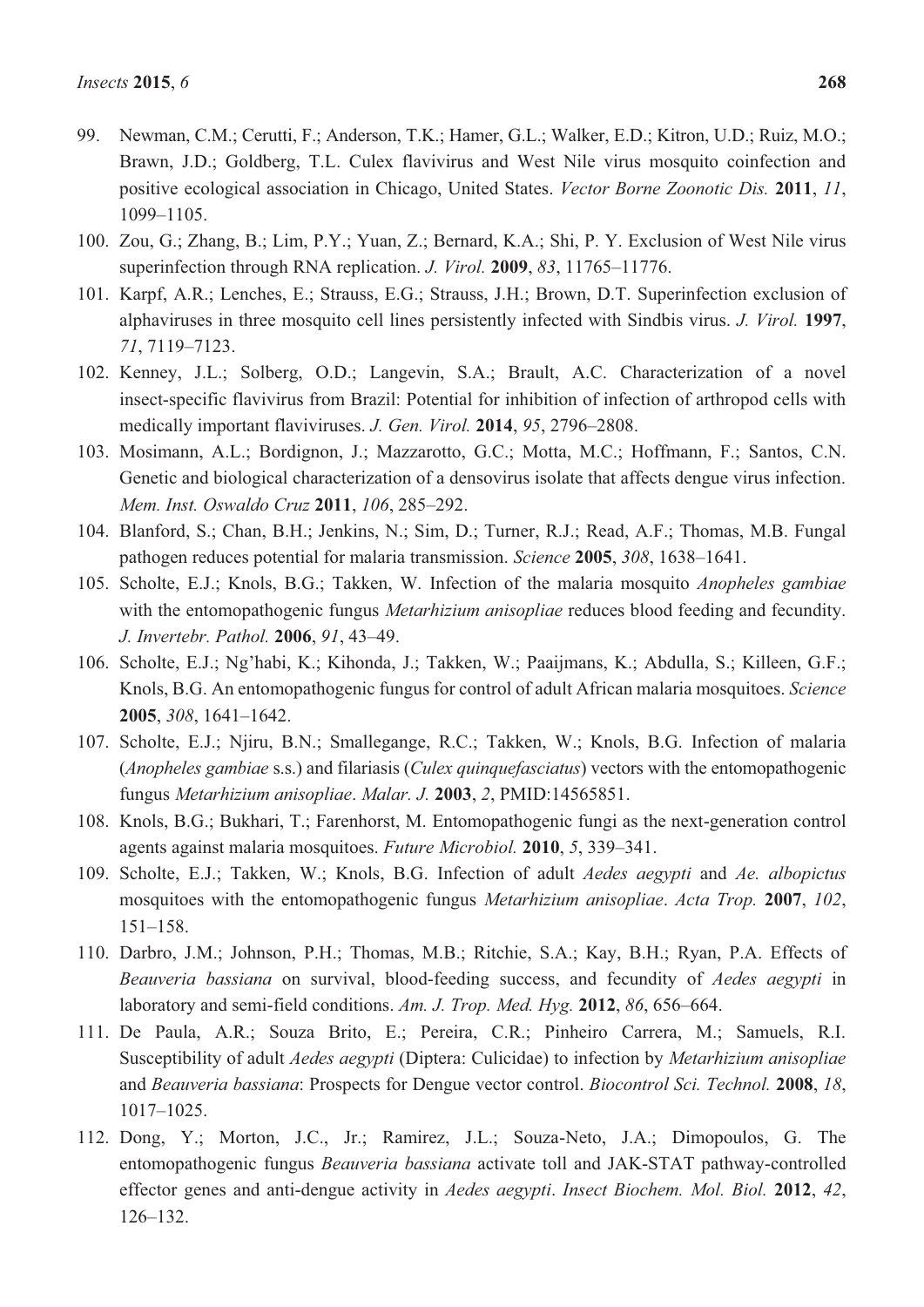- 113. Garza-Hernandez, J.A.; Rodriguez-Perez, M.A.; Salazar, M.I.; Russell, T.L.; Adeleke, M.A.; de Luna-Santillana Ede, J.; Reyes-Villanueva, F. Vectorial capacity of *Aedes aegypti* for dengue virus type 2 is reduced with co-infection of *Metarhizium anisopliae*. *PLoS Negl. Trop. Dis.* **2013**, *7*, e2013.
- 114. Shin, S.W.; Kokoza, V.; Bian, G.; Cheon, H.M.; Kim, Y.J.; Raikhel, A.S. REL1, a homologue of *Drosophila* dorsal, regulates toll antifungal immune pathway in the female mosquito *Aedes aegypti*. *J. Biol. Chem.* **2005**, *280*, 16499–16507.
- 115. Xi, Z.; Ramirez, J.L.; Dimopoulos, G. The *Aedes aegypti* toll pathway controls dengue virus infection. *PLoS Pathog.* **2008**, *4*, e1000098.
- 116. Mitri, C.; Vernick, K.D. *Anopheles gambiae* pathogen susceptibility: The intersection of genetics, immunity and ecology. *Curr. Opin. Microbiol.* **2012**, *15*, 285–291.
- 117. Mnyone, L.L.; Lyimo, I.N.; Lwetoijera, D.W.; Mpingwa, M.W.; Nchimbi, N.; Hancock, P.A.; Russell, T.L.; Kirby, M.J.; Takken, W.; Koenraadt, C.J. Exploiting the behaviour of wild malaria vectors to achieve high infection with fungal biocontrol agents. *Malar. J.* **2012**, *11*, 87.
- 118. Paula, A.R.; Carolino, A.T.; Silva, C.P.; Pereira, C.R.; Samuels, R.I. Testing fungus impregnated cloths for the control of adult *Aedes aegypti* under natural conditions. *Parasit. Vectors* **2013**, *6*, 256.
- 119. Carolino, A.T.; Paula, A.R.; Silva, C.P.; Butt, T.M.; Samuels, R.I. Monitoring persistence of the entomopathogenic fungus *Metarhizium anisopliae* under simulated field conditions with the aim of controlling adult *Aedes aegypti* (Diptera: Culicidae). *Parasit. Vectors* **2014**, *7*, 198.
- 120. Scholte, E.J.; Knols, B.G.; Samson, R.A.; Takken, W. Entomopathogenic fungi for mosquito control: A review. *J. Insect Sci.* **2004**, *4*, 19.
- 121. Nene, V.; Wortman, J.R.; Lawson, D.; Haas, B.; Kodira, C.; Tu, Z. J.; Loftus, B.; Xi, Z.; Megy, K.; Grabherr, M.; *et al*. Genome sequence of *Aedes aegypti*, a major arbovirus vector. *Science* **2007**, *316*, 1718–1723.
- 122. Holt, R.A.; Subramanian, G.M.; Halpern, A.; Sutton, G.G.; Charlab, R.; Nusskern, D.R.; Wincker, P.; Clark, A.G.; Ribeiro, J.M.; Wides, R.; *et al*. The genome sequence of the malaria mosquito *Anopheles gambiae*. *Science* **2002**, *298*, 129–149.
- 123. Neafsey, D.E. Genome sequencing sheds light on emerging drug resistance in malaria parasites. *Nat. Genet.* **2013**, *45*, 589–590.
- 124. Neafsey, D.E.; Waterhouse, R.M.; Abai, M.R.; Aganezov, S.S.; Alekseyev, M.A.; Allen, J.E.; Amon, J.; Arcà, B.; Arensburger, P.; Artemov, G.; *et al*. Highly evolvable malaria vectors: The genomes of 16 *Anopheles* mosquitoes. *Science* **2014**, *347*, doi:10.1126/science.1258522.
- 125. Arensburger, P.; Megy, K.; Waterhouse, R.M.; Abrudan, J.; Amedeo, P.; Antelo, B.; Bartholomay, L.; Bidwell, S.; Caler, E.; Camara, F.; *et al*. Sequencing of *Culex quinquefasciatus* establishes a platform for mosquito comparative genomics. *Science* **2010**, *330*, 86–88.
- 126. Alphey, L. Natural and engineered mosquito immunity. *J. Biol.* **2009**, *8*, 40.
- 127. Gabrieli, P.; Smidler, A.; Catteruccia, F. Engineering the control of mosquito-borne infectious diseases. *Genome Biol.* **2014**, *15*, 535.
- 128. Olson, K.E.; Alphey, L.; Carlson, J.O.; James, A.A. Genetic approaches in *Aedes aegypti* for control of dengue: An overview. In *Bridging Laboratory and Field Research for Genetic Control of Disease Vectors*; Knols, B., Louis, C., Eds.; Springer: Heidelberg, Germany, 2007; pp. 77–87.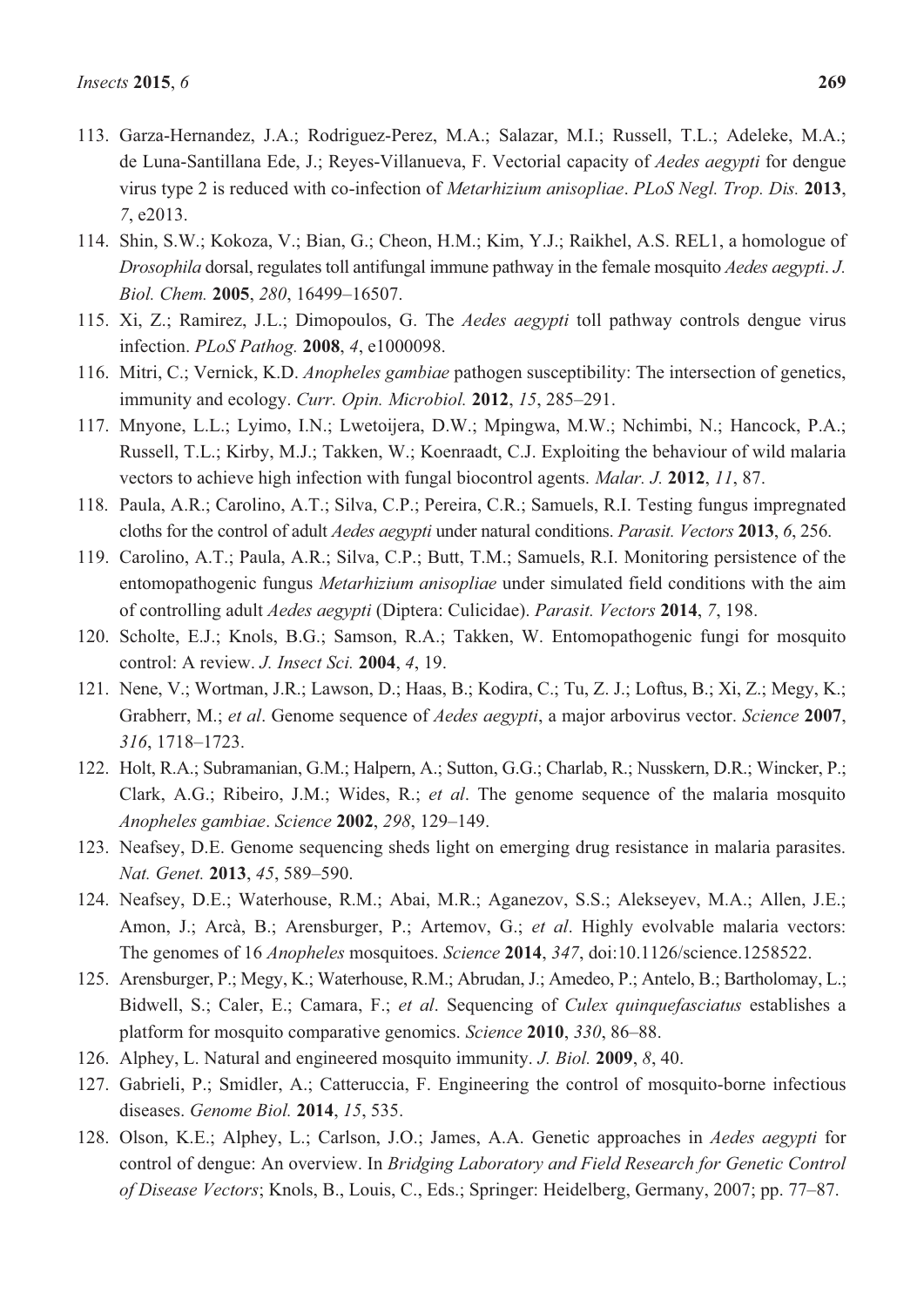- 129. Fragkoudis, R.; Attarzadeh-Yazdi, G.; Nash, A.A.; Fazakerley, J.K.; Kohl, A. Advances in dissecting mosquito innate immune responses to arbovirus infection. *J. Gen. Virol.* **2009**, *90*, 2061–2072.
- 130. Blair, C.D.; Olson, K.E. Mosquito immune responses to arbovirus infections. *Curr. Opin. Insect Sci.* **2014**, *3*, 22–29.
- 131. Prasad, A.N.; Brackney, D.E.; Ebel, G.D. The role of innate immunity in conditioning mosquito susceptibility to West Nile virus. *Viruses* **2013**, *5*, 3142–3170.
- 132. Blair, C.D. Mosquito RNAi is the major innate immune pathway controlling arbovirus infection and transmission. *Future Microbiol.* **2011**, *6*, 265–277.
- 133. Donald, C.L.; Kohl, A.; Schnettler, E. New Insights into Control of Arbovirus Replication and Spread by Insect RNA Interference Pathways. *Insects* **2012**, *3*, 511–531.
- 134. Keene, K.M.; Foy, B.D.; Sanchez-Vargas, I.; Beaty, B.J.; Blair, C.D.; Olson, K.E. RNA interference acts as a natural antiviral response to O'nyong-nyong virus (Alphavirus; Togaviridae) infection of *Anopheles gambiae*. *Proc. Natl. Acad. Sci. USA* **2004**, *101*, 17240–17245.
- 135. Campbell, C.L.; Keene, K.M.; Brackney, D.E.; Olson, K.E.; Blair, C.D.; Wilusz, J.; Foy, B.D. *Aedes aegypti* uses RNA interference in defense against Sindbis virus infection. *BMC Microbiol.* **2008**, *8*, 47.
- 136. Sanchez-Vargas, I.; Scott, J.C.; Poole-Smith, B.K.; Franz, A.W.; Barbosa-Solomieu, V.; Wilusz, J.; Olson, K.E.; Blair, C.D. Dengue virus type 2 infections of *Aedes aegypt*i are modulated by the mosquito's RNA interference pathway. *PLoS Pathog.* **2009**, *5*, e1000299.
- 137. Waldock, J.; Olson, K.E.; Christophides, G.K. *Anopheles gambiae* antiviral immune response to systemic O'nyong-nyong infection. *PLoS Negl. Trop. Dis.* **2012**, *6*, e1565.
- 138. Schnettler, E.; Donald, C.L.; Human, S.; Watson, M.; Siu, R.W.; McFarlane, M.; Fazakerley, J.K.; Kohl, A.; Fragkoudis, R. Knockdown of piRNA pathway proteins results in enhanced Semliki Forest virus production in mosquito cells. *J. Gen. Virol.* **2013**, *94*, 1680–1689.
- 139. McFarlane, M.; Arias-Goeta, C.; Martin, E.; O'Hara, Z.; Lulla, A.; Mousson, L.; Rainey, S.M.; Misbah, S.; Schnettler, E.; Donald, C.L.; *et al*. Characterization of *Aedes aegypti* innate-immune pathways that limit Chikungunya virus replication. *PLoS Negl. Trop. Dis.* **2014**, *8*, e2994.
- 140. Khoo, C.C.; Piper, J.; Sanchez-Vargas, I.; Olson, K.E.; Franz, A.W. The RNA interference pathway affects midgut infection- and escape barriers for Sindbis virus in *Aedes aegypti*. *BMC Microbiol.* **2010**, *10*, 130.
- 141. Khoo, C.C.; Doty, J.B.; Heersink, M.S.; Olson, K.E.; Franz, A.W. Transgene-mediated suppression of the RNA interference pathway in *Aedes aegypti* interferes with gene silencing and enhances Sindbis virus and dengue virus type 2 replication. *Insect Mol. Biol.* **2013**, *22*, 104–114.
- 142. Khoo, C.C.; Doty, J.B.; Held, N.L.; Olson, K.E.; Franz, A.W. Isolation of midgut escape mutants of two American genotype dengue 2 viruses from *Aedes aegypti*. *Virol. J.* **2013**, *10*, 257.
- 143. Armstrong, P.M.; Rico-Hesse, R. Efficiency of dengue serotype 2 virus strains to infect and disseminate in *Aedes aegypti*. *Am. J. Trop. Med. Hyg.* **2003**, *68*, 539–544.
- 144. Salazar, M.I.; Loroño-Pino, M.A.; Farfán-Ale, J.A.; Olson, K.E.; Beaty, B.J. American and American/Asian genotypes of dengue virus differ in mosquito infection efficiency: Candidate molecular determinants of productive vector infection. *Rev. Biomed.* **2010**, *21*, 121–135.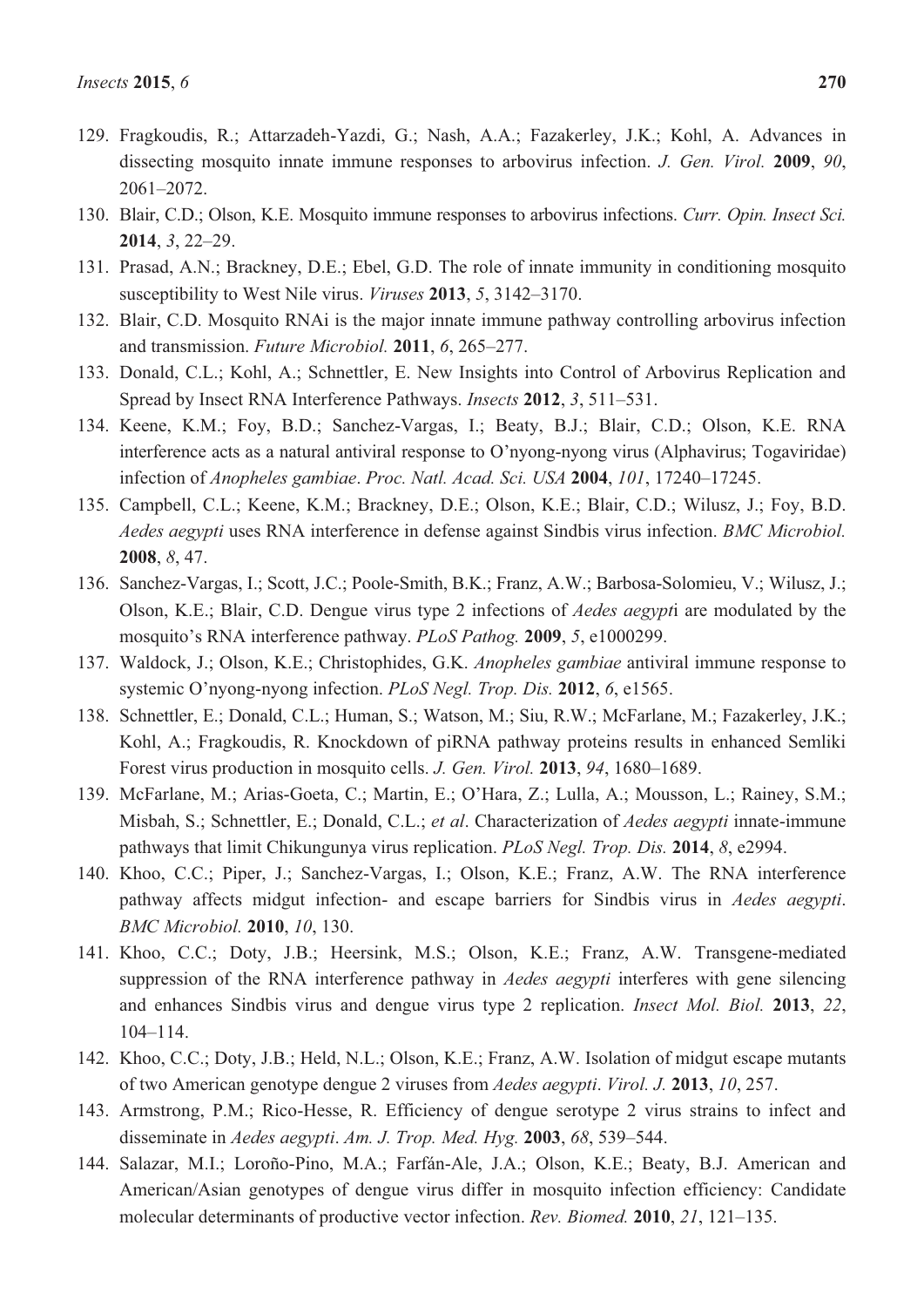- 145. Carissimo, G.; Pondeville, E.; McFarlane, M.; Dietrich, I.; Mitri, C.; Bischoff, E.; Antoniewski, C.; Bourgouin, C.; Failloux, A.B.; Kohl, A.; *et al*. Antiviral immunity of *Anopheles gambiae*  is highly compartmentalized, with distinct roles for RNA interference and gut microbiota. *Proc. Natl. Acad. Sci. USA* **2015**, *112*, E176–185.
- 146. Vodovar, N.; Bronkhorst, A.W.; van Cleef, K.W.; Miesen, P.; Blanc, H.; van Rij, R.P.; Saleh, M.C. Arbovirus-derived piRNAs exhibit a ping-pong signature in mosquito cells. *PLoS ONE* **2012**, *7*, e30861.
- 147. Brackney, D.E.; Beane, J.E.; Ebel, G.D. RNAi targeting of West Nile virus in mosquito midguts promotes virus diversification. *PLoS Pathog.* **2009**, *5*, e1000502.
- 148. Morazzani, E.M.; Wiley, M.R.; Murreddu, M.G.; Adelman, Z.N.; Myles, K.M. Production of virus-derived ping-pong-dependent piRNA-like small RNAs in the mosquito soma. *PLoS Pathog.* **2012**, *8*, e1002470.
- 149. Hess, A.M.; Prasad, A.N.; Ptitsyn, A.; Ebel, G.D.; Olson, K.E.; Barbacioru, C.; Monighetti, C.; Campbell, C.L. Small RNA profiling of Dengue virus-mosquito interactions implicates the PIWI RNA pathway in anti-viral defense. *BMC Microbiol.* **2011**, *11*, 45.
- 150. Leger, P.; Lara, E.; Jagla, B.; Sismeiro, O.; Mansuroglu, Z.; Coppée, J.Y.; Bonnefoy, E.; Bouloy, M. Dicer-2 and Piwi-mediated RNA interference in Rift Valley fever virus infected mosquito cells. *J. Virol.* **2013**, *87*, 1631–1648.
- 151. Siomi, M.C.; Sato, K.; Pezic, D.; Aravin, A.A. PIWI-interacting small RNAs: The vanguard of genome defence. *Nat. Rev. Mol. Cell Biol.* **2011**, *12*, 246–258.
- 152. Campbell, C.L.; Black, W.C.t.; Hess, A.M.; Foy, B.D. Comparative genomics of small RNA regulatory pathway components in vector mosquitoes. *BMC Genomics* **2008**, *9*, 425.
- 153. Ambros, V. MicroRNA pathways in flies and worms: Growth, death, fat, stress, and timing. *Cell* **2003**, *113*, 673–676.
- 154. Ghildiyal, M.; Xu, J.; Seitz, H.; Weng, Z.; Zamore, P.D. Sorting of *Drosophila* small silencing RNAs partitions microRNA \* strands into the RNA interference pathway. *RNA* **2010**, *16*, 43–56.
- 155. Rubio, M.; Montanez, R.; Perez, L.; Milan, M.; Belles, X. Regulation of atrophin by both strands of the mir-8 precursor. *Insect Biochem. Mol. Biol.* **2013**, *43*, 1009–1014.
- 156. Yang, J.S.; Smibert, P.; Westholm, J.O.; Jee, D.; Maurin, T.; Lai, E.C. Intertwined pathways for Argonaute-mediated microRNA biogenesis in *Drosophila*. *Nucleic Acids Res.* **2014**, *42*, 1987–2002.
- 157. Okamura, K.; Hagen, J.W.; Duan, H.; Tyler, D.M.; Lai, E.C. The mirtron pathway generates microRNA-class regulatory RNAs in *Drosophila*. *Cell* **2007**, *130*, 89–100.
- 158. Zhuo, Y.; Gao, G.; Shi, J.A.; Zhou, X.; Wang, X. miRNAs: Biogenesis, origin and evolution, functions on virus-host interaction. *Cell Physiol. Biochem.* **2013**, *32*, 499–510.
- 159. Skalsky, R.L.; Vanlandingham, D.L.; Scholle, F.; Higgs, S.; Cullen, B.R. Identification of microRNAs expressed in two mosquito vectors, *Aedes albopictus* and *Culex quinquefasciatus*. *BMC Genomics* **2010**, *11*, 119.
- 160. Slonchak, A.; Hussain, M.; Torres, S.; Asgari, S.; Khromykh, A.A. Expression of mosquito microRNA Aae-miR-2940–5p is downregulated in response to West Nile virus infection to restrict viral replication. *J. Virol.* **2014**, *88*, 8457–8467.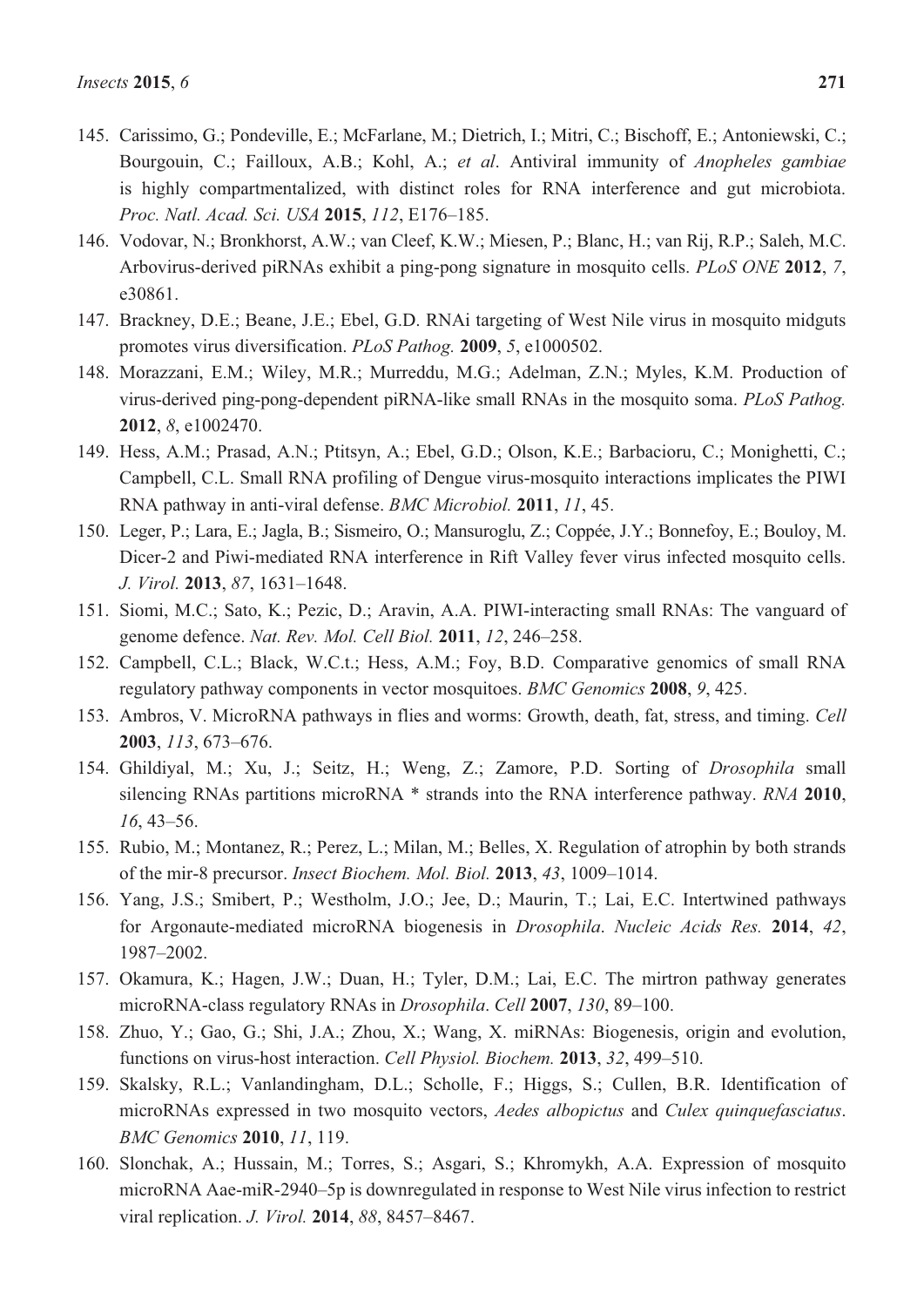- 161. Campbell, C.L.; Harrison, T.; Hess, A.M.; Ebel, G.D. MicroRNA levels are modulated in *Aedes aegypti* after exposure to Dengue-2. *Insect Mol. Biol.* **2014**, *23*, 132–139.
- 162. Yan, H.; Zhou, Y.; Liu, Y.; Deng, Y.; Chen, X. miR-252 of the Asian tiger mosquito *Aedes albopictus* regulates dengue virus replication by suppressing the expression of the dengue virus envelope protein. *J. Med. Virol.* **2014**, *86*, 1428–1436.
- 163. Shrinet, J.; Jain, S.; Jain, J.; Bhatnagar, R.K.; Sunil, S. Next generation sequencing reveals regulation of distinct *Aedes* microRNAs during chikungunya virus development. *PLoS Negl. Trop. Dis.* **2014**, *8*, e2616.
- 164. Hussain, M.; Asgari, S. MicroRNA-like viral small RNA from Dengue virus 2 autoregulates its replication in mosquito cells. *Proc. Natl. Acad. Sci. USA* **2014**, *111*, 2746–2751.
- 165. Hussain, M.; Torres, S.; Schnettler, E.; Funk, A.; Grundhoff, A.; Pijlman, G.P.; Khromykh, A.A.; Asgari, S. West Nile virus encodes a microRNA-like small RNA in the 3' untranslated region which up-regulates GATA4 mRNA and facilitates virus replication in mosquito cells. *Nucleic Acids Res.* **2012**, *40*, 2210–2223.
- 166. Franz, A.W.; Sanchez-Vargas, I.; Adelman, Z.N.; Blair, C.D.; Beaty, B.J.; James, A.A.; Olson, K.E. Engineering RNA interference-based resistance to dengue virus type 2 in genetically modified *Aedes aegypti*. *Proc. Natl. Acad. Sci. USA* **2006**, *103*, 4198–4203.
- 167. Franz, A.W.; Sanchez-Vargas, I.; Raban, R.R.; Black, W.C.t.; James, A.A.; Olson, K.E. Fitness impact and stability of a transgene conferring resistance to dengue-2 virus following introgression into a genetically diverse *Aedes aegypti* strain. *PLoS Negl. Trop. Dis.* **2014**, *8*, e2833.
- 168. Mathur, G.; Sanchez-Vargas, I.; Alvarez, D.; Olson, K.E.; Marinotti, O.; James, A.A. Transgenemediated suppression of dengue viruses in the salivary glands of the yellow fever mosquito, *Aedes aegypti*. *Insect Mol. Biol.* **2010**, *19*, 753–763.
- 169. Merkling, S.H.; van Rij, R.P. Beyond RNAi: Antiviral defense strategies in *Drosophila* and mosquito. *J. Insect Physiol.* **2013**, *59*, 159–170.
- 170. Christophides, G.K.; Zdobnov, E.; Barillas-Mury, C.; Birney, E.; Blandin, S.; Blass, C.; Brey, P.T.; Collins, F.H.; Danielli, A.; Dimopoulos, G.; *et al*. Immunity-related genes and gene families in *Anopheles gambiae*. *Science* **2002**, *298*, 159–165.
- 171. Waterhouse, R.M.; Kriventseva, E.V.; Meister, S.; Xi, Z.; Alvarez, K.S.; Bartholomay, L.C.; Barillas-Mury, C.; Bian, G.; Blandin, S.; Christensen, B.M.; *et al*. Evolutionary dynamics of immune-related genes and pathways in disease-vector mosquitoes. *Science* **2007**, *316*, 1738–1743.
- 172. Hillyer, J.F. Mosquito immunity. *Adv. Exp. Med. Biol.* **2010**, *708*, 218–238.
- 173. Clayton, A.M.; Dong, Y.; Dimopoulos, G. The *Anopheles* innate immune system in the defense against malaria infection. *J. Innate Immun.* **2014**, *6*, 169–181.
- 174. Luplertlop, N.; Surasombatpattana, P.; Patramool, S.; Dumas, E.; Wasinpiyamongkol, L.; Saune, L.; Hamel, R.; Bernard, E.; Sereno, D.; Thomas, F.; *et al*. Induction of a peptide with activity against a broad spectrum of pathogens in the *Aedes aegypti* salivary gland, following Infection with Dengue Virus. *PLoS Pathog.* **2011**, *7*, e1001252.
- 175. Sim, S.; Ramirez, J.L.; Dimopoulos, G. Dengue virus infection of the *Aedes aegypti* salivary gland and chemosensory apparatus induces genes that modulate infection and blood-feeding behavior. *PLoS Pathog.* **2012**, *8*, e1002631.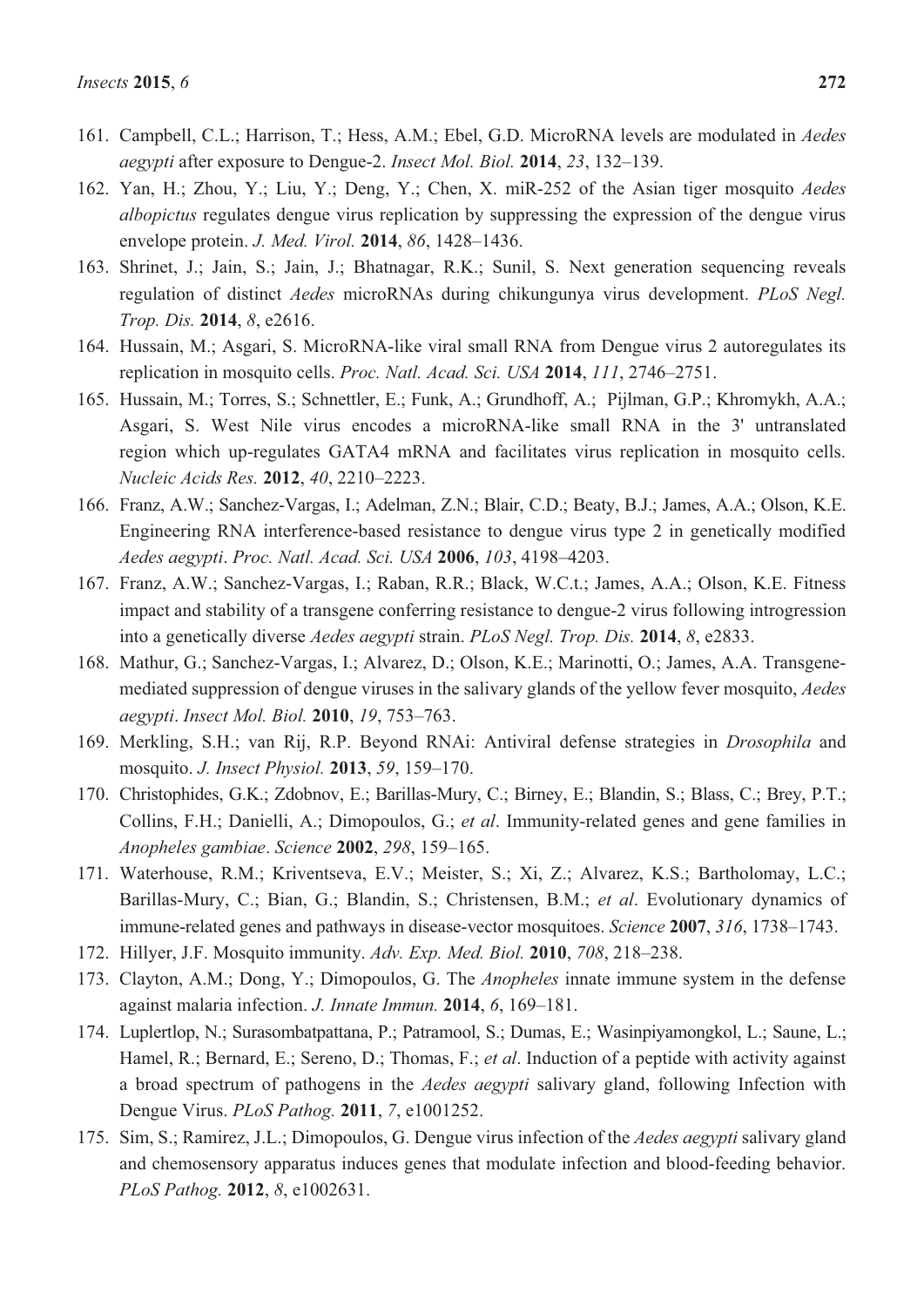- 177. Avadhanula, V.; Weasner, B.P.; Hardy, G.G.; Kumar, J.P.; Hardy, R.W. A novel system for the launch of alphavirus RNA synthesis reveals a role for the Imd pathway in arthropod antiviral response. *PLoS Pathog.* **2009**, *5*, e1000582.
- 178. Fragkoudis, R.; Chi, Y.; Siu, R.W.; Barry, G.; Attarzadeh-Yazdi, G.; Merits, A.; Nash, A.A.; Fazakerley, J.K.; Kohl, A. Semliki Forest virus strongly reduces mosquito host defence signaling. *Insect Mol. Biol.* **2008**, *17*, 647–656.
- 179. Bian, G.; Shin, S.W.; Cheon, H.M.; Kokoza, V.; Raikhel, A.S. Transgenic alteration of Toll immune pathway in the female mosquito *Aedes aegypti*. *Proc. Natl. Acad. Sci. USA* **2005**, *102*, 13568–13573.
- 180. Shin, S.W.; Kokoza, V.; Lobkov, I.; Raikhel, A.S. Relish-mediated immune deficiency in the transgenic mosquito *Aedes aegypti*. *Proc. Natl. Acad. Sci. USA* **2003**, *100*, 2616–2621.
- 181. Kokoza, V.; Ahmed, A.; Cho, W.L.; Jasinskiene, N.; James, A.A.; Raikhel, A. Engineering blood meal-activated systemic immunity in the yellow fever mosquito, *Aedes aegypti*. *Proc. Natl. Acad. Sci. USA* **2000**, *97*, 9144–9149.
- 182. Kokoza, V.; Ahmed, A.; Woon Shin, S.; Okafor, N.; Zou, Z.; Raikhel, A.S. Blocking of *Plasmodium* transmission by cooperative action of Cecropin A and Defensin A in transgenic *Aedes aegypti* mosquitoes. *Proc. Natl. Acad. Sci. USA* **2010**, *107*, 8111–8116.
- 183. Antonova, Y.; Alvarez, K.S.; Kim, Y.J.; Kokoza, V.; Raikhel, A.S. The role of NF-kappaB factor REL2 in the *Aedes aegypti* immune response. *Insect Biochem. Mol. Biol.* **2009**, 39, 303–314.
- 184. Kokoza, V.; Ahmed, A.; Wimmer, E.A.; Raikhel, A.S. Efficient transformation of the yellow fever mosquito *Aedes aegypti* using the *piggyBac* transposable element vector pBac[3xP3-EGFP afm]. *Insect Biochem. Mol. Biol.* **2001**, *31*, 1137–1143.
- 185. Kokoza, V.A.; Raikhel, A.S. Targeted gene expression in the transgenic *Aedes aegypti* using the binary Gal4-UAS system. *Insect Biochem. Mol. Biol.* **2011**, *41*, 637–644.
- 186. Salazar, M.I.; Richardson, J.H.; Sanchez-Vargas, I.; Olson, K.E.; Beaty, B.J. Dengue virus type 2: Replication and tropisms in orally infected *Aedes aegypti* mosquitoes. *BMC Microbiol.* **2007**, *7*, 9.
- 187. Dubrulle, M.; Mousson, L.; Moutailler, S.; Vazeille, M.; Failloux, A.B. Chikungunya virus and *Aedes* mosquitoes: Saliva is infectious as soon as two days after oral infection. *PLoS ONE* **2009**, *4*, e5895.
- 188. Terenius, O.; Marinotti, O.; Sieglaff, D.; James, A.A. Molecular genetic manipulation of vector mosquitoes. *Cell Host Microbe* **2008**, *4*, 417–423.
- 189. Hammond, A.M.; Nolan, T. Sex-, tissue- and stage-specific transgene expression. In *Transgenic Insects: Techniques and Applications*; Benedict, M.Q., Ed.; CABI Publishing: Wallingford, UK, 2014; pp. 29–50.
- 190. Romoser, W.S.; Faran, M.E.; Bailey, C.L.; Lerdthusnee, K. An immunocytochemical study of the distribution of Rift Valley fever virus in the mosquito *Culex pipiens*. *Am. J. Trop. Med. Hyg.* **1992**, *46*, 489–501.
- 191. Bowers, D.F.; Coleman, C.G.; Brown, D.T. Sindbis virus-associated pathology in *Aedes albopictus*  (Diptera: *Culicidae*). *J. Med. Entomol.* **2003**, *40*, 698–705.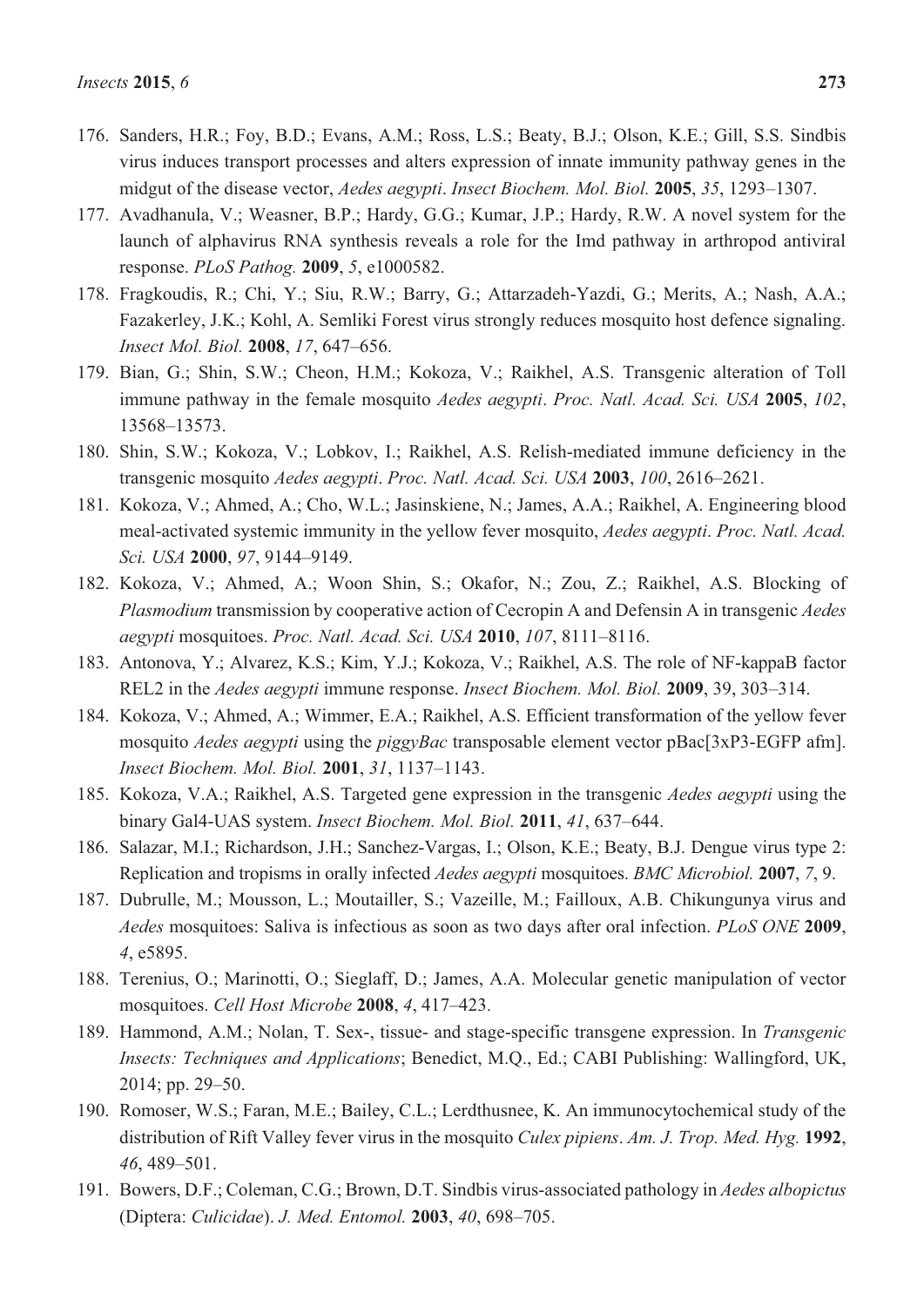- 192. Girard, Y.A.; Klingler, K.A.; Higgs, S. West Nile virus dissemination and tissue tropisms in orally infected *Culex pipiens quinquefasciatus*. *Vector Borne Zoonotic Dis.* **2004**, *4*, 109–122.
- 193. Lerdthusnee, K.; Romoser, W.S.; Faran, M.E.; Dohm, D.J. Rift Valley fever virus in the cardia of *Culex pipiens*: An immunocytochemical and ultrastructural study. *Am. J. Trop. Med. Hyg.* **1995**, *53*, 331–337.
- 194. Brault, A.C.; Foy, B.D.; Myles, K.M.; Kelly, C.L.; Higgs, S.; Weaver, S.C.; Olson, K.E.; Miller, B.R.; Powers, A.M. Infection patterns of o'nyong nyong virus in the malaria-transmitting mosquito, *Anopheles gambiae*. *Insect Mol. Biol.* **2004**, *13*, 625–635.
- 195. Parikh, G.R.; Oliver, J.D.; Bartholomay, L.C. A haemocyte tropism for an arbovirus. *J. Gen. Virol.* **2009**, *90*, 292–296.
- 196. Edwards, M.J.; Moskalyk, L.A.; Donelly-Doman, M.; Vlaskova, M.; Noriega, F.G.; Walker, V.K.; Jacobs-Lorena, M. Characterization of a *carboxypeptidase A* gene from the mosquito, *Aedes aegypti*. *Insect Mol. Biol.* **2000**, *9*, 33–38.
- 197. Moreira, L.A.; Edwards, M.J.; Adhami, F.; Jasinskiene, N.; James, A.A.; Jacobs-Lorena, M. Robust gut-specific gene expression in transgenic *Aedes aegypti* mosquitoes. *Proc. Natl. Acad. Sci. USA* **2000**, *97*, 10895–10898.
- 198. Zhao, B.; Kokoza, V.A.; Saha, T.T.; Wang, S.; Roy, S.; Raikhel, A.S. Regulation of the gut-specific carboxypeptidase: A study using the binary Gal4/UAS system in the mosquito *Aedes aegypti*. *Insect Biochem. Mol. Biol.* **2014**, *54C*, 1–10.
- 199. Coates, C.J.; Jasinskiene, N.; Pott, G.B.; James, A.A. Promoter-directed expression of recombinant fire-fly luciferase in the salivary glands of Hermes-transformed *Aedes aegypti*. *Gene* **1999**, *226*, 317–325.
- 200. Fu, G.; Lees, R.S.; Nimmo, D.; Aw, D.; Jin, L.; Gray, P.; Berendonk, T.U.; White-Cooper, H.; Scaife, S.; Kim Phuc, H.; *et al*. Female-specific flightless phenotype for mosquito control. *Proc. Natl. Acad. Sci. USA* **2010**, *107*, 4550–4554.
- 201. Anderson, M.A.; Gross, T.L.; Myles, K.M.; Adelman, Z.N. Validation of novel promoter sequences derived from two endogenous ubiquitin genes in transgenic *Aedes aegypti*. *Insect Mol. Biol.* **2010**, *19*, 441–449.
- 202. Choi, Y.J.; Fuchs, J.F.; Mayhew, G.F.; Yu, H.E.; Christensen, B.M. Tissue-enriched expression profiles in *Aedes aegypti* identify hemocyte-specific transcriptome responses to infection. *Insect Biochem. Mol. Biol.* **2012**, *42*, 729–738.
- 203. Klambt, C.; Glazer, L.; Shilo, B.Z. breathless, a *Drosophila* FGF receptor homolog, is essential for migration of tracheal and specific midline glial cells. *Genes Dev.* **1992**, *6*, 1668–1678.
- 204. Brand, A.H.; Perrimon, N. Targeted gene expression as a means of altering cell fates and generating dominant phenotypes. *Development* **1993**, *118*, 401–415.
- 205. Southall, T.D.; Elliott, D.A.; Brand, A.H. The GAL4 System: A Versatile Toolkit for Gene Expression in *Drosophila*. *CSH Protoc.* **2008**, *2008*, 49.
- 206. Labbe, G.M.; Nimmo, D.D.; Alphey, L. *piggybac* and *PhiC31*-mediated genetic transformation of the Asian tiger mosquito, *Aedes albopictus* (Skuse). *PLoS Negl. Trop. Dis.* **2010**, *4*, e788.
- 207. Nimmo, D.D.; Alphey, L.; Meredith, J.M.; Eggleston, P. High efficiency site-specific genetic engineering of the mosquito genome. *Insect Mol. Biol.* **2006**, *15*, 129–136.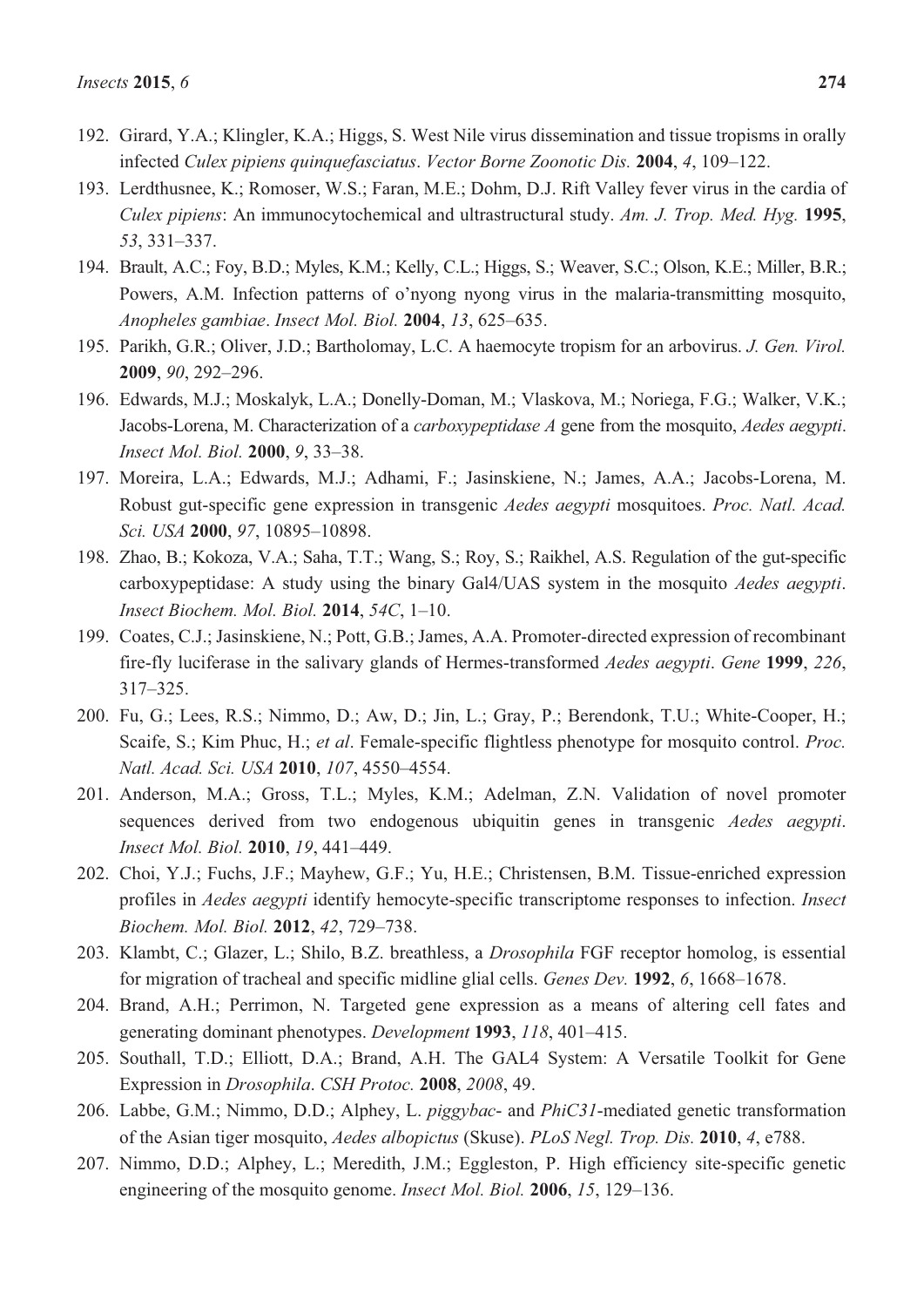- 208. Franz, A.W.; Jasinskiene, N.; Sanchez-Vargas, I.; Isaacs, A.T.; Smith, M.R.; Khoo, C.C.; Heersink, M.S.; James, A.A.; Olson, K.E. Comparison of transgene expression in *Aedes aegypti*  generated by mariner Mos1 transposition and PhiC31 site-directed recombination. *Insect Mol. Biol.* **2011**, *20*, 587–598.
- 209. Aryan, A.; Anderson, M.A.; Myles, K.M.; Adelman, Z.N. TALEN-based gene disruption in the dengue vector *Aedes aegypti*. *PLoS ONE* **2013**, *8*, e60082.
- 210. DeGennaro, M.; McBride, C.S.; Seeholzer, L.; Nakagawa, T.; Dennis, E.J.; Goldman, C.; Jasinskiene, N.; James, A.A.; Vosshall, L.B. Orco mutant mosquitoes lose strong preference for humans and are not repelled by volatile DEET. *Nature* **2013**, *498*, 487–491.
- 211. Gratz, S.J.; Cummings, A.M.; Nguyen, J.N.; Hamm, D.C.; Donohue, L.K.; Harrison, M.M.; Wildonger, J.; O'Connor-Giles, K.M. Genome engineering of *Drosophila* with the CRISPR RNA-guided Cas9 nuclease. *Genetics* **2013**, *194*, 1029–1035.
- 212. Mali, P.; Yang, L.; Esvelt, K.M.; Aach, J.; Guell, M.; DiCarlo, J.E.; Norville, J.E.; Church, G.M. RNA-guided human genome engineering via Cas9. *Science* **2013**, *339*, 823–826.
- 213. Kistler, K.E.; Vosshall, L.B.; Matthews, B.J. Genome-engineering with CRISPR-Cas9 in the mosquito *Aedes aegypti*. *BioRxiv* **2014**, doi:http://dx.doi.org/10.1101/013276.
- 214. Stapleford, K.A.; Coffey, L.L.; Lay, S.; Borderia, A.V.; Duong, V.; Isakov, O.; Rozen-Gagnon, K.; Arias-Goeta, C.; Blanc, H.; Beaucourt, S.; *et al*. Emergence and transmission of arbovirus evolutionary intermediates with epidemic potential. *Cell Host Microbe* **2014**, *15*, 706–716.
- 215. Arias-Goeta, C.; Mousson, L.; Rougeon, F.; Failloux, A.B. Dissemination and transmission of the E1–226V variant of chikungunya virus in *Aedes albopictus* are controlled at the midgut barrier level. *PLoS ONE* **2013**, *8*, e57548.
- 216. Arias-Goeta, C.; Moutailler, S.; Mousson, L.; Zouache, K.; Thiberge, J.M.; Caro, V.; Rougeon, F.; Failloux, A.B. Chikungunya virus adaptation to a mosquito vector correlates with only few point mutations in the viral envelope glycoprotein. *Infect. Genet. Evol.* **2014**, *24*, 116–126.
- 217. Tsetsarkin, K.A.; Chen, R.; Yun, R.; Rossi, S.L.; Plante, K.S.; Guerbois, M.; Forrester, N.; Perng, G.C.; Sreekumar, E.; Leal, G.; *et al*. Multi-peaked adaptive landscape for chikungunya virus evolution predicts continued fitness optimization in *Aedes albopictus* mosquitoes. *Nat. Commun.* **2014**, *5*, 4084.
- 218. Colpitts, T.M.; Cox, J.; Vanlandingham, D.L.; Feitosa, F.M.; Cheng, G.; Kurscheid, S.; Wang, P.; Krishnan, M.N.; Higgs, S.; Fikrig, E. Alterations in the *Aedes aegypti* transcriptome during infection with West Nile, dengue and yellow fever viruses. *PLoS Pathog.* **2011**, *7*, e1002189.
- 219. Yasunaga, A.; Hanna, S.L.; Li, J.; Cho, H.; Rose, P.P.; Spiridigliozzi, A.; Gold, B.; Diamond, M.S.; Cherry, S. Genome-wide RNAi screen identifies broadly-acting host factors that inhibit arbovirus infection. *PLoS Pathog.* **2014**, *10*, e1003914.
- 220. Paradkar, P.N.; Trinidad, L.; Voysey, R.; Duchemin, J.B.; Walker, P.J. Secreted Vago restricts West Nile virus infection in *Culex* mosquito cells by activating the Jak-STAT pathway. *Proc. Natl. Acad. Sci. USA* **2012**, *109*, 18915–18920.
- 221. Paradkar, P.N.; Duchemin, J.B.; Voysey, R.; Walker, P.J. Dicer-2-dependent activation of *Culex*  Vago occurs via the TRAF-Rel2 signaling pathway. *PLoS Negl. Trop. Dis.* **2014**, *8*, e2823.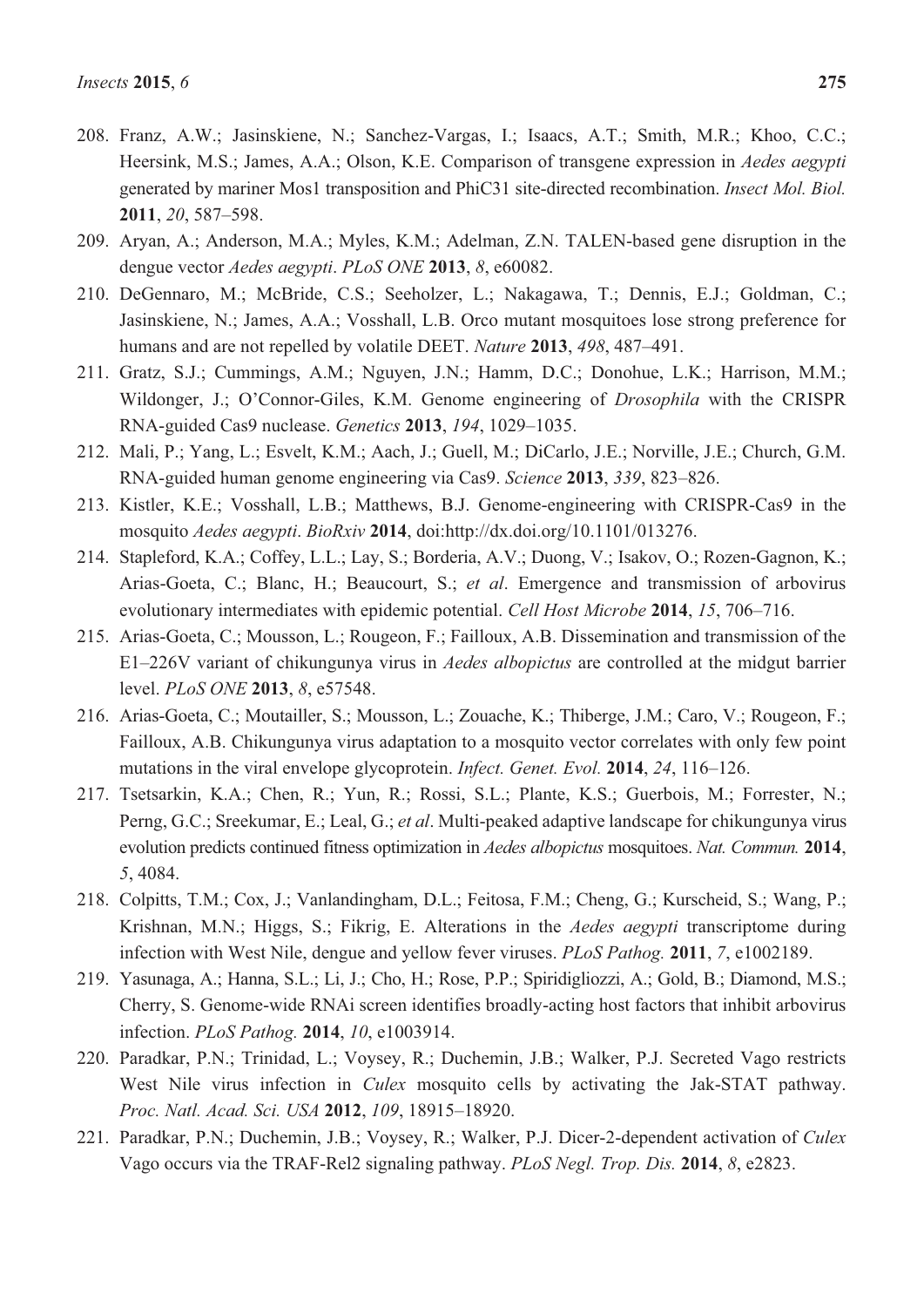- 222. Panda, D.; Pascual-Garcia, P.; Dunagin, M.; Tudor, M.; Hopkins, K.C.; Xu, J.; Gold, B.; Raj, A.; Capelson, M.; Cherry, S. Nup98 promotes antiviral gene expression to restrict RNA viral infection in *Drosophila*. *Proc. Natl. Acad. Sci. USA* **2014**, *111*, E3890–E3899.
- 223. Xu, J.; Grant, G.; Sabin, L.R.; Gordesky-Gold, B.; Yasunaga, A.; Tudor, M.; Cherry, S. Transcriptional pausing controls a rapid antiviral innate immune response in *Drosophila*. *Cell Host Microbe* **2012**, *12*, 531–543.
- 224. Carter, J.R.; Keith, J.H.; Fraser, T.S.; Dawson, J.L.; Kucharski, C.A.; Horne, K.M.; Higgs, S.; Fraser, M.J., Jr. Effective suppression of dengue virus using a novel group-I intron that induces apoptotic cell death upon infection through conditional expression of the Bax C-terminal domain. *Virol. J.* **2014**, *11*, 111.
- 225. Lambrechts, L.; Scott, T.W. Mode of transmission and the evolution of arbovirus virulence in mosquito vectors. *Proc. Biol. Sci.* **2009**, *276*, 1369–1378.
- 226. Tripet, F.; Aboagye-Antwi, F.; Hurd, H. Ecological immunology of mosquito-malaria interactions. *Trends Parasitol.* **2008**, *24*, 219–227.
- 227. Myles, K.M.; Wiley, M.R.; Morazzani, E.M.; Adelman, Z.N. Alphavirus-derived small RNAs modulate pathogenesis in disease vector mosquitoes. *Proc. Natl. Acad. Sci. USA* **2008**, *105*, 19938–19943.
- 228. Cirimotich, C.M.; Scott, J.C.; Phillips, A.T.; Geiss, B.J.; Olson, K.E. Suppression of RNA interference increases alphavirus replication and virus-associated mortality in *Aedes aegypti*  mosquitoes. *BMC Microbiol.* **2009**, *9*, 49.
- 229. Levis, R.; Hazelrigg, T.; Rubin, G.M. Effects of genomic position on the expression of transduced copies of the white gene of *Drosophila*. *Science* **1985**, *229*, 558–561.
- 230. Lycett, G.J.; Amenya, D.; Lynd, A. The *Anopheles gambiae* alpha-tubulin-1b promoter directs neuronal, testes and developing imaginal tissue specific expression and is a sensitive enhancer detector. *Insect Mol. Biol.* **2012**, *21*, 79–88.
- 231. Carballar-Lejarazu, R.; Jasinskiene, N.; James, A.A. Exogenous gypsy insulator sequences modulate transgene expression in the malaria vector mosquito, *Anopheles stephensi*. *Proc. Natl. Acad. Sci. USA* **2013**, *110*, 7176–7181.
- 232. Gray, C.E.; Coates, C.J. Cloning and characterization of cDNAs encoding putative CTCFs in the mosquitoes, *Aedes aegypti* and *Anopheles gambiae*. *BMC Mol. Biol.* **2005**, *6*, 16.
- 233. Eggleston, P.; Meredith, J.M. Docking systems for site-directed transgene integration. In *Transgenic Insects: Techniques and Applications*; Benedict, M.Q., Ed.; CABI Publishing: Wallingford, UK, 2014; pp. 51–65.
- 234. Bischof, J.; Maeda, R.K.; Hediger, M.; Karch, F.; Basler, K. An optimized transgenesis system for *Drosophila* using germ-line-specific phiC31 integrases. *Proc. Natl. Acad. Sci. USA* **2007**, *104*, 3312–3317.
- 235. Franz, A.W.; Sanchez-Vargas, I.; Piper, J.; Smith, M.R.; Khoo, C.C.; James, A.A.; Olson, K.E. Stability and loss of a virus resistance phenotype over time in transgenic mosquitoes harbouring an antiviral effector gene. *Insect Mol. Biol.* **2009**, *18*, 661–672.
- 236. Lambrechts, L.; Koella, J.C.; Boete, C. Can transgenic mosquitoes afford the fitness cost? *Trends Parasitol.* **2008**, *24*, 4–7.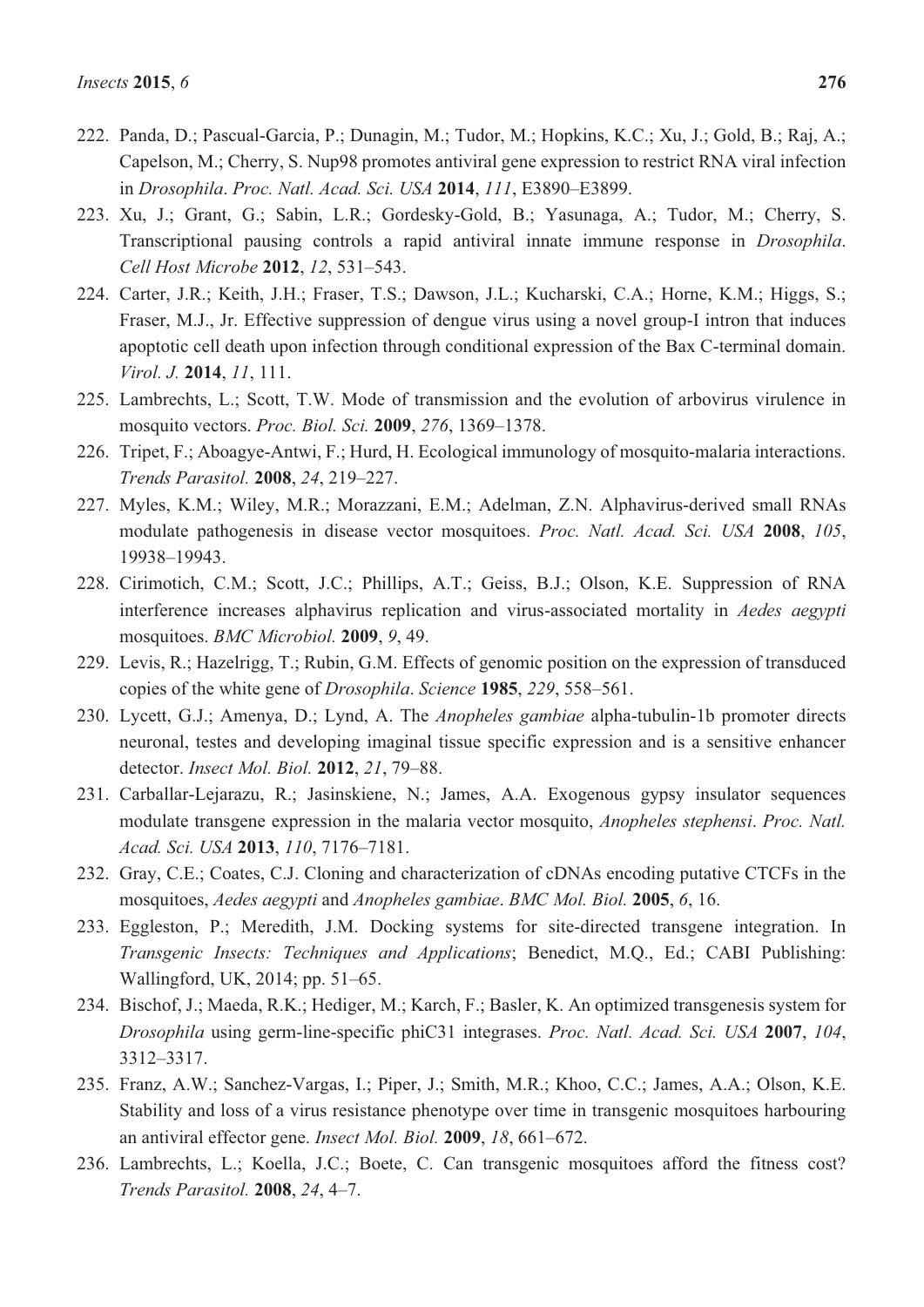- 237. Marrelli, M.T.; Moreira, C.K.; Kelly, D.; Alphey, L.; Jacobs-Lorena, M. Mosquito transgenesis: What is the fitness cost? *Trends Parasitol.* **2006**, *22*, 197–202.
- 238. Irvin, N.; Hoddle, M.S.; O'Brochta, D.A.; Carey, B.; Atkinson, P.W. Assessing fitness costs for transgenic *Aedes aegypti* expressing the GFP marker and transposase genes. *Proc. Natl. Acad. Sci. USA* **2004**, *101*, 891–896.
- 239. Marrelli, M.T.; Li, C.; Rasgon, J.L.; Jacobs-Lorena, M. Transgenic malaria-resistant mosquitoes have a fitness advantage when feeding on *Plasmodium*-infected blood. *Proc. Natl. Acad. Sci. USA* **2007**, *104*, 5580–5583.
- 240. Isaacs, A.T.; Jasinskiene, N.; Tretiakov, M.; Thiery, I.; Zettor, A.; Bourgouin, C.; James, A.A. Transgenic *Anopheles stephensi* coexpressing single-chain antibodies resist *Plasmodium falciparum*  development. *Proc. Natl. Acad. Sci. USA* **2012**, *109*, E1922–E1930.
- 241. Amenya, D.A.; Bonizzoni, M.; Isaacs, A.T.; Jasinskiene, N.; Chen, H.; Marinotti, O.; Yan, G.; James, A.A. Comparative fitness assessment of *Anopheles stephensi* transgenic lines receptive to site-specific integration. *Insect Mol. Biol.* **2010**, *19*, 263–269.
- 242. James, A.A. Gene drive systems in mosquitoes: Rules of the road. *Trends Parasitol.* **2005**, *21*, 64–67.
- 243. Huang, Y.; Magori, K.; Lloyd, A.L.; Gould, F. Introducing transgenes into insect populations using combined gene-drive strategies: Modeling and analysis. *Insect Biochem. Mol. Biol.* **2007**, *37*, 1054–1063.
- 244. Robert, M.A.; Okamoto, K.W.; Gould, F.; Lloyd, A.L. Antipathogen genes and the replacement of disease-vectoring mosquito populations: A model-based evaluation. *Evol. Appl.* **2014**, *7*, 1238–1251.
- 245. Ramsey, J.M.; Bond, J.G.; Macotela, M.E.; Facchinelli, L.; Valerio, L.; Brown, D.M.; Scott, T.W.; James, A.A. A regulatory structure for working with genetically modified mosquitoes: Lessons from Mexico. *PLoS Negl. Trop. Dis.* **2014**, *8*, e2623.
- 246. Coutinho-Abreu, I.V.; Zhu, K.Y.; Ramalho-Ortigao, M. Transgenesis and paratransgenesis to control insect-borne diseases: Current status and future challenges. *Parasitol. Int.* **2010**, *59*, 1–8.
- 247. Lebedeva, P.; Zelenko, A.; Kuznetsova, M.; Gudzgorban, A. Studies on the demonstration of a viral infection in larvae of *Aedes aegypti* mosquitoes. *Microbiol. JSU* **1972**, *34*, 70–73.
- 248. Afanasiev, B.N.; Ward, T.W.; Beaty, B.J.; Carlson, J.O. Transduction of *Aedes aegypti* mosquitoes with vectors derived from Aedes densovirus. *Virology* **1999**, *257*, 62–72.
- 249. Gu, J.B.; Dong, Y.Q.; Peng, H.J.; Chen, X.G. A recombinant AeDNA containing the insect-specific toxin, BmK IT1, displayed an increasing pathogenicity on *Aedes albopictus*. *Am. J. Trop. Med. Hyg.* **2010**, *83*, 614–623.
- 250. Gu, J.; Liu, M.; Deng, Y.; Peng, H.; Chen, X. Development of an efficient recombinant mosquito densovirus-mediated RNA interference system and its preliminary application in mosquito control. *PLoS One* **2011**, *6*, e21329.
- 251. Suzuki, Y.; Niu, G.; Hughes, G.L.; Rasgon, J.L. A viral over-expression system for the major malaria mosquito *Anopheles gambiae*. *Sci. Rep.* **2014**, *4*, 5127.
- 252. Ren, X.; Hoiczyk, E.; Rasgon, J.L. Viral paratransgenesis in the malaria vector *Anopheles gambiae*. *PLoS Pathog.* **2008**, *4*, e1000135.